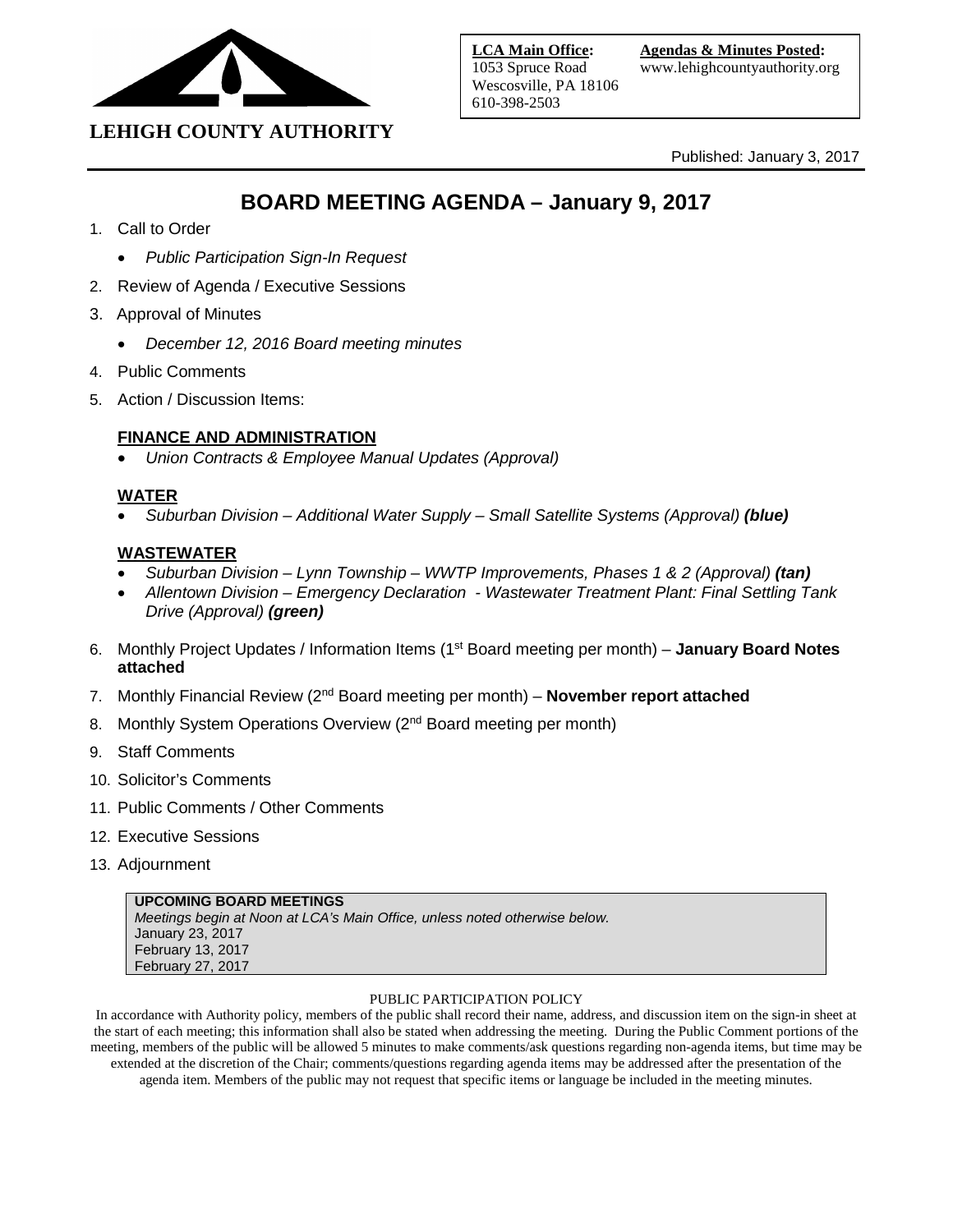#### **REGULAR MEETING MINUTES December 12, 2016**

The Regular Meeting of the Lehigh County Authority was called to order at 12:13 p.m. on Monday, December 12, 2016, Chairman Brian Nagle presiding. Other Members present at the commencement of the meeting were: Linda Rosenfeld, Kevin Baker, Richard Bohner, Norma Cusick, Ted Lyons and Deana Zosky. Authority Staff present were Liesel Gross, Frank Leist, Ed Klein, Pat Mandes, Brad Landon, John Parsons, Chuck Volk, Phil DePoe and Lisa Miller.

#### **REVIEW OF AGENDA**

Liesel Gross informed the Board that the Monthly System Operations Overview for November was distributed prior to the meeting. Ms. Gross stated there are two items for Executive Session related to potential litigation and personnel.

Brad Landon stated that the Resolution that was sent with the Board packet had the wrong date on it. It has been corrected with the correct date for signing.

Scott Bieber arrived at 12:15 p.m.

#### **APPROVAL OF MINUTES**

#### *November 28, 2016 Regular Meeting Minutes*

Richard Bohner suggested a correction on page two, fourth paragraph second sentence that the word *need*  be changed to *needs.* Also, any votes taken after Deana Zosky left the meeting at 1:30 p.m. should be noted as *6-0* not *7-0.* 

On a motion by Richard Bohner, seconded by Norma Cusick, the Board approved the Minutes of the November 28, 2016 meeting as revised with the above noted changes (7-0). Brian Nagle abstained.

#### **PUBLIC COMMENTS**

Jan Keim, Salisbury Township, provided family anecdotes about the Little Lehigh Creek by Keck's Bridge at a time when she perceived it be cleaner and with higher flow, noting her concern that rapid development and poorly maintained sewer systems are the cause of degraded water quality and flows.

John Donches, Emmaus asked that the Board meetings start promptly at noon.

Robert Hamill, Lower Macungie Township also asked that the Board meetings start at noon. He also commented that Board actions taken too quickly due to the mid-day meeting time could result in the Board members being liable for falsehoods included in bond issues that detail certain maintenance requirements that may not be met. He also commented that the Little Lehigh Creek is being run dry and used as a sewer, and that the Authority should be shutting down its wells per the warning from Mike Siegel.

#### **ACTION AND DISCUSSION ITEMS**

Chairman Nagle announced Frank Leist's retirement, effective December 16, 2016, and thanked him for his 26.5 years of service to the Authority. Mr. Leist thanked the Board and stated that Chuck Volk will be his replacement.

#### *2017 Meeting Schedule*

Liesel Gross stated that possibly as early as January, the Authority's Board meetings will be recorded and posted to the internet through the Authority website. Details are still being worked out. When completed, the agenda will need to change and note that the meeting is being recorded for disclosure purposes.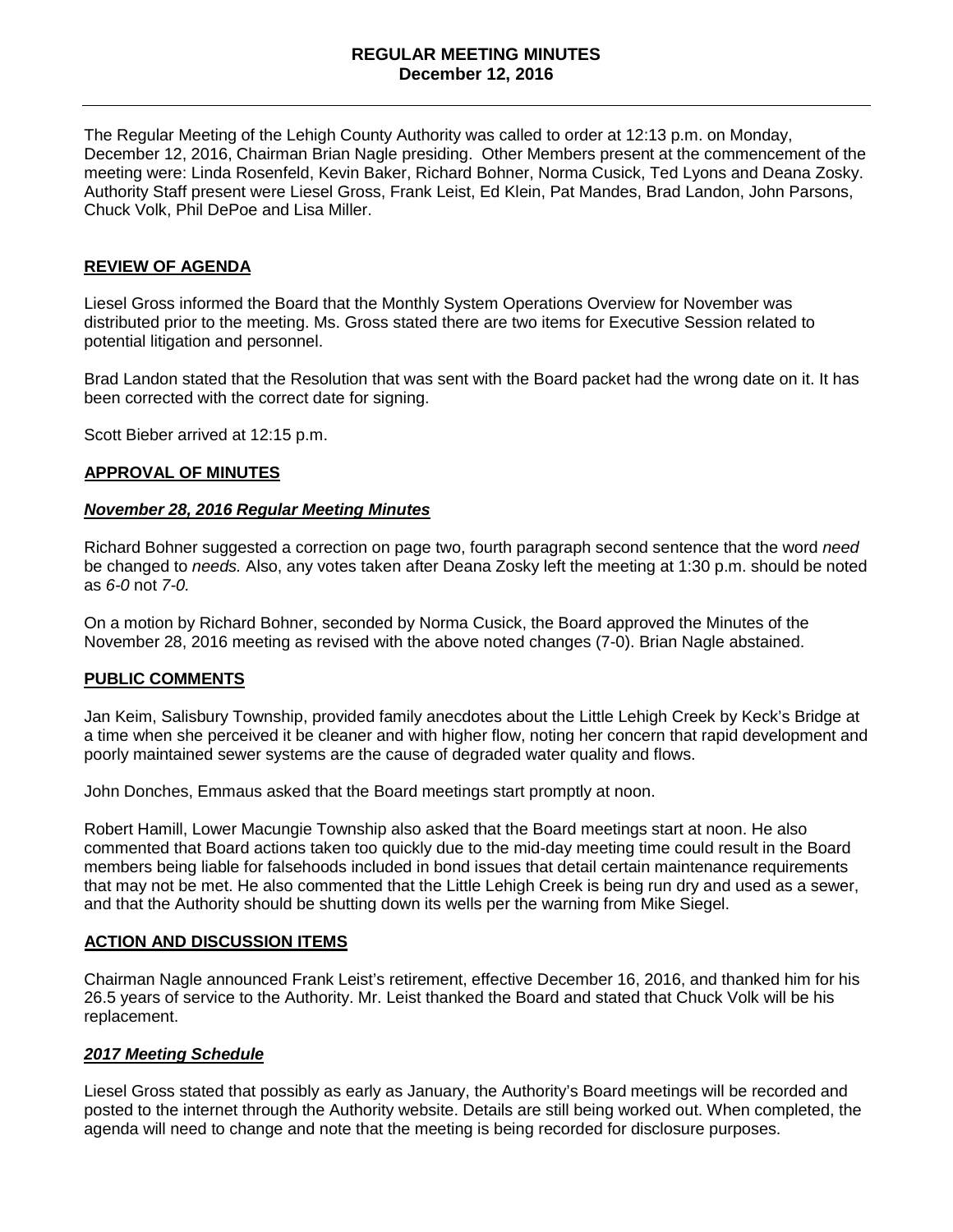Deana Zosky commented that noon meetings are not convenient for some people and wants consideration of evening meetings for the convenience of the ratepayers and for public attendance and participation. Ms. Zosky thought the Authority had put a poll on the website asking for customer input. Liesel Gross said that the Authority had opted to conduct a few evening meetings on special topics of high interest to the public in 2016 to gauge public participation, which was minimal. Ms. Gross agreed to develop a survey on this issue in January. Brian Nagle discussed the meeting start time and asked if the Board lunch could be made available at 11:30 a.m. so the meetings could begin promptly at Noon. The Board agreed this would be a workable solution to ensure a timely start to the meetings.

Brad Landon stated that the Board must adopt and advertise a meeting schedule prior to the beginning of the year. Any changes made to the schedule will then need to be re-advertised, which can be done if the Board chooses to change the meeting time based on the results of the survey.

On a motion by Norma Cusick, seconded by Linda Rosenfeld, the Board approved the 2017 Board meeting schedule (8-0).

Linda Rosenfeld noted that she will not be able to attend the April 10, 2017 meeting.

#### *Resolution #12-2016-1*

Brad Landon reviewed the Resolution which designates particular employees as authorized persons to perform Authority financial transactions. The Resolution is necessary due to the retirement of Frank Leist as Chief Capital Works Officer and the appointment of Chuck Volk to that position.

On a motion by Norma Cusick, seconded by Linda Rosenfeld, the Board approved Resolution #12-2016-1 (8-0).

#### *Water Supply / Drought Planning Update Discussion*

Liesel Gross stated that the Staff met with Al Guiseppe to discuss several ideas for the Authority's water supply sustainability. Al Guiseppe, Director of Water Resources for Spotts, Stevens & McCoy was present and gave a PowerPoint presentation. The presentation reviewed his recommendations for two separate studies that would, 1) establish local drought triggers, and 2) develop additional monitoring data that would be helpful in characterizing the Little Lehigh Creek and groundwater flows. For the second study, Mr. Guiseppe is proposing the Authority develop a plan using a combination of groundwater data and stream gages to establish a baseline, and find community partners and volunteers to assist in the monitoring efforts. The Authority has a proposal from Mr. Guiseppe to develop a plan for both objectives, and the staff will have him move forward with this work.

Mike Siegel voiced his concerns about relying on yields of the wells in a Karst area and also concerns about the number of storm basins built in the watershed that store rainwater instead of allowing it to percolate and recharge the aquifer.

Jan Keim commented on impervious surface and resulting lack of groundwater recharge.

#### *Review of Administrative Order Improvements Discussion*

Liesel Gross reviewed the purpose of the presentation and provided a PowerPoint presentation overview. An integrated program has been developed to address four primary goals associated with eliminating sewer system overflows to achieve compliance with USEPA Administrative Order: address the root cause, build network to handle peak flows, effective treatment of wastewater, and ongoing maintenance. The components of the Allentown Lease and other aspects of the Authority's roles and responsibilities were discussed. Ms. Gross explained the blending scenario, which is a component of the City of Allentown's proposed plan for addressing peak wet-weather flows at the City's wastewater treatment plant. She explained that the staff supports blending and provided some additional information about the advantages and disadvantages of both the blending and flow equalization options at the Allentown wastewater treatment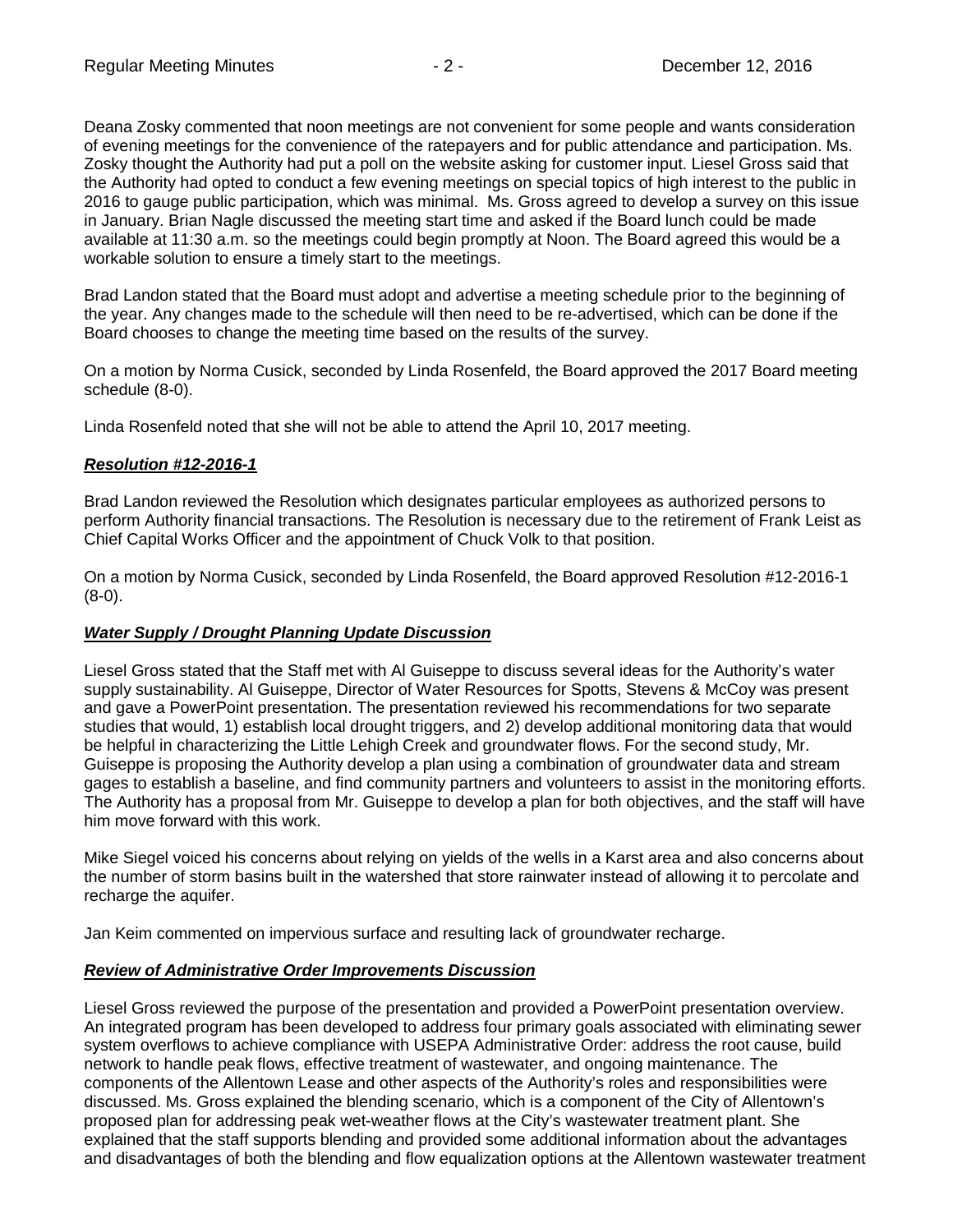plant. However, because of the terms of the lease agreement with Allentown, the City retains responsibility to determine what improvements are made at the facility.

Jan Keim stated that raw sewage is raw sewage.

Richard Bohner asked how the excess flow is controlled. Liesel Gross explained that it is treated in the beginning of the process and at the end of the process so that all discharges meet permit requirements. The Board discussed the blending process.

Deana Zosky stated she does not support blending and is against the strategy of blending and commented that if the Authority is committed to cleaning up the stream and then allows for blending, this does not fix the problem. She also commented that the U.S. Environmental Protection Agency (EPA) and Pennsylvania Department of Environmental Protection (DEP) are opposed to blending and the Authority should follow current regulations in this regard. Liesel Gross clarified the EPA does not oppose blending and has permitted it in other locations. Ms. Zosky feels the solution, in the long term, should be to eliminate the need for holding tanks but in the short term, we need to utilize those storage tanks and fix the problem and not put any sewage into any stream. Then do the required maintenance over the long term to make sure it never happens again.

Scott Bieber disagreed and said that the Authority is not making the quality of the water any worse by blending or using flow equalization tanks, and should pursue blending as the less expensive alternative to protect water quality.

Brian Nagle explained that the Authority, in Phase 1 of the Administrative Order, is addressing the long term solution to the problem.

Liesel Gross reminded the Board that blending is an "end of pipe" solution that will not address upstream sewer overflows. She explained that the Authority's priority should be to focus on the work upstream to reduce the peak flows and address the bottlenecks in the system so that the Little Lehigh Creek is protected from sewer overflows, which is a common goal of all Board members.

Norma Cusick asked at what stage of work are the other municipalities in fixing their sewer collection systems. Pat Mandes explained that the Authority is heavily involved in planning the work being done by the Western Lehigh municipalities, but not easily able to track the work of the other City signatories. She said that the Authority does not have a list of planned projects from the other municipalities, but the municipalities will be meeting monthly in 2017 and the Authority will work on additional information sharing on this topic.

Chairman Nagle called a break at 2:28 p.m. The meeting reconvened at 2:38 p.m.

# *Allentown Division – Kline's Island WWTP Phase 1 AO Improvements – Conceptual Design Development*

Phil DePoe gave an overview of the project. The project is related to the USEPA Administrative Order and will be funded by the City. He is requesting approval of the Professional Services Authorization to Kleinfelder to develop conceptual design for the Phase 1 Administrative Order (AO) alternative improvements to the Kline's Island Wastewater Treatment Plant in the amount of \$149,820.00.

On a motion by Norma Cusick, seconded by Scott Bieber, the Board approved the Professional Services Authorization to Kleinfelder to develop conceptual designs for the Phase 1 Administrative Order (AO) alternative improvements to the Kline's Island Wastewater Treatment Plant in the amount of \$149,820.00 (7- 1). Deana Zosky opposed.

Richard Bohner asked for an update on the Suburban Division Western Weisenberg Wastewater Treatment Plant Improvements project. Frank Leist reported that one basin was completed a month ago. The second basin is being filled and will be complete shortly.

# **PROJECT UPDATES/INFORMATION ITEMS**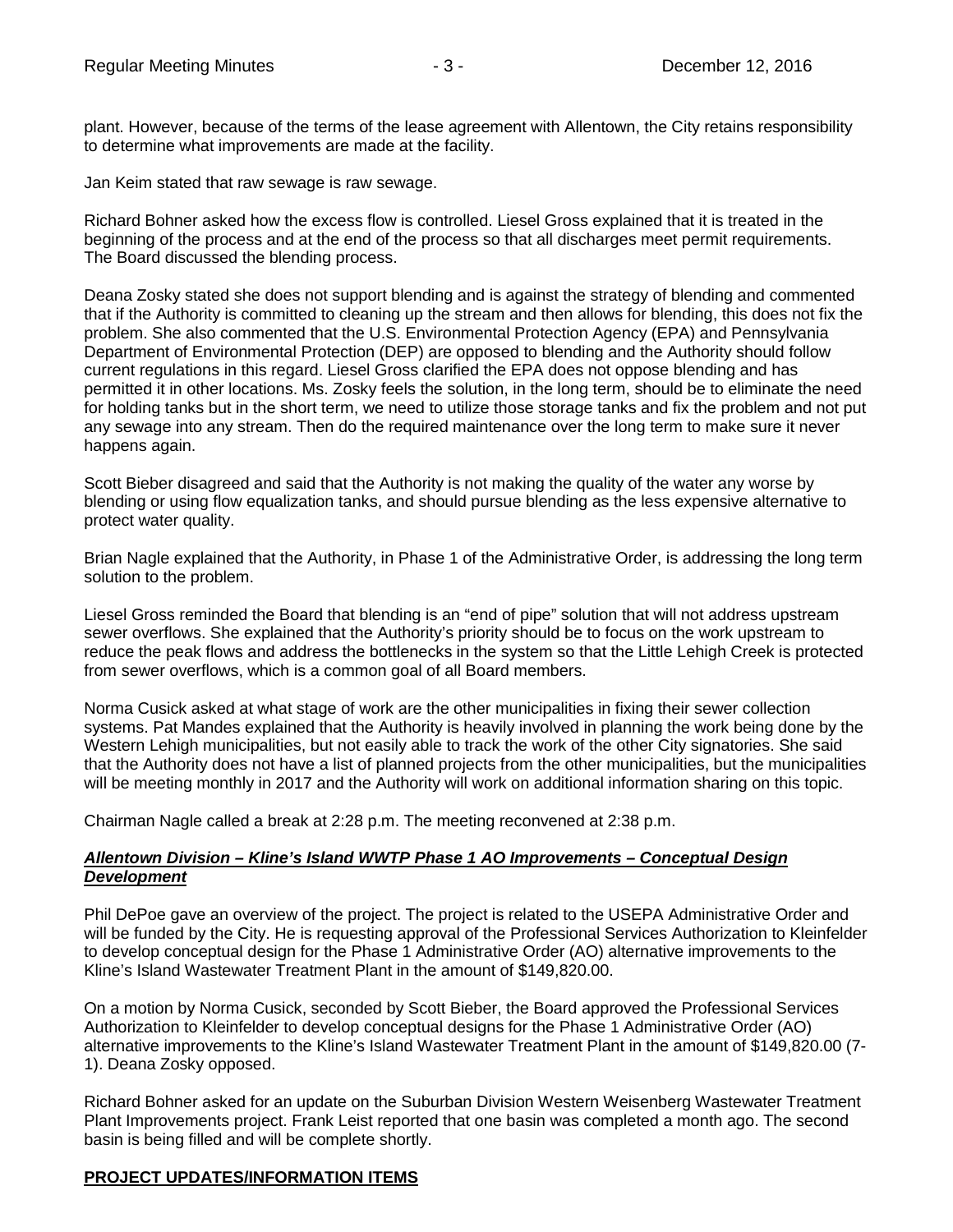No questions or comments.

## **MONTHLY FINANCIAL REVIEW**

Ed Klein reported that November is still closing. Liesel Gross noted a Finance Committee meeting will take place prior to the January 9, 2017 Board meeting.

#### **SYSTEM OPERATIONS OVERVIEW**

John Parsons reviewed the November 2016 Operations report that was attached to the Board agenda.

# **STAFF COMMENTS**

None.

## **SOLICITOR'S COMMENTS**

None.

## **PUBLIC COMMENTS / OTHER COMMENTS**

None.

## **EXECUTIVE SESSION**

Chairman Nagle called an Executive Session at 2:52 p.m. to discuss potential litigation and personnel. No motions were expected.

Authority Staff were excused prior to the discussion regarding personnel.

The Executive Session ended at 4:02 p.m.

#### **ADJOURNMENT**

There being no further business, the Chairman adjourned the meeting at 4:02 p.m.

Richard H. Bohner **Secretary**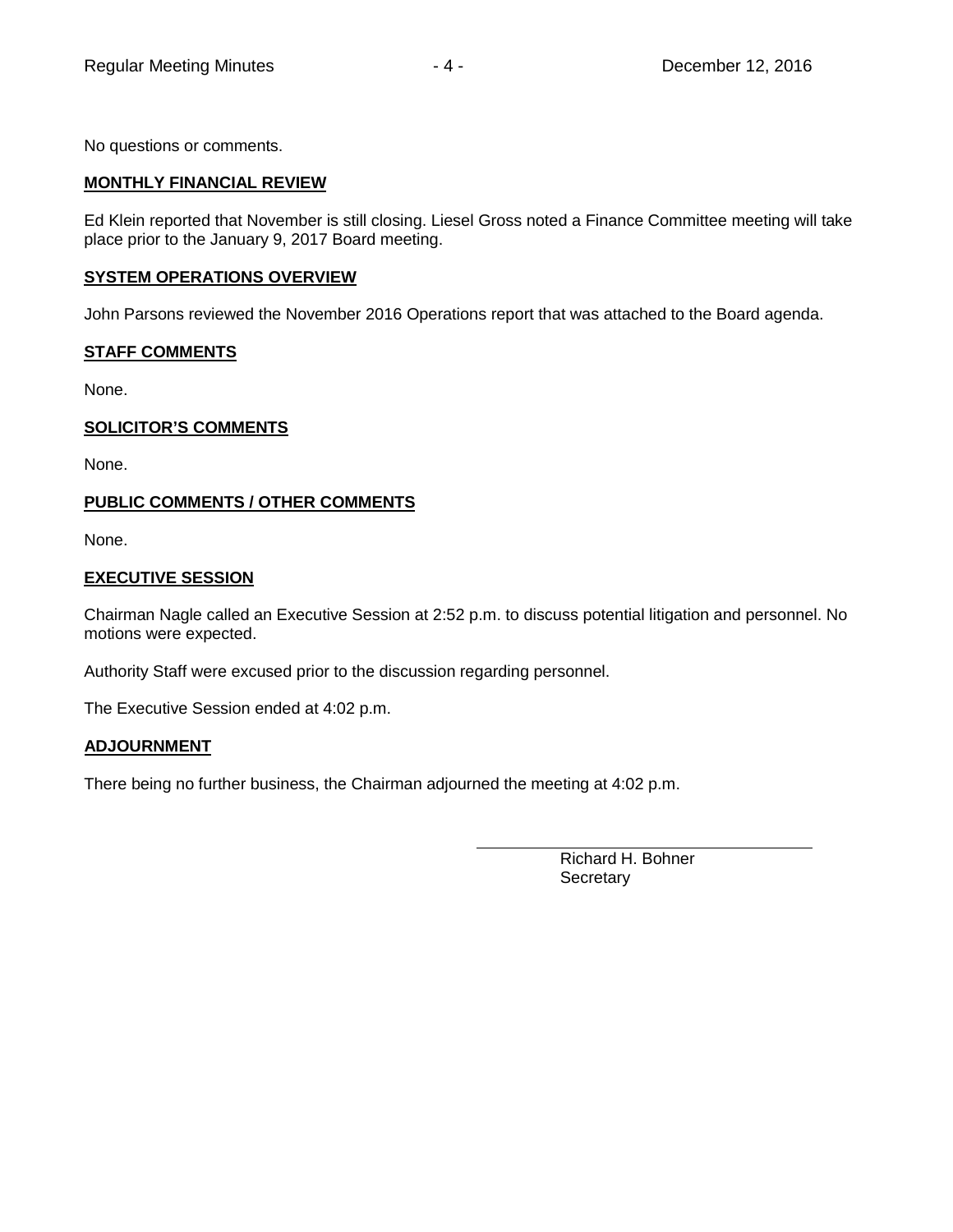

 **LEHIGH COUNTY AUTHORITY** 1053 SPRUCE ROAD \* P.O. BOX 3348 \* ALLENTOWN, PA 18106-0348 610-398-2503 \* FAX 610-398-8413 \* www.lehighcountyauthority.org email: service@lehighcountyauthority.org

# **MEMORANDUM**

| TO:          | <b>LCA Board of Directors</b>       |
|--------------|-------------------------------------|
| <b>FROM:</b> | Liesel Gross, CEO                   |
| DATE:        | January 3, 2017                     |
| RE:          | Union Contracts & Employee Policies |

On December 31, 2016, Lehigh County Authority's two union contracts expired. A significant effort was made to negotiate new contracts in good faith with the employees in both bargaining units, and the LCA staff is satisfied that the proposed terms of the new contracts are favorable for both the organization and our employees. This memo seeks to explain some of the highlights of both contracts, as well as to request Board approval of the contracts and some complementary modified language in our Employee Manual.

In summary, the Board actions requested are:

- 1. Approval of a Collective Bargaining Agreement between LCA and the Service Employees International Union (SEIU), Local 32BJ, for a term of four years effective 1/1/2017 through 12/31/2020.
- 2. Approval of a Collective Bargaining Agreement between LCA and the Sheet Metal, Air, Rail and Transportation Workers (SMART), Local 19, for a term of three years effective 1/1/2017 through 12/31/2019.
- 3. Approval of three modifications to the LCA Employee Manual, reflecting an update to language and controls related to the hiring of family members, an additional personal holiday granted to non‐union employees and additional language regarding post‐retirement health insurance benefits.

Each of these items are described in more detail in this memo, with supplemental materials attached related to the two union contracts. Should you require additional information, or if you would like to review the prior contracts or employee manual in their entirety please contact me as soon as possible so we can make those materials available to you.

#### **SEIU Contract**

The Service Employees International Union (SEIU), Local 32BJ, unit represents 76 employees who work in LCA's Allentown Division, 42 of whom transferred to LCA employment through the lease of the City water and sewer systems in 2013. Through the terms of the lease agreement, LCA honored the terms of the Collective Bargaining Agreement (CBA) that existed at the time of the transfer. Negotiated terms of the new CBA are outlined in detail in the attached Memorandum of Agreement (MOA), which the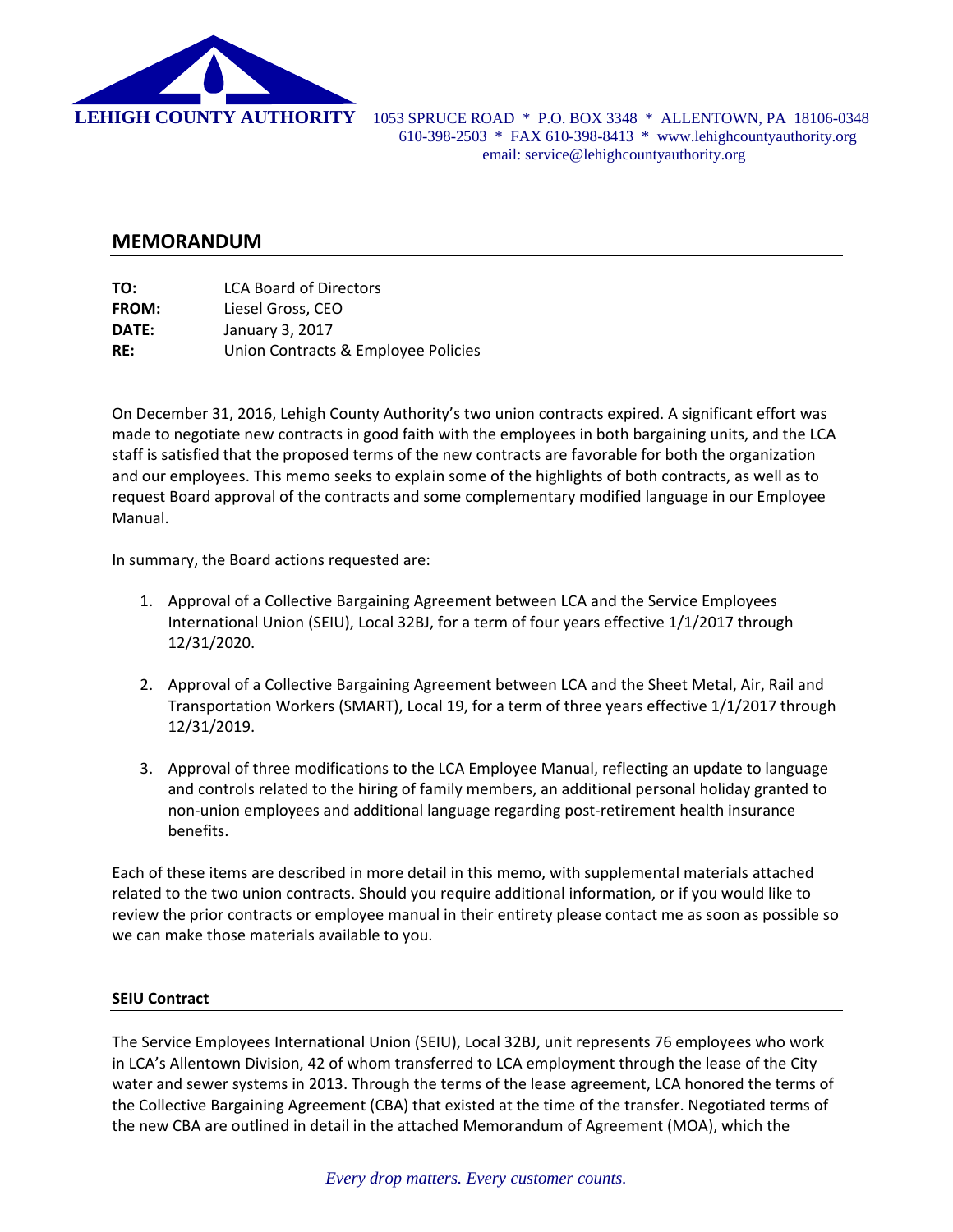bargaining unit members ratified by vote on December 21, 2016. Some highlights of the new agreement include:

- Many of the changes shown in the MOA reflect clarifications to represent LCA's administrative practices in areas that may be different from the City's past practices, as well as other minor changes that were mutually beneficial and agreed upon.
- Health Insurance premiums are pre-determined for each year of the contract, with increases ranging from 6 to 8%, which is significantly more favorable than LCA's self-insured program that has experienced +/- 20% increases in recent years. Plan documents prohibit employee contributions to the cost of insurance, although the cost control included in the plan offsets this to some degree.
- Post-retirement health insurance benefits for new hires are limited to no more than three years from the date of retirement. Existing employees are grandfathered and may continue to receive post-retirement health insurance from the date of retirement (age 55 with 20 years of service, or age 60) through age 65. Because many of LCA's existing employees retired from the City of Allentown during the lease transition, and have therefore "locked in" that benefit from the City, this modification offers significant future cost control for LCA while preserving a valuable benefit for our existing employees.
- Elimination of Good Friday as a paid Company Holiday in exchange for adding an additional Personal (floating) holiday. (Company holidays decrease to 8; Personal holidays increase to 7)
- Maintaining the existing pay grades and structure, with the following general wage increases:
	- o 7/1/17 3%
	- o 4/1/18 2.5%
	- o 1/1/19 2.5%
	- o 1/1/20 2.25%
- Codifying as part of the CBA a side agreement LCA developed with SEIU in 2015 to allow for 12hour fixed shifts for treatment plant operators, including details on how overtime is filled, holiday pay, etc. This has been a significant achievement for LCA and the employees, as the prior 8‐hour, rotating "swing shift" schedule was in place for decades and created significant overtime burden, quality‐of‐life concerns for employees, and significant administrative burden for supervisors.
- While not adjusting the pay scales directly, the first three "steps" of the treatment plant operator pay scales are eliminated. This provision will allow LCA to attract more qualified candidates into these critical positions, which have been difficult to fill due to non‐competitive pay at the low end of the pay scale.

Overall, LCA staff believes the SEIU contract terms represent a fair level of compromise between LCA and the bargaining unit on key issues that are important to both the organization and the employees. In particular, the new contract offers some level of cost control while also offering additional flexibility for recruiting and retaining employees in key positions that have historically been difficult to fill. LCA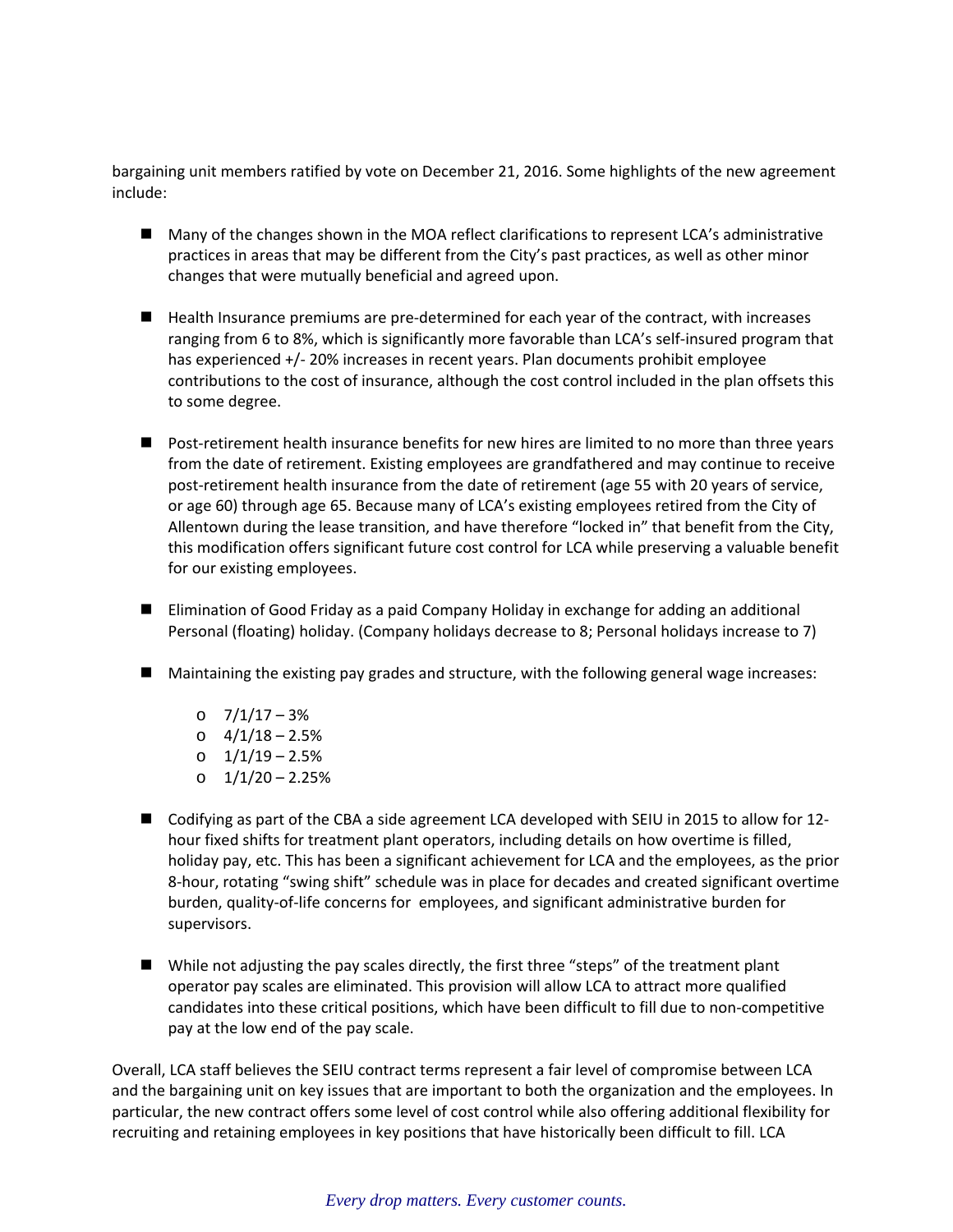anticipates a high level of collaboration with the SEIU group moving forward to begin working toward improvements in workforce development and teamwork initiatives that will be important for LCA's future success.

#### **SMART Contract**

The Sheet Metal, Air, Rail and Transportation Workers (SMART), Local 19, unit represents 16 employees who work in LCA's Suburban Division. This unit was formed in 2012, and this is the first contract renewal being undertaken with this group. Negotiated terms of the new CBA are outlined in detail in the attached Memorandum of Agreement (MOA), which the bargaining unit members ratified by vote on December 20, 2016. Some highlights of the new agreement include:

- Many of the changes shown in the MOA reflect language changes necessary to reflect a change in job titles, as well as the elimination of the "Career Path" program, which is discussed below.
- The Career Path program is eliminated in its current form, replaced with a simplified 3-tier "O&M Technician" position that allows for upward movement through multiple pay scales through the employee's achievement of specialized skill sets and/or certifications. Specializations can be achieved via skill‐based assessments, as was included in the Career Path program but simplified into a check‐list format that can be administered more easily by the department manager. Skill specializations and certifications that are included in the program include:
	- o Water Distribution Maintenance
	- o Sewer Collections System Maintenance
	- o Well Station Operation & Maintenance
	- o Wastewater Treatment Plant Operation & Maintenance
	- o Electrical
	- o Instrumentation
	- o Class A Water Operator's License w/ appropriate subclasses
	- o Class D (or better) Wastewater Operator's License w/ appropriate subclasses
- Pay scales for this unit have been aligned with pay scales for similar jobs in the SEIU bargaining unit to improve internal equity. Employees are placed into the new pay scales based on existing confirmed specializations and certifications, at the step that is equal to or higher than their current pay rate. In addition to step movement available through the new pay program, the following general wage increases are included:
	- $\circ$  1/1/17 placement into new pay scale, no general increase
	- o 1/1/18 2.75%
	- o 1/1/19 2.75%

Note, however, that certain employees are "red‐circled" due to existing pay exceeding their placement into the program based on skills or certifications. For these employees, no step movement will be allowed until skills or certifications are achieved, and general wage increases in 2018 and 2019 are limited to 1.75%.

#### *Every drop matters. Every customer counts.*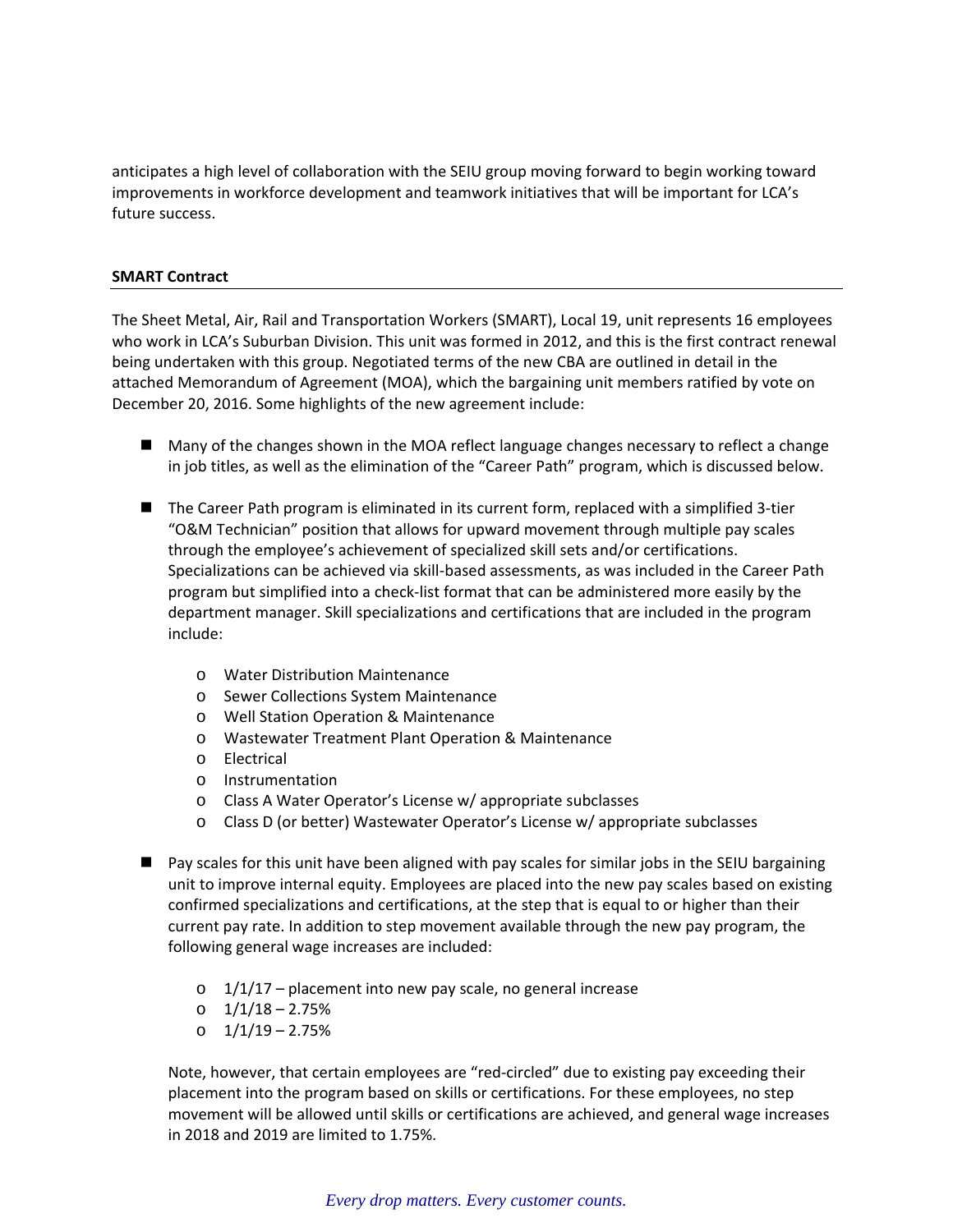- Adding one additional Personal (floating) holiday. (Company holidays remain at 6; Personal holidays increase to 8)
- Health insurance and other benefits continue to be the same as those offered to non-union employees. Contributions to premiums will be capped at 15% for those employees hired on or after 1/1/2009. Those employees hired before 1/1/2009 will contribute 9% toward the cost of insurance in 2017, and will see increases of no more than 2% in 2018 and 2019. This provision is consistent with many other provisions of the SMART contract which fall under the "me too" concept of union and non‐union employees receiving the same employee benefits.
- Elimination of the "allowance" program for uniforms, replacing it with a more traditional employer‐provided uniform program.

LCA staff believes the SMART contract terms offer incentives for employees to continue to learn and grow with the organization and preserves the "One LCA" goal in which employees and managers have similar (or the same) benefits and opportunities for advancement.

#### **Employee Manual**

Through the course of negotiating the SEIU and SMART contracts as described above, three items were raised that should be addressed through LCA's Employee Manual (Manual). Each of these items require Board approval, per Resolution 9‐2012‐6, due to either a Discretionary Financial Impact or policy change that has a real or perceived impact on the LCA's Conflict of Interest Policy.

Chapter 2, General Policies – Section 7. This section relates to the hiring of family members. The current policy language is shown below:

*The Authority will not hire anyone classified as immediate family of an employee or Board member. Immediate family shall be spouses, parents, sisters, brothers, children, grandchildren, grandparents, in-laws, aunts, uncles, nieces, nephews, and first cousins. Spouses of, or persons in a "step" relationship to, those persons designated above shall also be classified as immediate family.* 

Both SEIU and SMART asked for consideration of a change in this policy to allow for more flexibility in recruiting and hiring. LCA staff agrees that the policy is overly restrictive and was put in place decades ago when the organization was much smaller than it is today. In our current environment, LCA operates out of four different locations across the service area, and employs about 160 employees in 14 separate departments. We believe the organization is sufficiently large and diverse enough to allow for a more flexible hiring practice as long as proper controls are in place to avoid conflicts of interest. We believe this will increase the candidate pool for certain kinds of positions, as it is a well‐documented concept that careers tend to "run in the family" in terms of family members having similar core values, work ethic and professional interests.

In addition, several family relations exist within the current employee base, not addressed by any LCA policy, due to relationships formed after hiring, or family relations that existed at the time of the lease of the City of Allentown water and sewer systems. A more appropriate policy statement would be one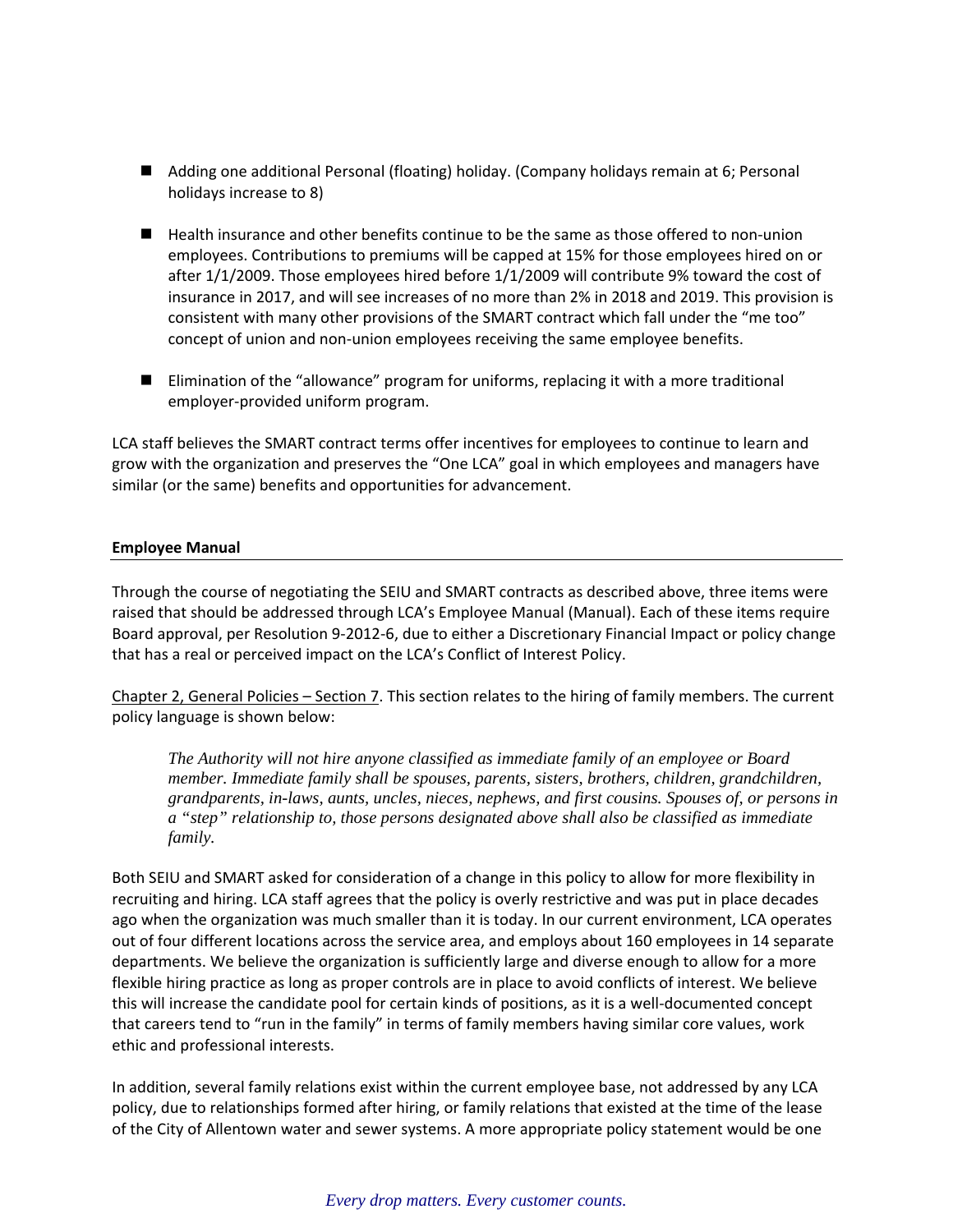that includes controls on how such relations in the workplace are managed, but limits the restriction against hiring family members to those persons in a role of significant influence within the organization. Suggested revised language that captures the desired change in this policy:

*The Authority will not hire anyone classified as immediate family of a Board member or the Chief Executive Officer. Immediate family shall be defined as spouses, parents, sisters, brothers, children, grandchildren, grandparents, in-laws, aunts, uncles, nieces, nephews, and first cousins. Spouses of, or persons in a "step" relationship to, those persons designated above shall also be classified as immediate family. The term "immediate family" also includes domestic partners (persons whose lives are interdependent and who share a common residence) and a daughter or son of the domestic partner.* 

*If a family relation exists between two employees, the relationship shall be disclosed to the employees' immediate supervisors and the Human Resources Manager, or the Chief Financial Officer in situations that involve the Human Resources Manager, so that any real or perceived conflicts of interest can be determined, documented and remedied. Family members may not work in a direct supervisor-subordinate relationship. Decisions regarding hiring, promotion, transfer, termination or disciplinary action shall not be made by employees who are in a family relationship.* 

#### Chapter 4, Off‐Time Benefits – Sections 1 & 2.

Through these sections, non‐union employees are granted 6 company holidays and 7 personal (floating) holidays per year. To align non-union off-time benefits with those negotiated with the SMART bargaining unit, LCA staff recommends increasing personal (floating) holidays for non-union employees to 8 days per year.

#### Chapter 5, Fringe Benefits – Section 2 (Retiree Health Insurance).

In summary, this section currently describes retiree health insurance benefits that are available for non‐ union employees hired before 1/1/2005. Employees hired after this date do not receive this benefit, and this language is repeated in the SMART contract as another example of the "me too" concept.

As part of the lease agreement between LCA and the City of Allentown, non-union employees who transferred to LCA from City employment were to receive the same or similar benefits to what the City had previously provided, through 12/31/2016. Over the past three years, we have transitioned all nonunion employee benefits, off-time, etc. into LCA's standard benefit package, with the exception of postretirement medical. Because we have now passed the 12/31/2016 timeframe in the lease that requires LCA provide this benefit, but also considering this is a highly valued and important benefit for these employees, some of whom were hired by the City 30 or more years ago, we recommend adding this benefit to the LCA Employee Manual so that it is preserved for this limited group of employees.

There are currently 22 non‐union employees remaining of the 28 who transferred to LCA through the lease who would potentially receive this benefit. Of these 22 employees, 10 officially "retired" from the City prior to transferring to LCA, thereby "locking in" their right to receive this benefit from the City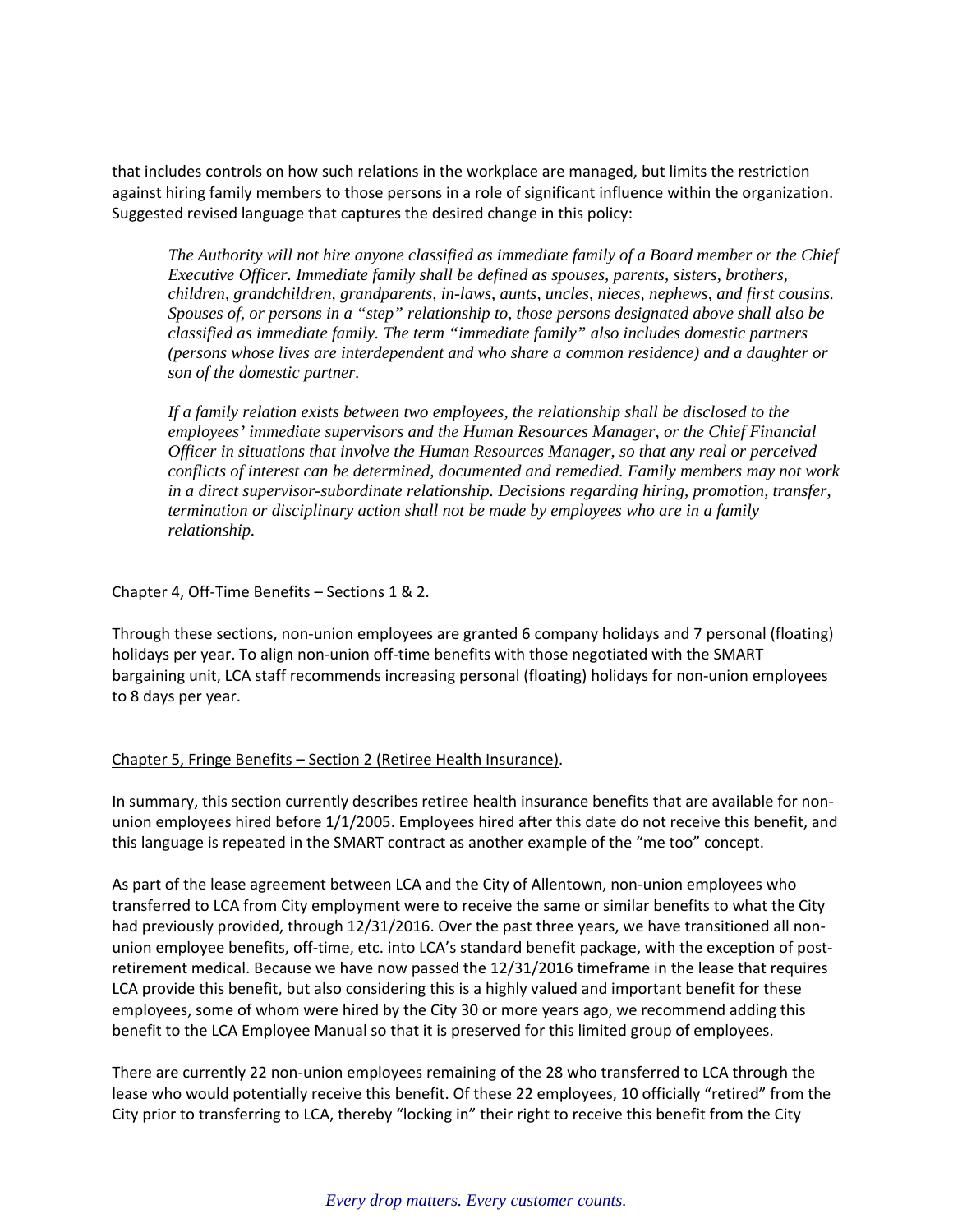rather than from LCA. Therefore, LCA's maximum exposure for this benefit relates to 12 employees, assuming all 12 continue to be employed by LCA through retirement.

The proposed additional language is shown below:

*Full-time non-union Employees hired by the City of Allentown, who transferred to employment with the Authority on August 8, 2013 as part of the lease of the City's water and sewer systems, may elect to continue Authority group medical coverage up to age 65 and pay 25% of the premium. To be eligible for this benefit, the Employee must be at full retirement age and have at least 15 years of combined service to the City and/or the Authority. Those Employees who are also retired from the City of Allentown are required to take any similar benefits that may be available from the City as long as they are available prior to seeking such coverage from the Authority. Regardless of the Employee's original hire date with the City, their Authority hire date is deemed to be August 8, 2013 for purposes of determining eligibility for any other benefits described in this section.* 

#### **Summary**

With the two union contracts and the changes to the Employee Manual as described in this memo, LCA's terms of employment will be codified for the next several years. In an environment where employee turnover due to retirement is a growing concern, having a set of contracts and policies that employees and managers alike are satisfied with will go a long way toward building a strong workforce for our organization's future.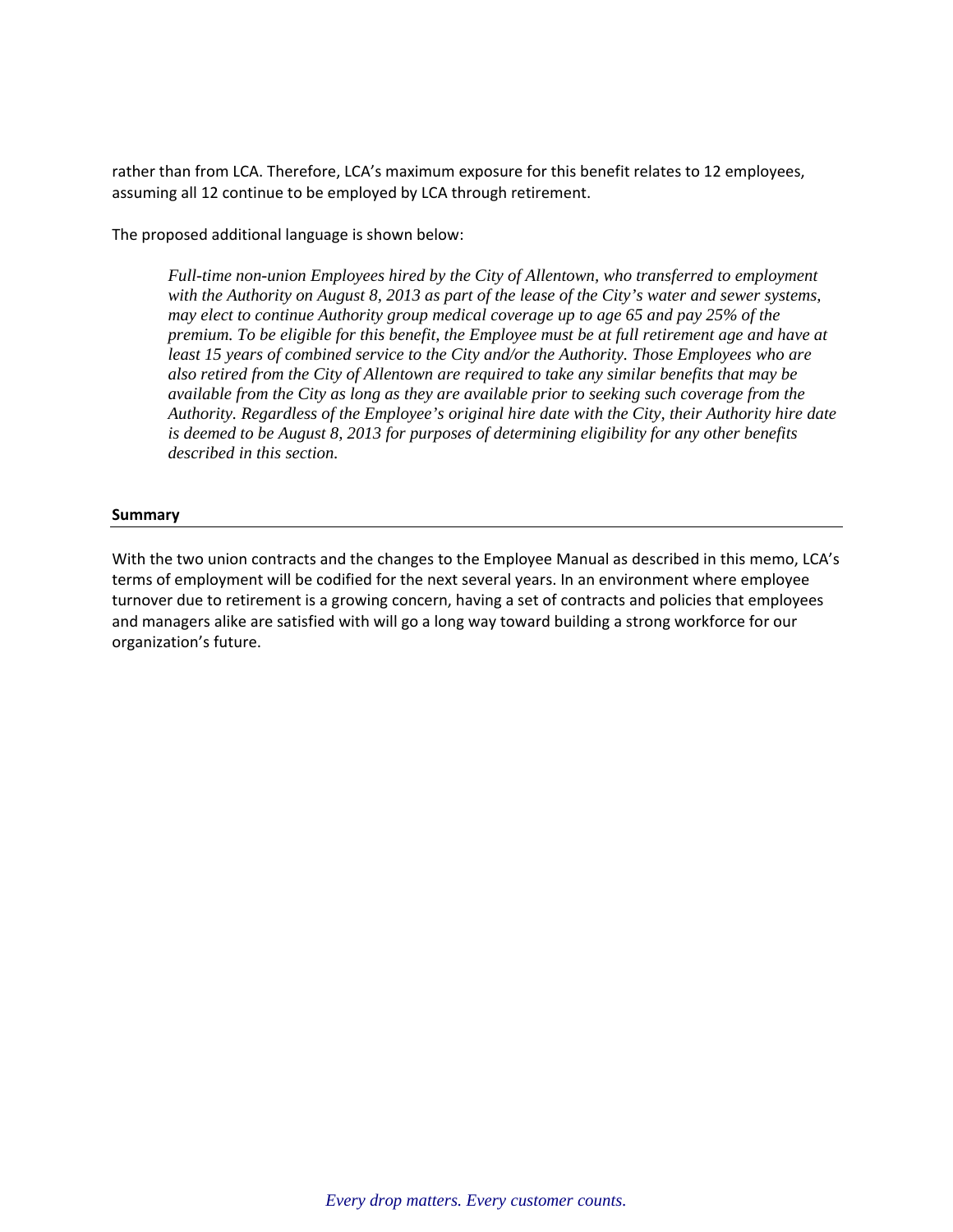# **MEMORANDUM OF AGREEMENT**

The parties, **SERVICE EMPLOYEES INTERNATIONAL UNION LOCAL 32BJ** (hereinafter "the Union") and **LEHIGH COUNTY AUTHORITY** (hereinafter "LCA"), being desirous of entering into a successor labor agreement to the Agreement which expires on December 31, 2016, hereby agree that all terms and conditions in the predecessor Collective Bargaining Agreement shall remain in full force and effect, except as modified below:

1). The preamble will be modified to reflect an effective date of January 1, 2017 and an expiration date of December 31, 2020.

2). Article 2 ("Management Prerogatives"), Section 1(e)(1). This subsection shall be modified to read as follows:

> (1) LCA agrees to maintain staffing at 65 employees in bargaining unit positions at all times.

3). Article 2 ("Management Prerogatives"), Section 1(e)(2). This subsection shall be deleted in its entirety.

4). Article 2 ("Management Prerogatives"), Section 1(e)(3). This subsection shall be modified as follows:

# (3) **At the conclusion of this nine month transition period,**

LCA mayuse subcontractors to perform bargaining unit work so long as the bargaining unit employment level remains at or above the minimum staffing level, and there is no reduction in the regular hours of work of bargaining unit employees. Before any such subcontracting occurs, LCA will first meet and discuss such subcontracting with the Union.

5). Article 2 ("Management Prerogatives"), Section 2(b). This subsection shall be modified to add a new subsection (3) as follows:

# **(3) In the case of a** *bona fide* **emergency as long as no members of the bargaining unit are available and it does not result in a reduction in bargaining unit employees' regular hours of work or overtime**.

6). Article 6 ("Probation for New Employees"). This article shall be modified to read as follows: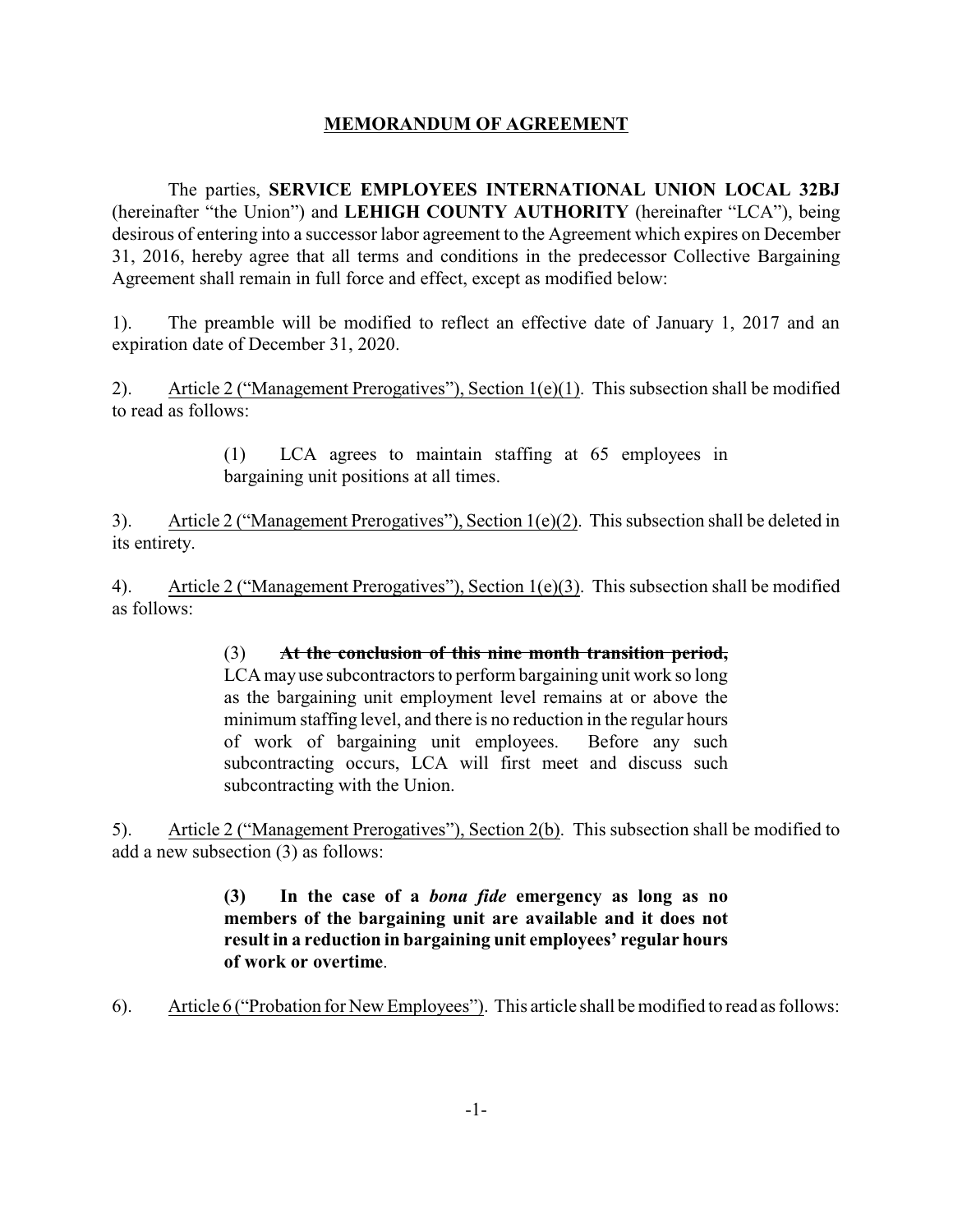New employees shall serve an initial probationary period of **one hundred twenty (120) calendar days** from the date and hour the employee begins to work after the effective date of employment. (**Delete - (available for work and reporting to work).**

During the initial probationary period new employees shall have no seniority rights and may be disciplined, terminated, or laid off at any time at the sole discretion of the LCA, not subject to the grievance and arbitration procedure set forth in this agreement. However, the LCA, at its sole discretion, shall have the right to extend the probationary period of any new employee, if the employee's performance in the position to which he/she was hired is not satisfactory, and/or the employee has not secured the required licenses or certification, if any, that are required to remain an incumbent in the position, provided that this action is supported with a written statement giving detailed reasons why he/she is not qualified to perform the duties. There shall be no more than one (1) extension period of **one hundred twenty (120) calendar days** granted. If the LCA determines that the employee's performance is not satisfactory during the extended probationary period, or if the required licenses or certifications, if any, have not been secured during the extended probationary period, he/she shall be terminated. Such action by the LCA is subject to the grievance and arbitration procedure set forth in this agreement.

New employees shall not be eligible to bid as outlined in Article 12, Job Bidding for a period of **twelve (12)** months from the date of the successful completion of his/her probationary period.

Upon satisfactory completion of the probationary period, the employee shall acquire seniority status retroactive to the employee's hour and date of employment. The name, department, zone, classification, and wage rate of all new employees shall be furnished to the Union after the completion of the probationary period.

7). Article 7 ("Check-Off"), Section 2. This section shall be modified as follows:

Section 2. A check-off shall commence for each employee who signs a properly dated authorization card during the month following the filing of such card with the LCA. **The LCA shall deduct dues, fair share dues and/or initiation fees upon successful completion of the probationary period. LCA shall deduct the initiation fees in equal amounts over ten (10) pays**.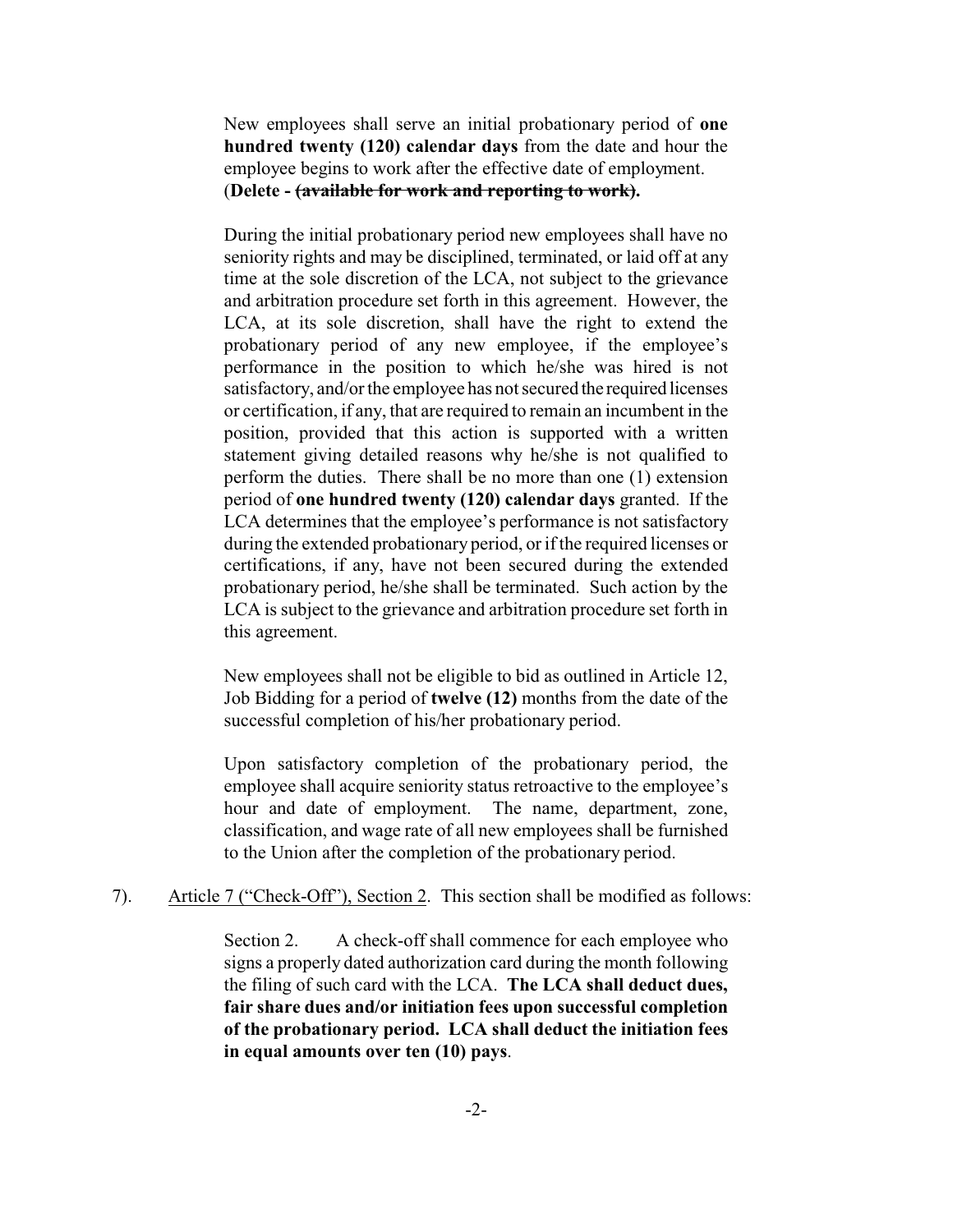8). Article 7 ("Check-Off"). This section shall be modified by adding a new Section 5, as follows:

> **Section 5. The LCA shall maintain accurate employee information and effective September 1, 2016 transmit dues, initiation fees and all legal assessments deducted fromemployees' paychecks to the Union electronically via ACH or wire transfer utilizing the 32BJ self-service portal, unless the Union directs in writing that dues be remitted by means other than electronic transmittals. The transmittal shall be accompanied with information regarding the employees for whom the dues are transmitted, the amount of dues payment for each employee, the employee's wage rate, the employee's date of hire, the employee's location or location change, whether the employee is part-time or full-time, the employee's social security number, the employee's address, and the employee's classification. The Union shall provide any necessary training opportunity to the LCA to facilitate electronic transmissions**.

9). Article 8 ("Union Representations/Visitations/Bulletin Boards"), Section 1(a). This subsection shall be amended as follows:

> (a) The LCA agrees to recognize three (3) Shop Stewards for three (3) Zones, as follows: Waste Water Treatment, Water Filtration, Distribution and Collection **(including Customer Care Department)**. **In addition, the Union may designate a Chief Steward, creating a total of four (4) Shop Stewards**. A Union representative, if he/she first obtains the permission of his/her Manager, shall be permitted to transact the following Union business during the representative's workshift without loss of pay. If the Union business involves discussions or meetings with LCA representatives at the LCA's request, which last beyond the Union Representative's normal workshift, the Union representative shall be compensated at his/her hourly rate for such time beyond his/her normal workshift. (**Delete: However, any such time transacting Union business beyond the Union representative's normal workshift shall not be used for purposes of computing overtime**.

- (1) Investigate and process grievances;
- (2) Consult with LCA representatives;
- (3) Attend negotiation meetings; and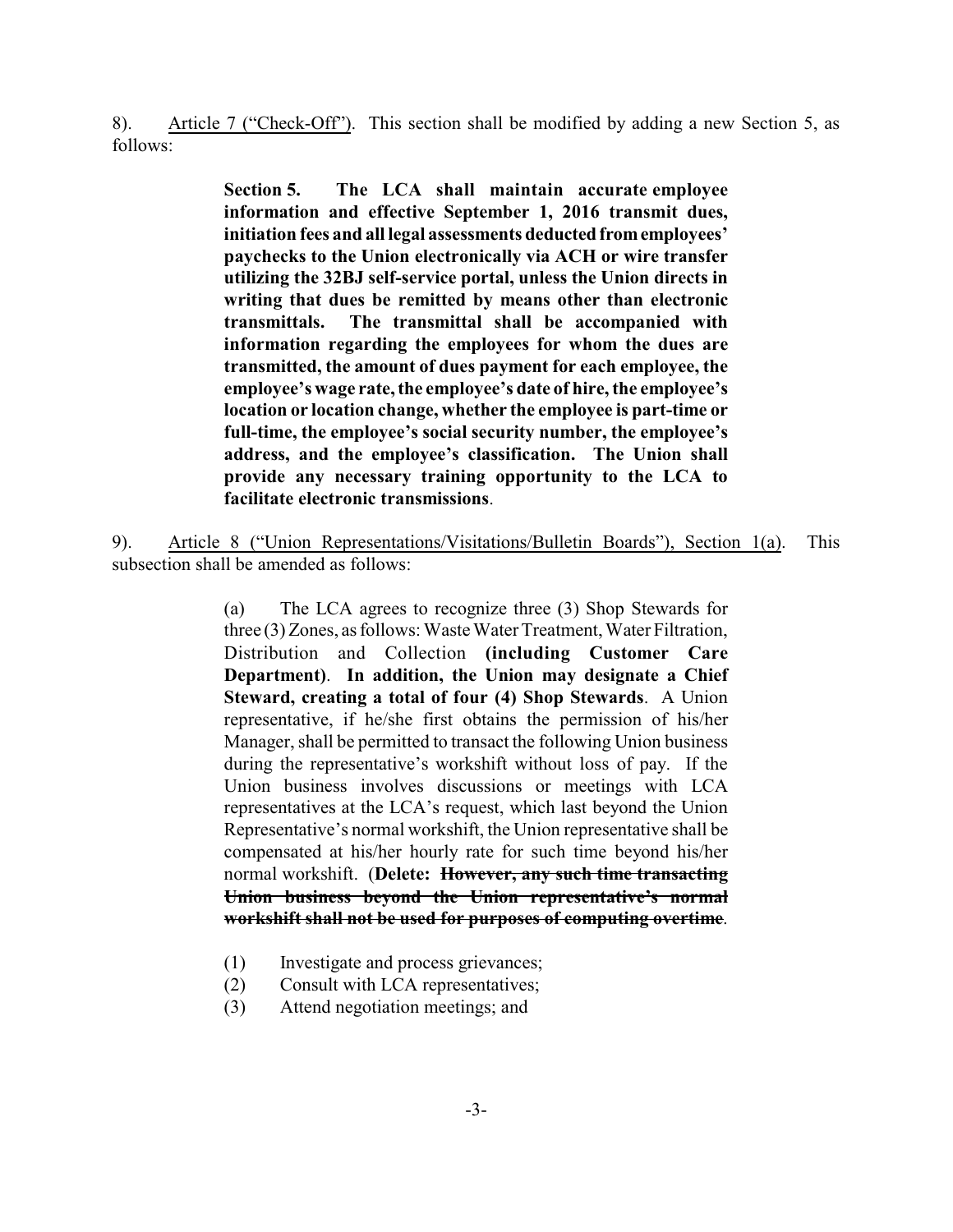(4) Meet with local Union officers and other Union representatives concerning the enforcement of any provision of this Agreement.

10). Article 8 ("Union Representations/Visitations/Bulletin Boards"), Section 2. This section shall be modified by adding a new Subsection (e) as follows:

> (e) **The Union shall notify LCA in writing of all designated Shop Stewards. Shop Stewards shall be granted one (1) day off per Contract year to attend Steward training classes, providing written request is submitted to LCA at least one (1) week in advance. LCA will reimburse each Steward for time lost, up to a maximum of eight (8) hours straight-time pay per day, for one (1) day per Contract year**.

11). Article 10 ("Seniority"), Section 3. The current language of this section shall be deleted and replaced with the following:

# Section 3. **The LCA shall not employ part-time employees to perform bargaining unit work**.

12). Article 11 ("Job Vacancies"), Section 4. This section shall be amended as follows:

Section 4. The Human Resources Office shall provide the **Chief Shop Steward** with the names and seniority dates of all bidders including the name of the successful bidder and also provide unsuccessful bidders with the name of the successful bidder. When the LCA requires a test, employees requesting their test results shall receive a pass/fail notification. **In addition, the LCA will meet with the affected employee and Chief Shop Steward to address areas that resulted in failure of the test. A score of 70 shall constitute a passing grade on all written tests, excluding the test for clerical employees where a lower passing grade may be selected**.

13). Article 12 ("Job Bidding"), First Paragraph of Section 1. The first paragraph of Section 1 shall be amended as follows:

> Section 1. An employee who is the successful bidder on a lateral, higher, or lower bid will not be entitled to another lateral, higher, or lower bid for a period of twelve (12) months. **The twelve (12) month restriction shall not apply to an employee who bids and is awarded a position due to a disability**.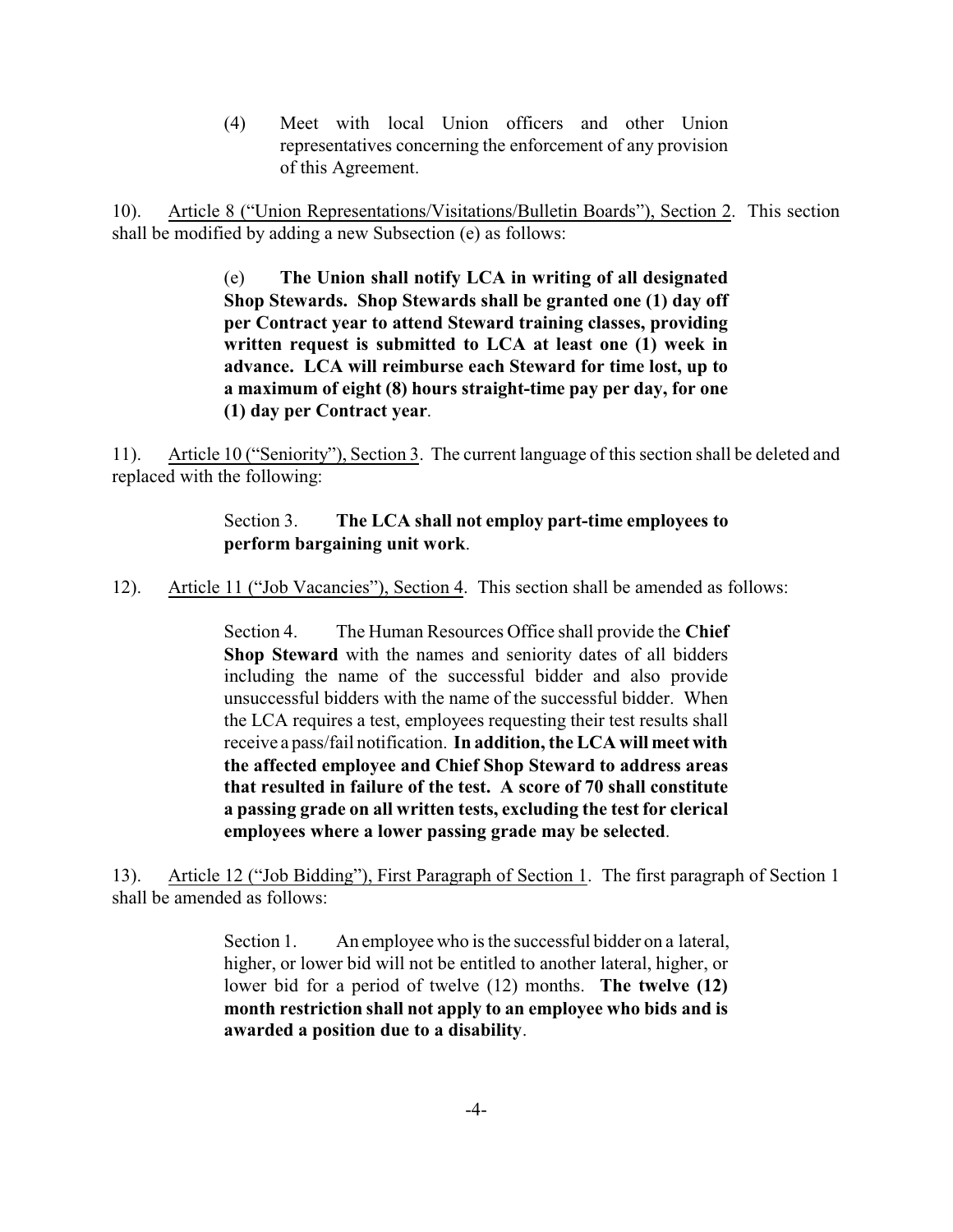14). Article 12 ("Job Bidding"), Section 2, Paragraph entitled "NOTE". This paragraph shall be amended as follows:

> If any such employee shall be promoted, that employee shall be placed at the step with the rate that is closest to but higher than his/her old rate on the pay schedule. Such promotion shall not affect said employee's placement, on his/her third  $(3<sup>rd</sup>)$  anniversary to Step **4** of such pay grade.

15). Article 12 ("Job Bidding"), Section 3. This section shall be amended as follows:

Section 3. Any employee bidding, promoted, or transferred is subject to a trial period of up to **one hundred twenty (120)** calendar days. When an employee demonstrates the ability to perform the job before the end of **one hundred twenty (120)** calendar days, the said employee shall be certified for the position, at which time the Zone Manager will notify the Human Resources Office in writing, and the Human Resources Office will notify the employee and the Union. If the employee's performance in the position to which he/she has bid to, been promoted to, or transferred to is not satisfactory, he/she shall be returned to his/her previous job at any time during the demonstration period, provided that he/she is supplied with a written statement giving detailed reasons why he/she is not qualified to perform the duties and the LCA will revert back to the senior bidder on the list who initially may have refused the job. This employee shall be charged with a bid as described in Section 1 of this Article. An employee who desires to return to his/her previous job must exercise this option within fifteen (15) scheduled working days of the demonstration period; such employee shall be charged with a bid as described in Section 1 of this Article and shall not be allowed another bid for a period of **twelve (12)** months. Employees bumped by the return of this non-certified bidder to his/her original position shall also be returned to their previous positions and shall not be charged with a bid as described in Section 1 of this Article.

16). Article 14 ("Layoff"), Section 1(b)(1). This subsection shall be amended as follows:

(1) Any employee bumping is subject to a trial period of up to **one hundred twenty (120)** calendar days. When an employee demonstrates the ability to perform the job, the said employee shall be certified for the position. If the employee's performance in the position to which he/she bumped is not satisfactory, he/she shall be laid off, provided that he/she is supplied with a written statement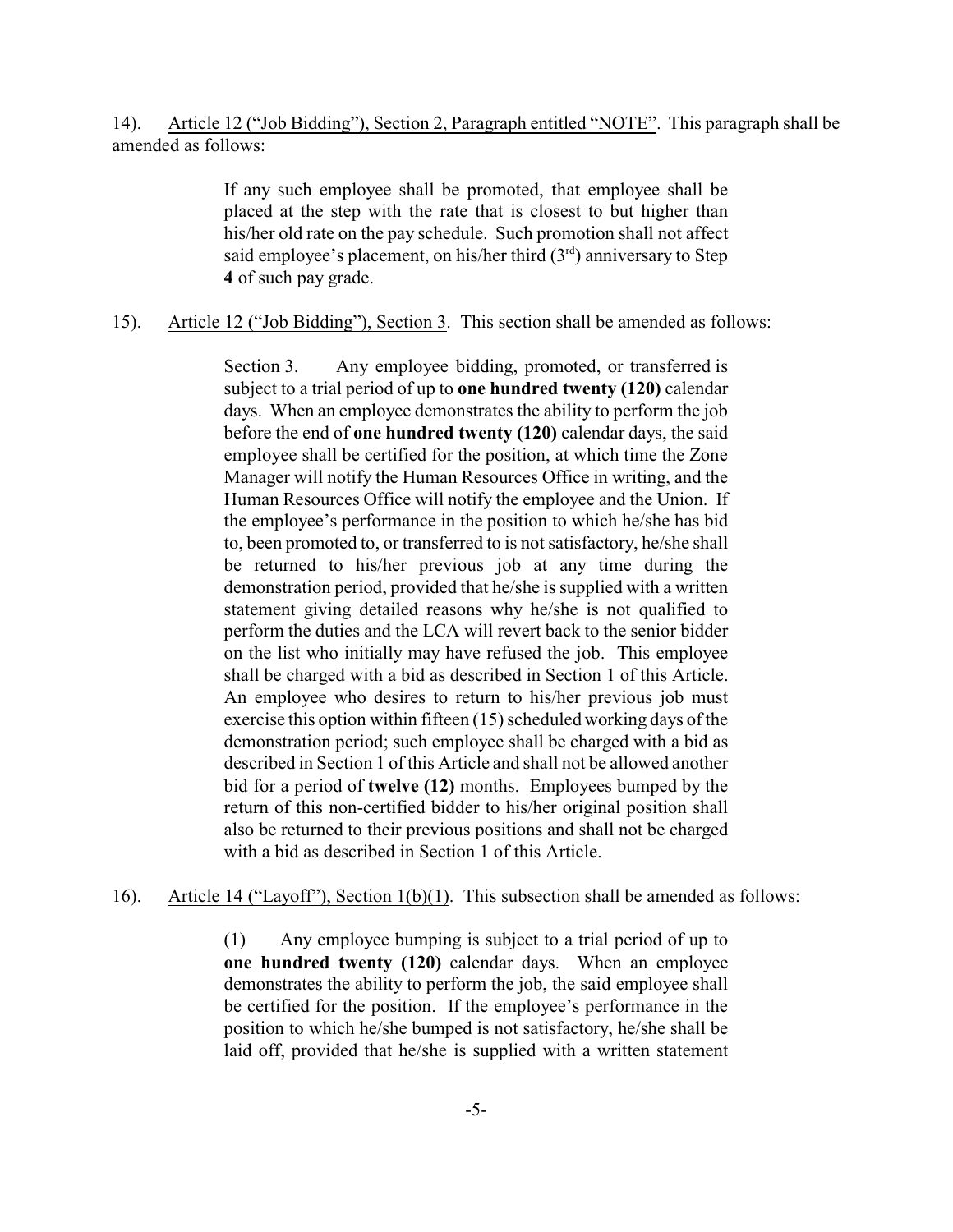giving detailed reasons why he/she is not qualified to perform the duties. This employee shall have the right to grieve the LCA's decision in accordance with Article 32, Grievance Procedure. In addition, this employee shall have recall rights as stated in Section 3 of this article. If this employee is determined not to be qualified, the employee who was bumped shall be returned to his/her previous position.

17). Article 15 ("Hours of Work"), Section 2(c). This section shall be amended as follows:

(c) LCA shall have the right to employee six (6) seasonal **parttime** employees, providing the use of such does not cause the layoff **or reduction of hours** of regular **full-time** employees in the area in which they are used. LCA agrees not to place any **volunteers seasonal workers** in any area in which there was a layoff of a regular full-time employee for a period of eighteen (18) months after such layoff occurred. **Seasonal employees may be employed for a total of sixteen (16) weeks during a calendar year, which may occur during the periods May 1 st to September 15th and/or December 15th through January 15th . Seasonal employees may work only in an entry level job or the lowest job classification in the applicable department. Should a seasonal employee work in excess of 16 weeks in a calendar year, the position shall be deemed a permanent position and shall be subject to bid pursuant to Article 12 of this Agreement**.

18). Article 16 ("Overtime"), Section 3(d)(6). This subsection shall be amended as follows:

(6) Employees who receive compensatory time may earn up to two hundred and forty (240) hours **annually**. **The Zone Manager may require employees to use their accrued compensatory time or may pay the employee his/her regular hourly rate of pay for all unused compensatory time accumulated after the employee has accumulated forty (40) hours**.

19). Article 22 ("Benefits For Employees Hired After May 31, 1992"), Section (a). The current language of this section shall be deleted and replaced with the following:

(a) **Permanent Full-Time** Employees

**Holidays, personal, sick, and vacation days shall be earned but not used during the employee's first four (4) calendar months. Employees will be eligible for pension benefits following**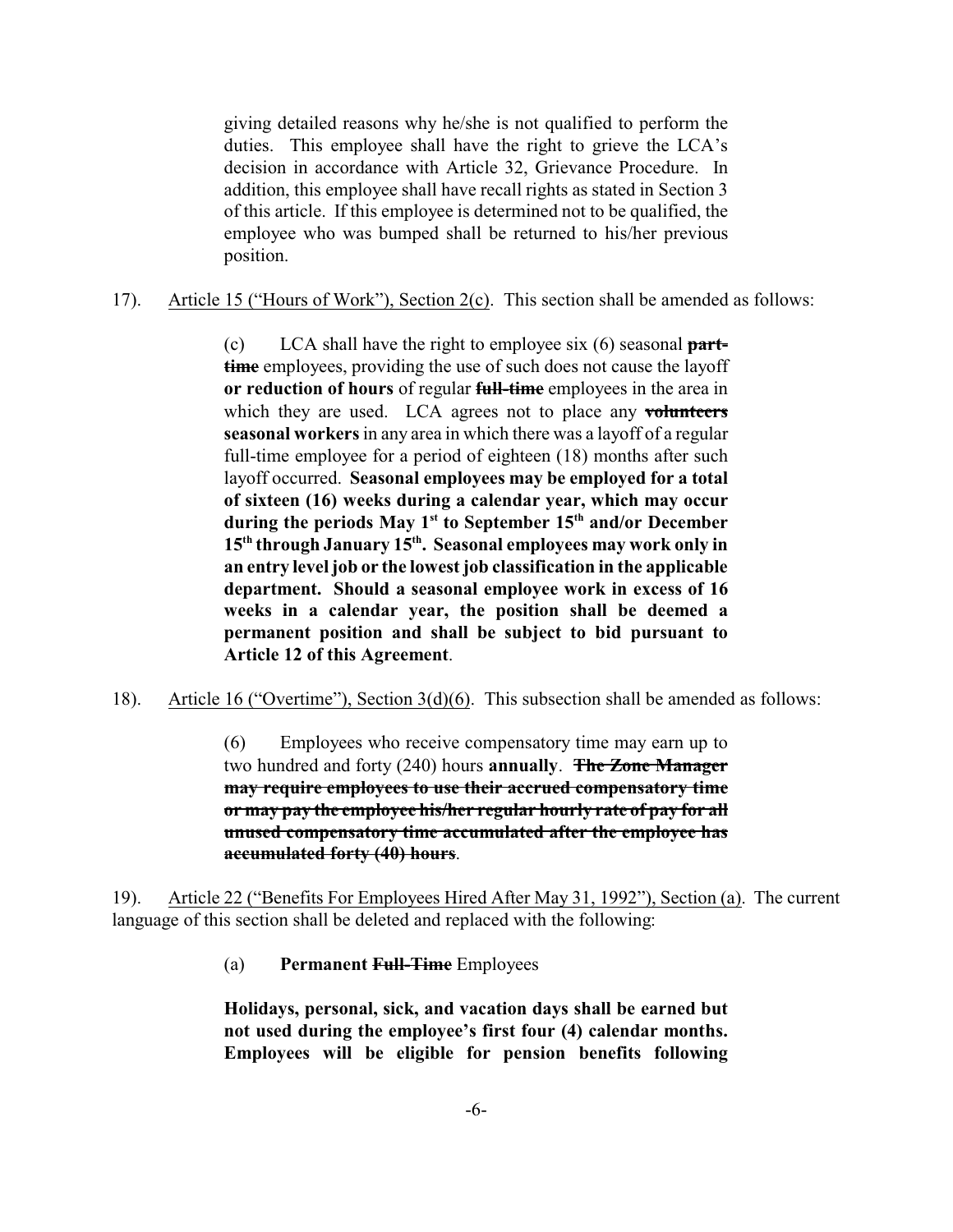# **completion of ninety (90) days of employment. Employees shall be eligible to enroll for health and welfare benefits after completing sixty (60) calendar days**.

20). Article 23 ("Insurance"), Section 1 ("Active Employees"), Subsection (a)(2). This section shall be amended as follows:

Section 1. Active Employees

(a) Health Insurance

(2) The monthly contribution to the Health Fund for each covered employee shall be:

| <b>Effective January 1, 2017</b> | \$1,352.00                                                                                                                                  |
|----------------------------------|---------------------------------------------------------------------------------------------------------------------------------------------|
| <b>Effective January 1, 2018</b> | \$1,433.00                                                                                                                                  |
| <b>Effective January 1, 2019</b> | \$1,534.00                                                                                                                                  |
| <b>Effective January 1, 2020</b> | <b>LCA's contribution will</b><br>be established by the<br><b>Fund's Trustees, but</b><br>will not increase more<br>than 8% above 2019 rate |

21). Article 23 ("Insurance"), Section 2 ("Retired Employees"), Subsection (a). This subsection shall be amended as follows:

Section 2. Retired Employees

(a) Health Insurance

LCA shall provide post-retirement health and welfare benefits to **eligible** bargaining unit employees who retire **on or after January 1, 2017**. **LCA shall recognize all service by those individuals employed by the City of Allentown prior to the Lease Concession Agreement between the City of Allentown and Lehigh County Authority for purposes of determining eligibility for such postretirement health and welfare benefits.**

**(1) Eligible Employees – Regular employees hired before January 1, 2017. Employees hired on or after January 1, 2017**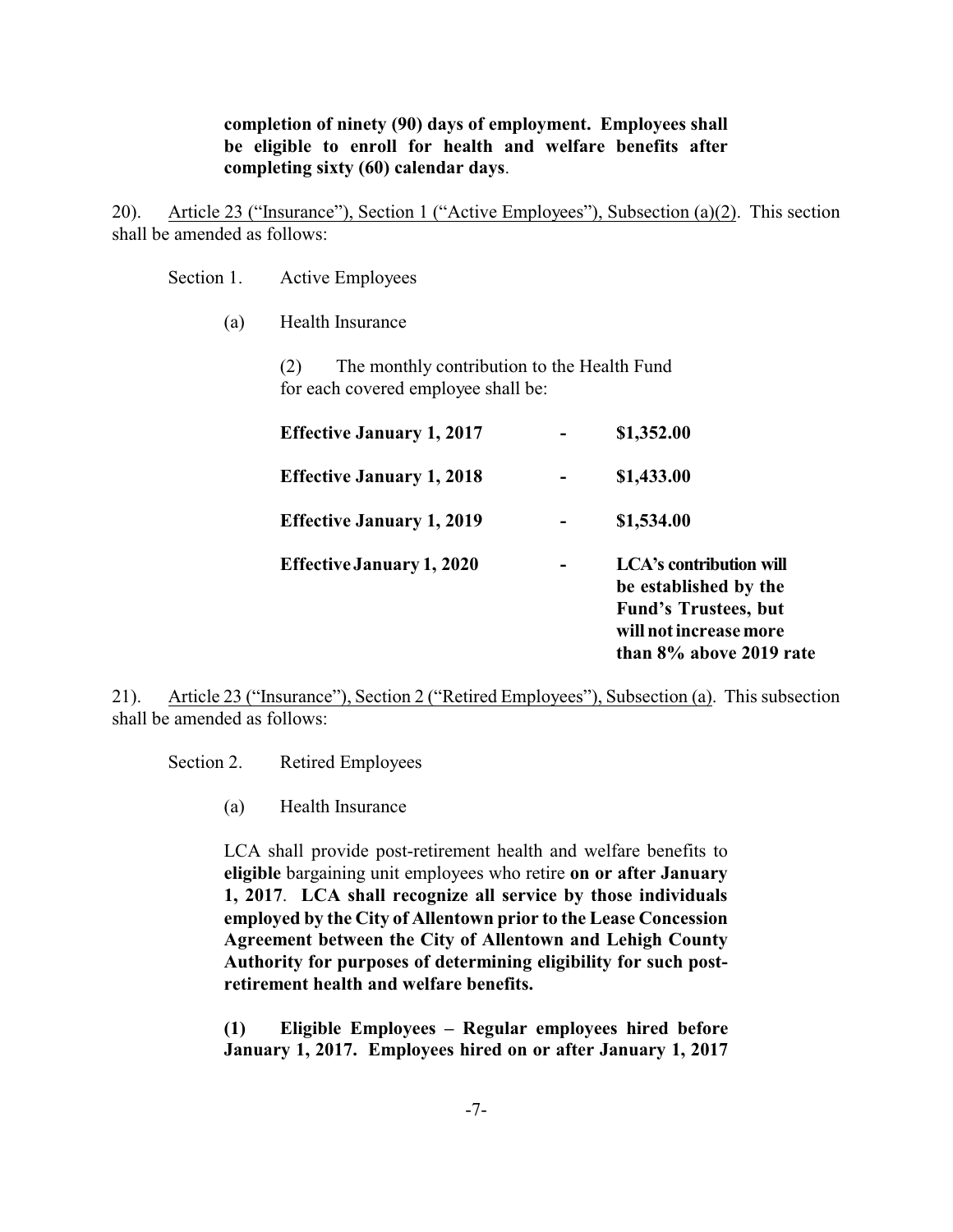**will be eligible to continue health care only for a period of three (3) years from their retirement date, or until reaching age 65, whichever occurs sooner.**

# **(2) Coverage – Coverage will be equivalent to medical and prescription drug coverage provided to active, non-union employees of LCA.**

**(3)** If a covered employee retires, he/she may elect to enroll in the healthcare coverage provided by the LCA to retirees as described in **(2)** above. The coverage for the retiring employee may start at any age and remain in effect until the retiree has reached the age of sixtyfive  $(65)$ .

**(4)** The coverage will include the retiree's spouse, but the spouse's coverage will end when the retiree reaches the age of sixtyfive (65) or the covered retiree dies.

# **(5). The copay for brand name prescriptions will be \$25.00 and \$7.50 for generic prescriptions**.

**(5)** The coverage will not include dental.

**(6)** If an employee retires, he/she may opt-in or opt-out of the medical plan as described in **(2)** above at the time of his/her retirement. If a covered employee chooses to opt-out of the current medical program as described in **(2)** above at the time of his/her retirement, that retiree may elect to opt-in to a medical program offered to retired SEIU employees as described in **(2)** above at the time of subsequent, future open enrollment periods, but prior to the wage of 65. However, the election of the retiree to opt-in to a future LCA sponsored medical program for retired SEIU employees may be exercised only once during each retiree's lifetime. If a retiree has elected to opt-in to the LCA sponsored retiree program for retired SEIU employees, and elects to opt back out again in the future, that retiree shall forever be precluded from opting back in. Should a covered employee choose to opt-in to the medical program offered as described in **(2)** above at the time of his/her retirement, that retired SEIU employee may, at any time in the future, elect to opt-out of the LCA sponsored medical program. A retiree who exercised that option to opt-out after having been a covered employee at the time of his/her retirement will be permitted to opt back in one time in the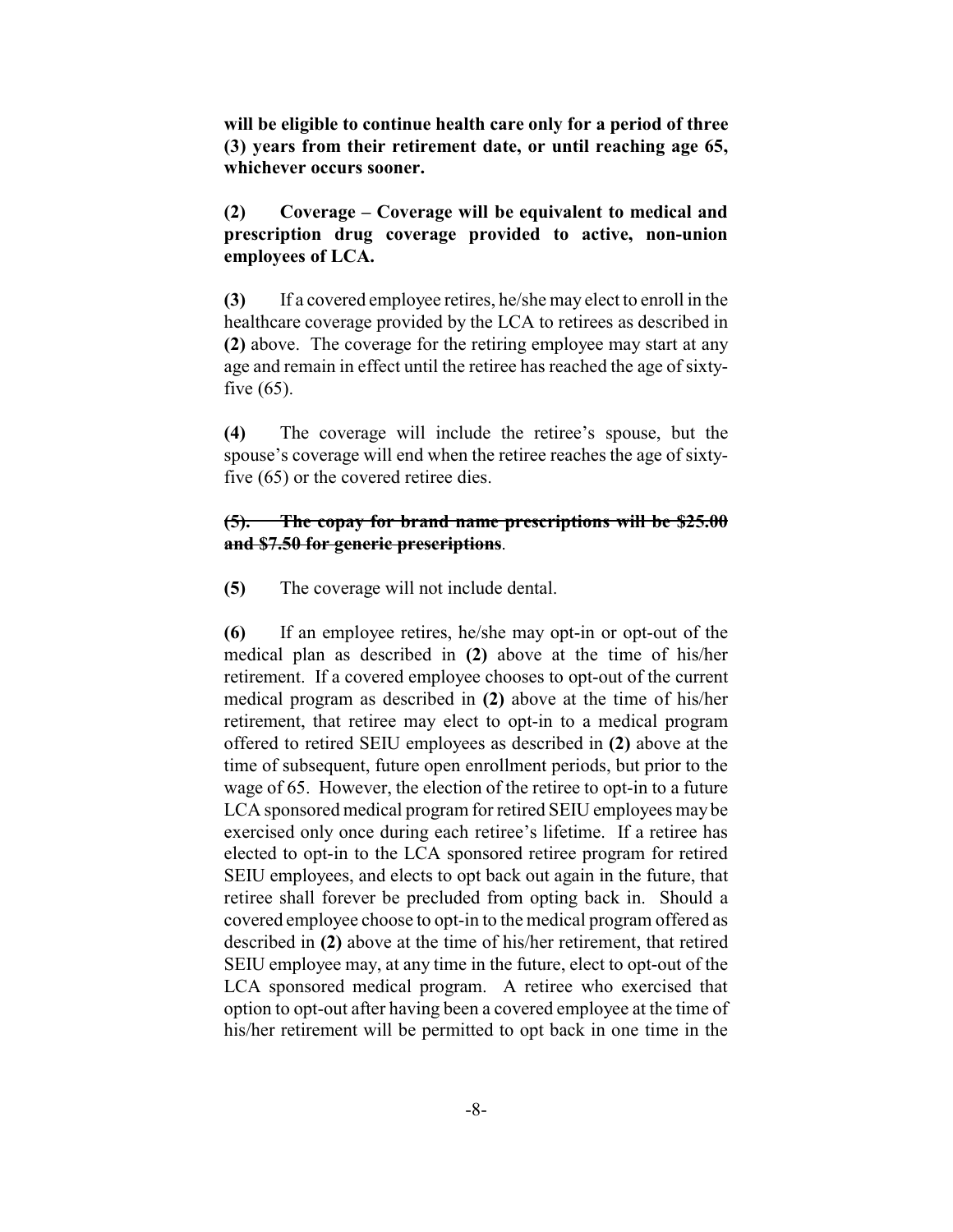future to a medical program as described in **(2)** above at the time of a subsequent, future open enrollment period, but prior to age 65.

**(7)** An employee who retires with at least fifteen (15) years of service will pay twenty-five (25%) percent of the monthly health insurance/prescription drug premiums.

**(8)** An employee who retires with less than fifteen (15) years of service, but with at least ten  $(10)$  years of service, will pay fifty  $(50\%)$ percent of the monthly health/prescription drug premium.

22). Article 24 ("Sick Leave"), First Paragraph of Section (d). The first paragraph of Section (d) shall be modified as follows:

> The accrual of sick leave on a monthly basis will begin with the employee's hiring date, **anniversary** with the monthly accrual being added to the accumulated total as of the **that anniversary date first pay in the next calendar month**. Newly hired employees shall earn sick leave during their first four (4) calendar months but they shall not be able to use such earned sick leave until they have completed four (4) calendar months.

23). Article 24 ("Sick Leave"), Second Paragraph of Section (d). This section (d) shall be modified to delete the second paragraph entitled "Seasonal Part-Time Employees."

24). Article 27 ("Holidays"), Section 1. This section shall be modified as follows:

Section 1. The LCA shall give to each of its full-time employees who have completed four (4) calendar months of employment the following **eight (8)** holidays.

> New Year's Day Martin Luther King Day **Good Friday** Memorial Day (last Monday in May) Independence Day Labor Day (first Monday in September) Thanksgiving Day Day after Thanksgiving Christmas Day

25). Article 27 ("Holidays"), Section 2(a). This subsection shall be modified as follows: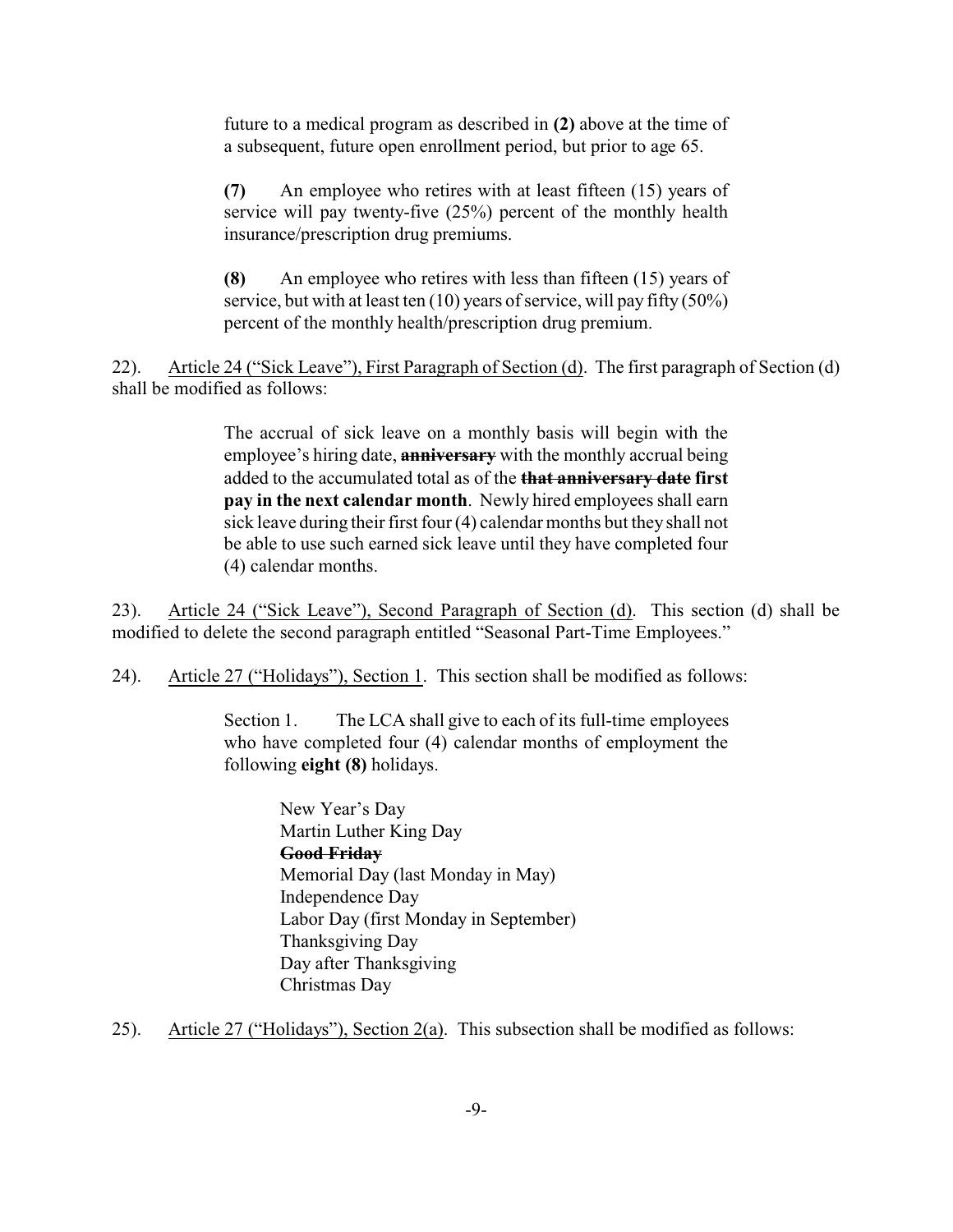(a) The LCA will grant its full-time employees who have completed four (4) calendar months of employment up to **seven (7)** personal days in addition to the aforesaid holidays. All said requests may be approved or rejected by the Zone Manager or his/her designee. Work needs of the LCA shall control all personal days.

26). Article 27 ("Holidays"), Section 2(a)(1). The current language of this subsection shall be deleted and replaced with the following:

> (1) **All personal days shall be available for use beginning January 1 of a calendar year. During the initial year of employment and the year of termination, the personal day entitlement will be prorated to the nearest whole day based upon the actual number of days employed during that calendar year**.

27). Article 27 ("Holidays"), Section 2(c). The current language of this subsection shall be deleted and replaced with the following:

# (c) **Personal days must be used by the last pay period paid in the calendar year**.

28). Article 28 ("Leave of Absence"), Section 1. This section shall be amended as follows:

Section 1. Whenever possible, the LCA agrees to grant a leave of absence for up to ninety (90) calendar days **per Contract year** without loss of seniority rights and without pay to any employee designated by the Union when serving in the capacity of official Union business. Whenever possible, such unpaid leave will be taken in increments of at least one (1) day.

29). Article 29 ("Jury Duty/Court Duty"), Section 2(a). The current language in this subsection shall be deleted and replaced with the following:

> (a) **An employee who is asked to appear as a witness or is subpoenaed by a United States Court of Law to testify as a witness concerning matters related to the employee's LCA job will be paid at the rate equivalent to his or her hourly rate for those hours the appearance was required. Employees shall be given up to two (2) paid hours to return to work during a partial day where they serve as a juror or a witness in a United States Court of Law. Employees shall be guaranteed pay up to the hours scheduled for the applicable days**.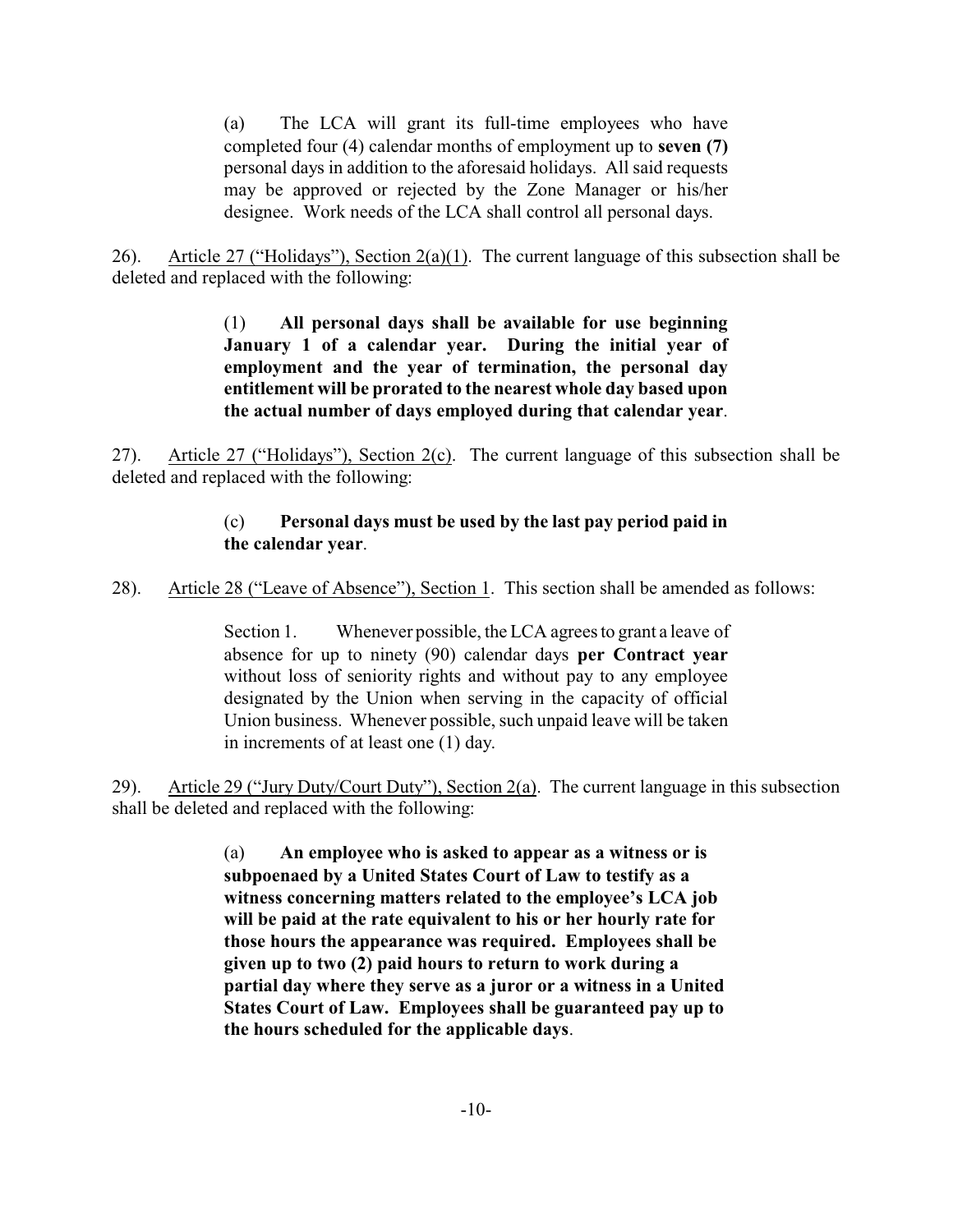30). Article 29 ("Jury Duty/Court Duty"), Section 3. This section shall be modified as follows:

> Section 3. In order to qualify for pay under this Article, the employee **must pay the LCA the jury fees and/or witness fees received, excluding travel compensation, and** must present **a receipt from the LCA in** proof of **service such payment** to the payroll clerk.

31). Article 32 ("Grievance Procedure"), Section 1(d). This subsection shall be amended as follows:

> (d) Position classification grievances shall be excluded from steps (1) and (2) above and shall be processed starting at step (3). **Position upgrade grievances not satisfactorily resolved at step (3) shall be submitted to state mediation for settlement. The decision of the state mediator shall be final and binding on the parties and may not be appealed or processed through Article 32 ARBITRATION of this collective bargaining agreement**.

32). Article 33 ("Arbitration"). This article shall be amended by adding a new Section 5, as follows:

> **Section 5. The LCA agrees that, in the event the Union initially declines to pursue a grievance to arbitration concerning the suspension or discharge of an employee, the time strictures for filing for arbitration shall be tolled pending the employee exhausting his or her appeal rights pursuant to the Union's Constitution and By-Laws, provided the following requirements are satisfied: (i) prior to the time for submitting the matter to arbitration as set forth above, the Union sends a written notice to the employee advising him/her of the right to appeal the Union's decision not to advance the grievance to arbitration, and the Union provides the LCA with a copy of that Appeal Notice; and (ii) the Union files for arbitration within the earlier of 120 days following the date of the Appeal Notice or 10 days following the Union's decision to grant the employee's appeal and pursue the grievance to arbitration**.

33). Article 38 ("Wages"), Section 1. This section shall be amended as follows:

Section 1. **Regular Full-time** employees shall receive: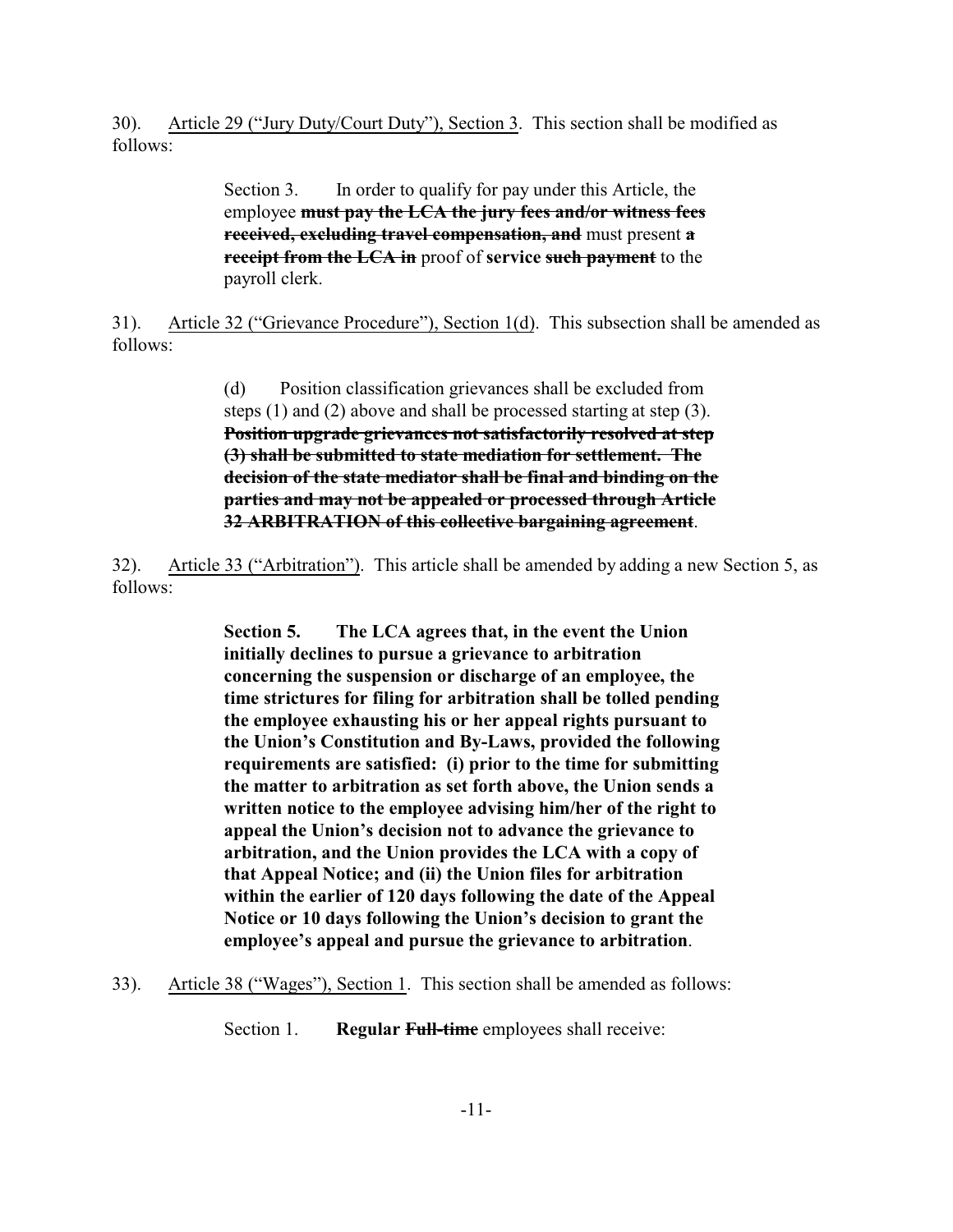Effective **July 1, 2017**, a **3.0%** increase to base wages Effective **April 1, 2018**, a **2.5%** increase to base wages Effective **January 1, 2019**, a **2.5%** increase to base wages Effective **January 1, 2020**, a **2.25%** increase to base wages

# **General Wage Increase and Step Increases will be effective on the first pay period following the effective date of the change**.

34). Article 38 ("Wages"), Section 2. This section shall be modified as follows:

Section 2. Seasonal **Part-Time** Employees

(a) Seasonal **part-time** employees shall receive 20% less than the starting rate of comparable full-time positions.

35). Article 43 ("Termination"). This article shall be amended as follows:

This Agreement shall be effective **January 1, 2017** and shall continue through **December 31, 2020**. Notice of the desire to negotiate amendments to this Agreement shall be given in **2020** in accordance with the provisions of the Act of Pennsylvania General Assembly, Number 195.

36). Appendix "B". This Appendix "B" shall reflect that the first three pay steps for Treatment Plant Operators in Pay Grades 13 through 16 shall be eliminated.

37). Memorandum of Agreement. The July 7, 2015 Memorandum of Agreement between the parties pertaining to Treatment Plant Operators shall be amended to delete existing dates and shall be attached as Appendix "C" to the Collective Bargaining Agreement, and to reflect the "Jury Duty/Court Duty" language provided in Paragraph 29 of this Agreement.

38). Memorandum of Agreement, Section 7 ("Holidays"). This section of the July 7, 2015 Memorandum of Agreement ("Appendix "C") shall be modified to provide that employees working 12-hour shifts receive 12 hours holiday pay for the holidays observed under the Collective Bargaining Agreement.

39). Appendix "C". A new section shall be added to Appendix "C" as follows:

**Treatment Plant Operators will not be required to work more than sixteen (16) consecutive hours. The four (4) hour gap in a plant will be filled as follows:**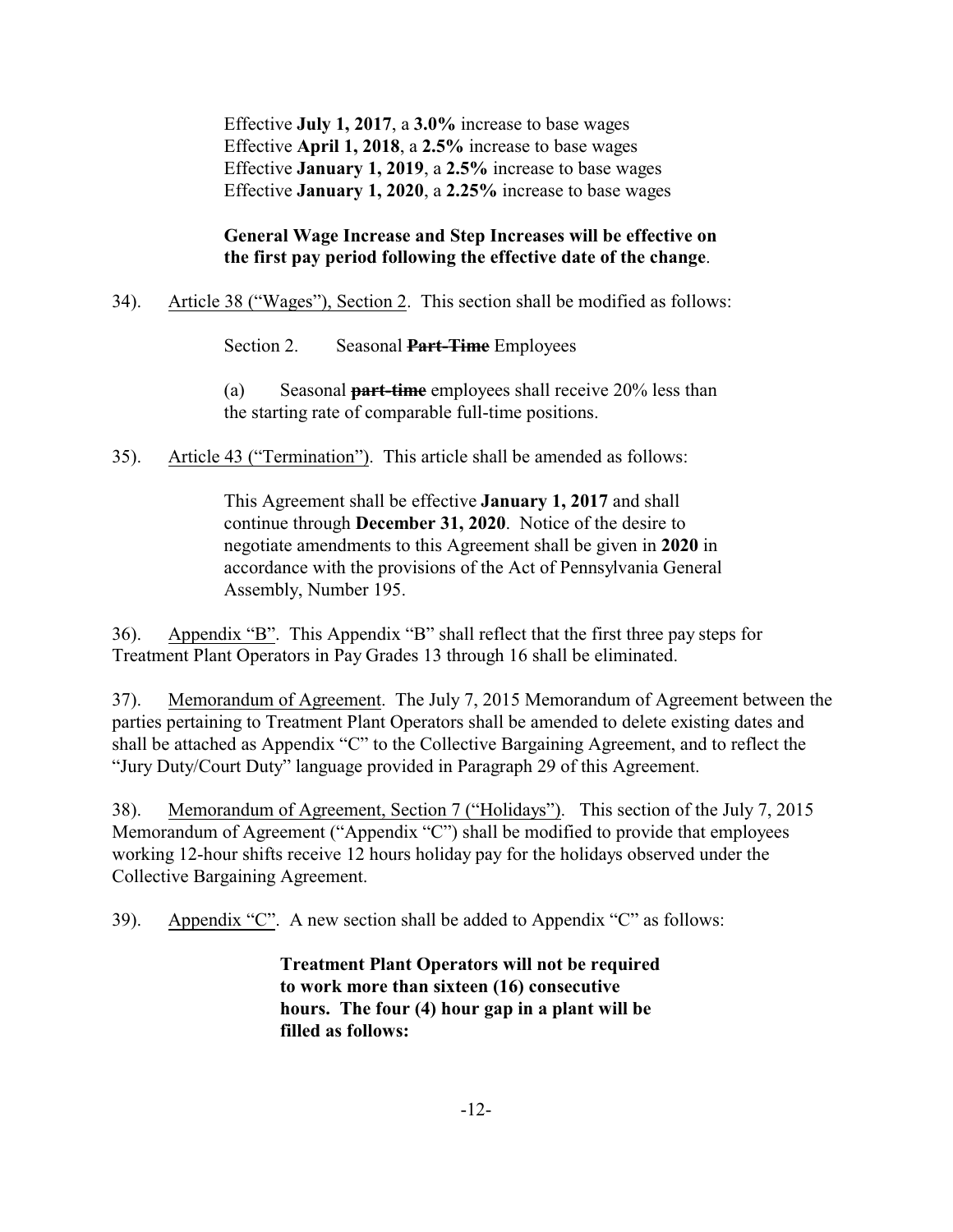**1). It will be offered to the adjacent crew according to the seniority list;** 

**2). If no one of the adjacent crew takes the overtime, it will be offered to the opposite crew according to the seniority list;**

**3). If no one on the opposite crew takes the overtime, it will then be offered to the last remaining crew, which is neither adjacent nor opposite the vacancy;**

**4). If no operator volunteers for the overtime, management personnel may perform the work during this period**.

40). **The "Housekeeping" modifications to "zones" throughout the Collective Bargaining Agreement, as requested in Union proposal 20 and Employer proposal 14 A-X will be incorporated into the successor Collective Bargaining Agreement.**

The terms contained in this Memorandum of Agreement shall take effect upon ratification by the SEIU Local 32BJ bargaining unit and approval by the Lehigh County Authority Board of Directors.

Intending to be legally bound, the parties hereby affix their signatures below.

| <b>SERVICE EMPLOYEES INTERNATIONAL</b> |
|----------------------------------------|
| <b>UNION LOCAL 32BJ</b>                |

**BY: \_\_\_\_\_\_\_\_\_\_\_\_\_\_\_\_\_\_\_\_\_\_\_\_\_\_\_\_\_\_\_\_\_ BY: \_\_\_\_\_\_\_\_\_\_\_\_\_\_\_\_\_\_\_\_\_\_\_\_\_\_\_\_\_\_\_\_\_**

**LEHIGH COUNTY AUTHORITY**

| BY: |  |
|-----|--|
|     |  |

**BY: \_\_\_\_\_\_\_\_\_\_\_\_\_\_\_\_\_\_\_\_\_\_\_\_\_\_\_\_\_\_\_\_\_**

**DATED: \_\_\_\_\_\_\_\_\_\_\_\_\_**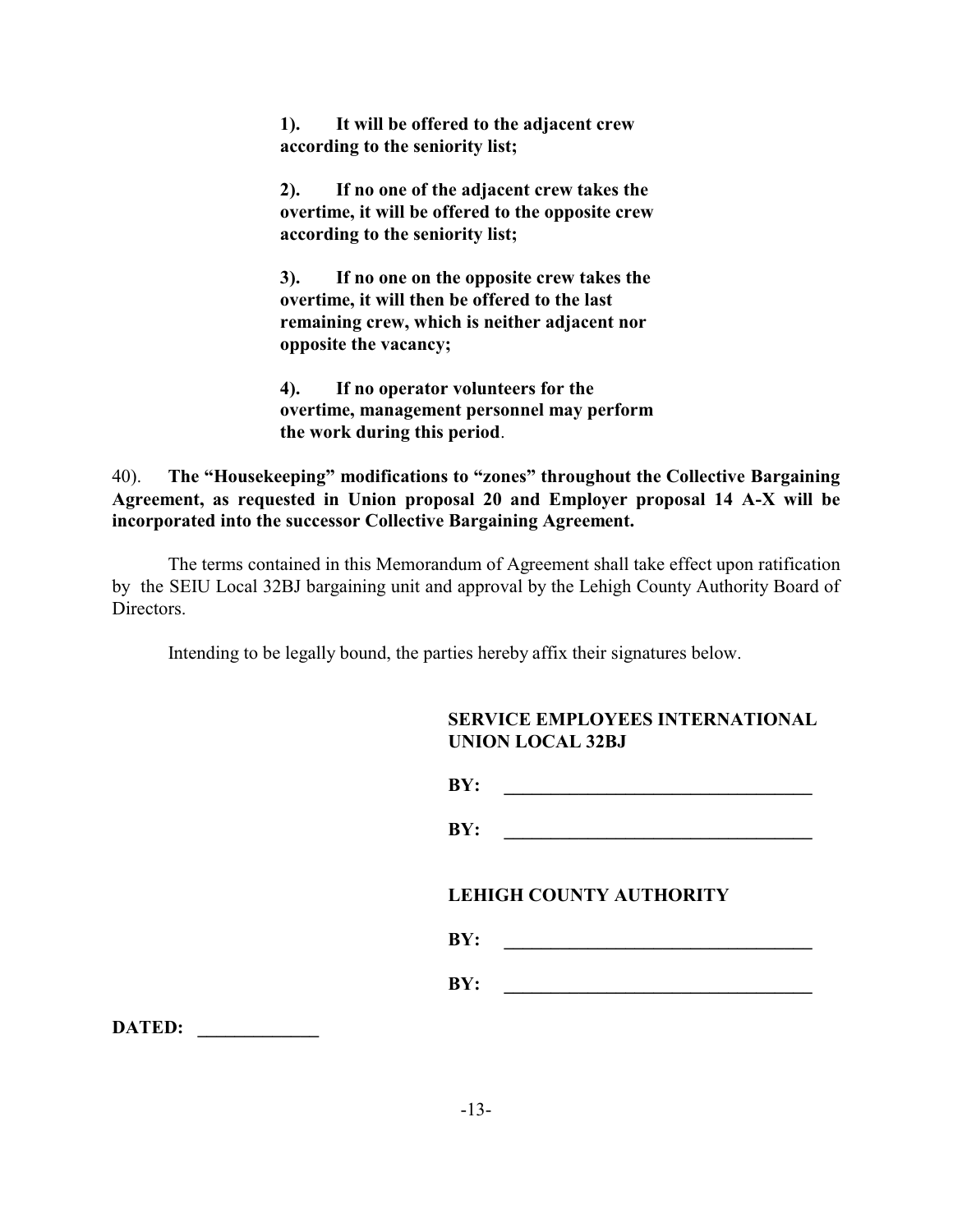# **MEMORANDUM OF AGREEMENT**

 The parties, **SHEET METAL, AIR, RAIL AND TRANSPORTATION WORKERS, LOCAL 19** (hereinafter "the Union") and **LEHIGH COUNTY AUTHORITY** (hereinafter "LCA"), being desirous of entering into a successor labor agreement to the Agreement which expires on December 31, 2016, hereby agree that all terms and conditions in the predecessor Collective Bargaining Agreement (CBA) shall remain in full force and effect, except as modified below:

- 1) **General Change**. Change the name Sheet Metal Workers International to Sheet Metal, Air, Rail and Transportation Workers, Local 19 throughout the CBA.
- 2) **Agreement**. This section shall be modified to read as follows:

This agreement (hereinafter "Agreement"), effective the **1st day of January 2017,** is between the Lehigh County Authority (hereinafter the "Employer," the "Authority" or "LCA") and **Sheet Metal, Air, Rail and Transportation Workers, Local 19** (hereinafter the "Union," **"SMART,"** or "Local 19").

3) **Article 1 ("Recognition") Section 1.1**. This section shall be modified to read as follows:

The Employer recognizes the Union as the exclusive bargaining representative of the bargaining unit set forth in the Nisi Order of Certification, dated October 11, 2012, at Case No. PERA-R-12-224-E, including all full-time and regular part-time blue-collar, nonprofessional employees including but not limited to **Operations & Maintenance Technicians 1, 2 and 3** (O&M Technicians), Operations Foremen (Foremen), and **Compliance Technicians**; and excluding management level employees, supervisors, first level supervisors, confidential employees, employees covered by the collective bargaining agreement between Service Employees International Union Local 32BJ and LCA, and guards as defined by the Pennsylvania Public Employee Relations Act.

- 4) **Article 3 ("Seniority") Section 3.4 (a)**. This section shall be modified to delete only the section heading of "Career Path Employees" so that the section will apply to all employees covered by the CBA.
- 5) **Article 3 ("Seniority") Section 3.4 (b)**. Delete this section in its entirety.
- 6) **Article 4 ("Hours of Work") Section 4.3**. Delete this section in its entirety and renumber remaining sections.
- 7) **Article 4 ("Hours of Work") Section 4.6 (b)**. Delete this subsection in its entirety and renumber remaining subsections.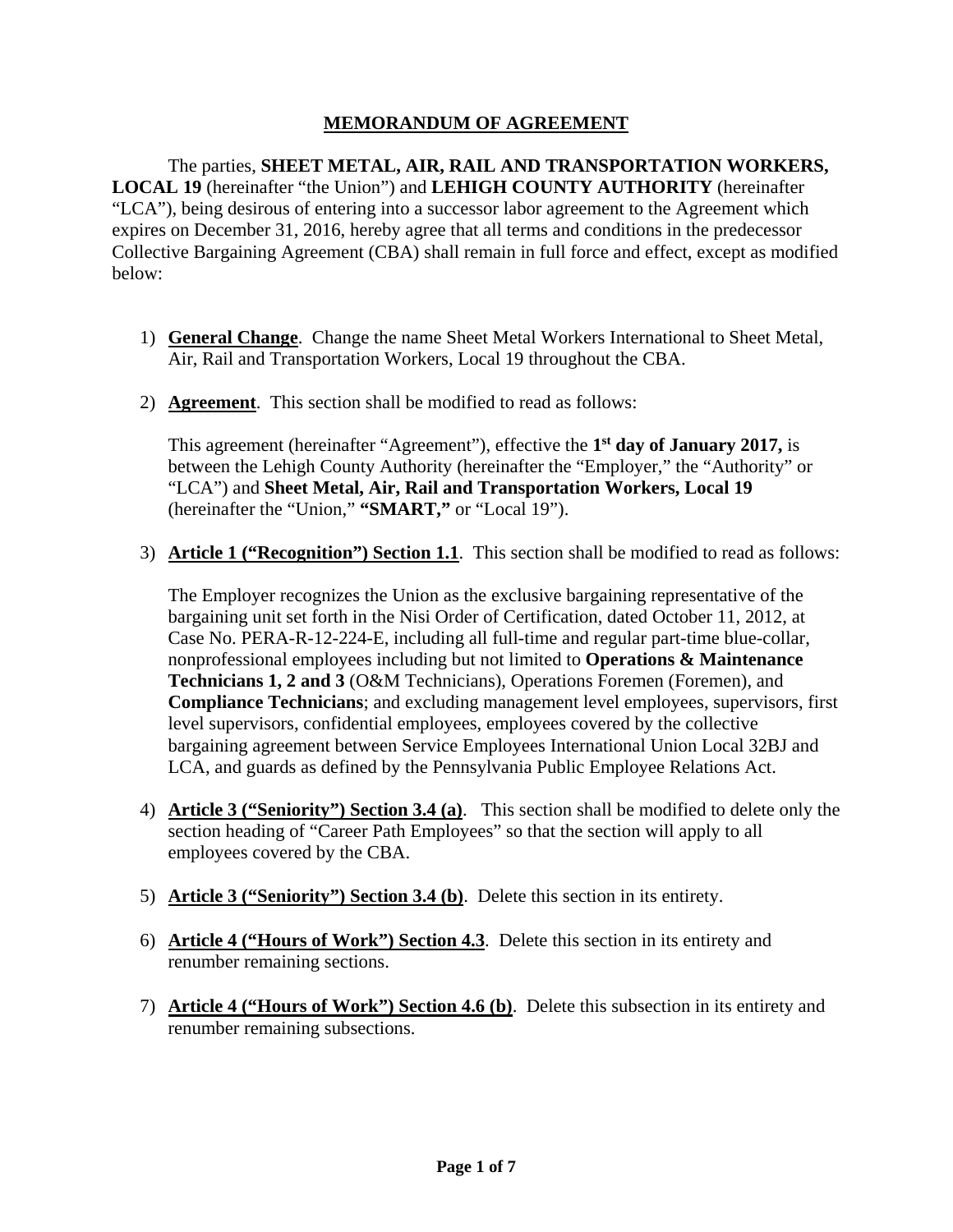8) **Article 5 ("Wages")**. Delete this section in its entirety and replace with the following language:

# **5. WAGES**

5.1 **Wage Increases** - LCA will increase each base wage rate in the following manner:

Full-time employees shall receive:

- **Effective January 1, 2017 Implementation of new wage structure**
- **Effective January 1, 2018, a 2.75% increase to base wages**
- **Effective January 1, 2019, a 2.75% increase to base wages**

The above increases will apply to all full-time employees with the exception of red-circled employees.

# 5.2 **Red-Circled Employees**

Employees whose pay is higher than Step 8 of their pay grade will receive pay increases as follows:

- **January 1, 2017** 2.25%
- **January 1, 2018** 1.75%
- **January 1, 2019** 1.75%

Employees who have been placed into a higher grade or step than their current skills/ certifications would otherwise qualify them for will receive pay increases as follows until they complete the necessary skills/certifications:

- **January 1, 2018** 1.75%
- **January 1, 2019** 1.75%

These employees may begin receiving step increases and full general wage increases at such time as they complete the necessary skills/certifications.

# 5.3 **Criteria for O&M Technician Step and Grade Movement**

| Step 1A    | Complete Probation Skills, Obtain CDL License w/ necessary<br>endorsements - Move to step 1B   |
|------------|------------------------------------------------------------------------------------------------|
| Step 1B    | Complete Lead Beeper Skills – Move to Step 2                                                   |
| Step 2     | Complete 2 rounds on Lead Beeper, Complete Core Skills -<br>Move to Step 3                     |
| Step $3-8$ | Move to the next step on anniversary date, or January 1 for<br>employees hired before 1/1/2017 |

Movement from an O&M Technician 1 (grade 9) position to an O&M Technician 2 (grade 12) position may be achieved by completing one of the following: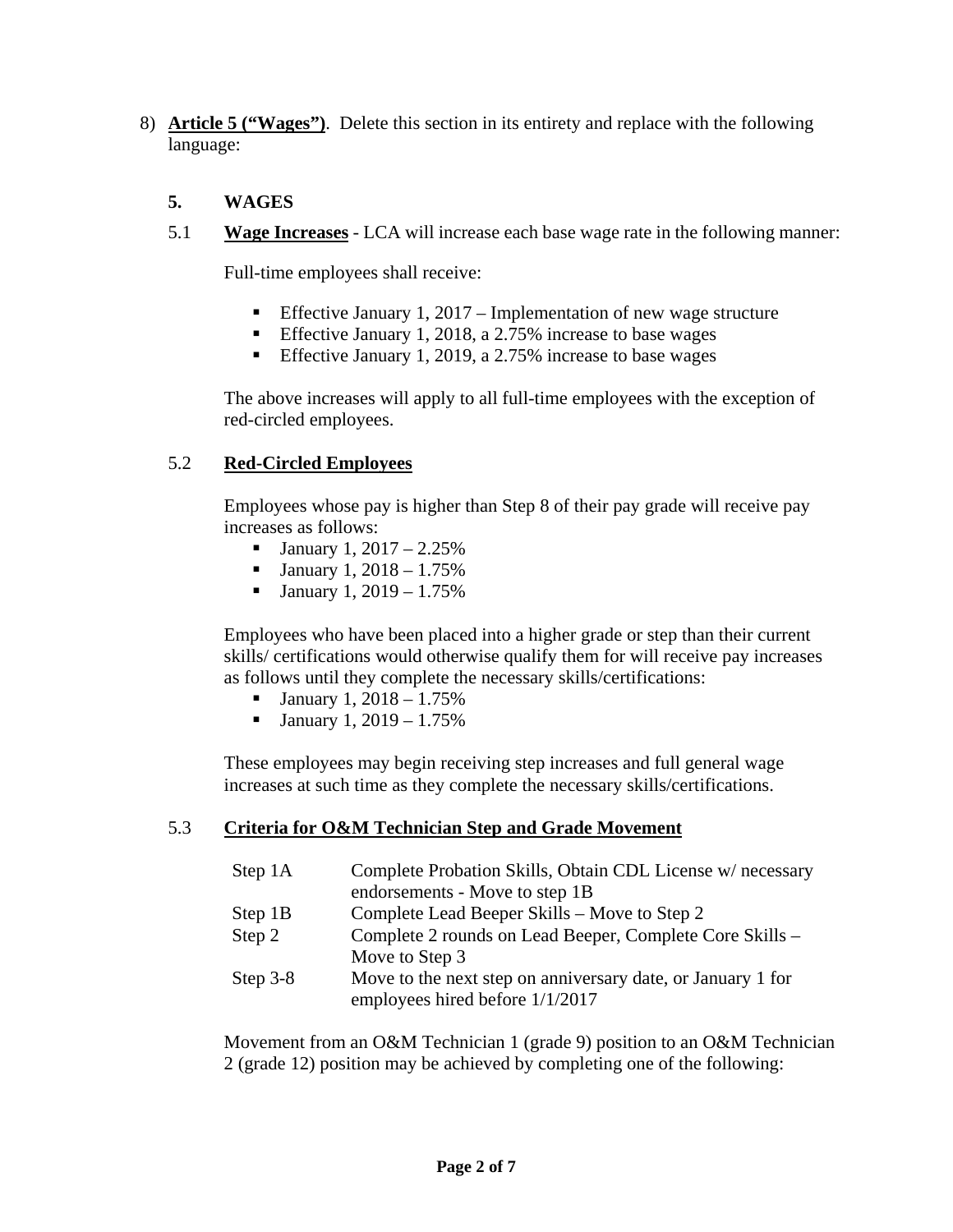- Completing of 50% of "Elective" skills and completing one set of "Specialization" skills; or
- Acquiring a PA-DEP Water Operator's license, Class A, with subclasses currently required by the Authority; or
- Acquiring a PA-DEP Wastewater Operator's license, Class D or better, with subclasses currently required by the Authority

Movement from an O&M Technician 2 (grade 12) position to an O&M Technician 3 (grade 15) position may be achieved by completing one of the following:

- Completing three sets of "Specialization" skills; or
- Acquiring both a PA-DEP Water Operator's license, Class A, with subclasses currently required by the Authority and a PA-DEP Wastewater Operator's license, Class D or better, with subclasses currently required by the Authority; or
- Acquiring one of the above-listed operator's licenses with subclasses and completing two sets of "Specialization" skills

# 5.4 **Step Movement for Other Positions**

| Step 1B   | Successful completion of Probationary Period.              |
|-----------|------------------------------------------------------------|
| Steps 2-8 | Move to the next step on anniversary date or January 1 for |
|           | employees hired before $1/1/2017$                          |

- 5.5 An employee bidding or moving to a job with a higher pay grade shall be placed at the step with the rate that is closest to but higher than his/her old rate. An employee moving laterally shall remain at the same hourly rate and step. An employee bidding down to a job with a lower pay grade shall be placed at the step closest to, but not higher than, his/her current rate of pay.
- 5.6 If approved or directed by management, Employees working out of classification for one full day or more at a time, shall be compensated at the higher of their pay rate or the minimum pay rate of the other position. (formerly 5.3)
- 5.7 The Employer's organization-wide bonus program, which is subject to annual authorization at the sole discretion of the LCA, shall apply to all bargaining unit Employees. (formerly 5.5)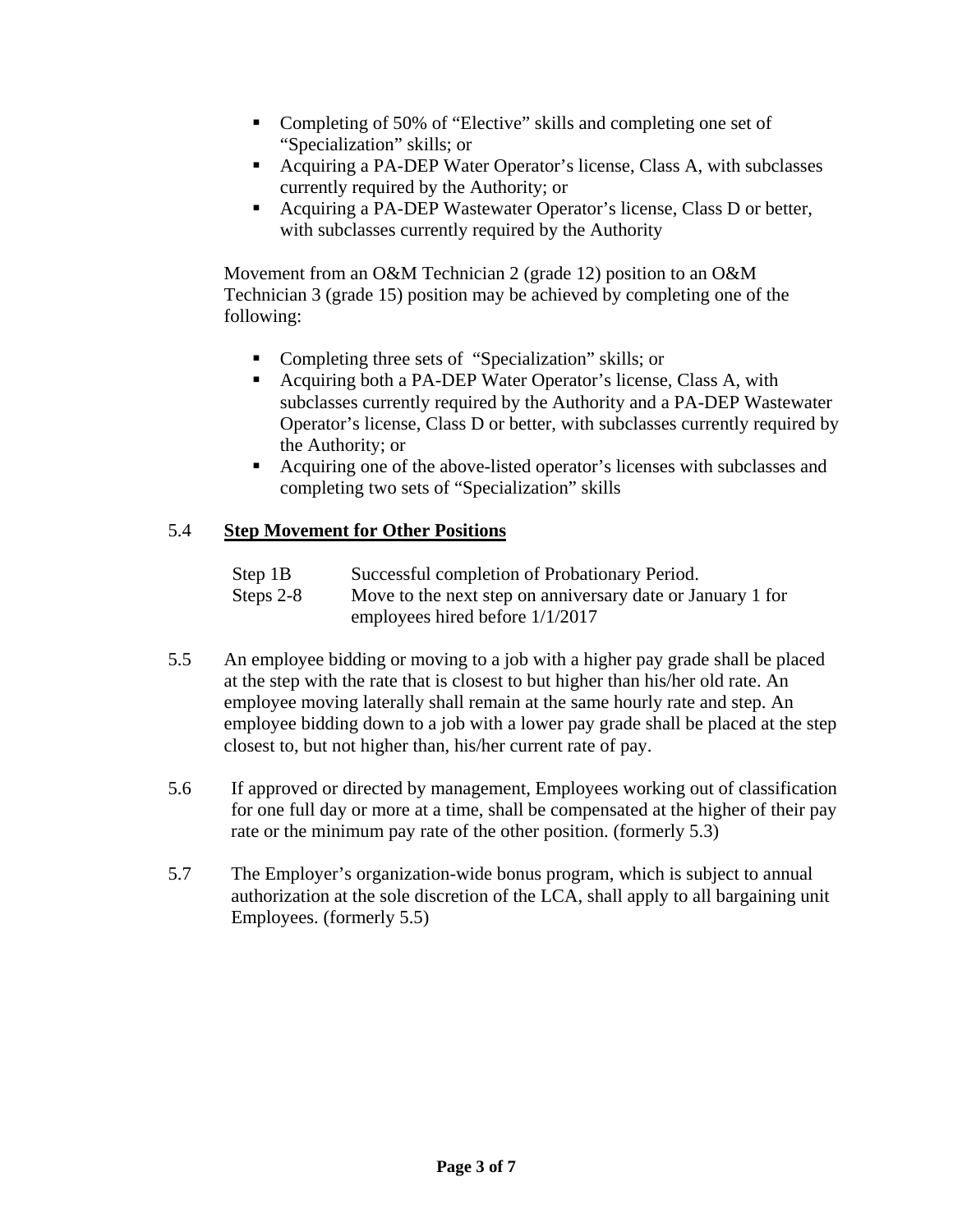9) **Article 7 ("On-Call Service/Emergency Call-Out") Section 7.1 (b)**. This section shall be modified to read as follows:

**On-Call/Standby – Employees designated as "Lead" or "Back-Up" On-Call Employees shall each receive nine (9) hours of regular pay per week for being oncall and responding by telephone, computer or other form of communication. "Lead" or "Back-Up" On-Call Employees during a week including a Holiday shall each receive eleven (11) hours of regular pay for the week.** 

- 10) **Article 8 ("Holidays") Section 8.3**. Delete this section in its entirety and renumber subsequence sections.
- 11) **Article 8 ("Holidays") Section 8.4**. This section should be modified to indicate that each Employee shall receive **eight (8)** personal holidays annually.
- 12) **Article 10 ("Miscellaneous") Section 10.1**. Delete this section in its entirety and replace it with the following:

**LCA shall provide work clothing/uniforms and replacements in sufficient quantities to employees based upon the needs of the particular job. Work clothing needs shall be determined by the appropriate Manager with input from the Union and shall be obtained only with the approval of the Manager.** 

**Initial issue to new hires shall include:** 

- **1. Winter Coat/Coveralls (1)**
- **2. Fall Jacket/Sweat Shirt (Orange) (1)**
- **3. Long Sleeve Shirt (5)**
- **4. Short Sleeve Shirt (5)**
- **5. Pants (5)**

**All damaged/worn work clothing/uniforms must be returned to LCA before LCA provides replacement of such item(s).** 

**The employee shall be responsible for maintenance and upkeep of all work clothing and/or uniforms.** 

**Employees shall not wear these uniforms/work clothing when they are not working as a LCA employee.** 

**When safety shoes are required by LCA, LCA agrees to reimburse employees for the purchase of such shoes, up to \$175.00, once per calendar year. LCA has implemented a voucher system, such that employees may purchase such shoes through at least three (3) outfitters who will bill LCA for the cost of such shoes, up to \$175.00 per pair.**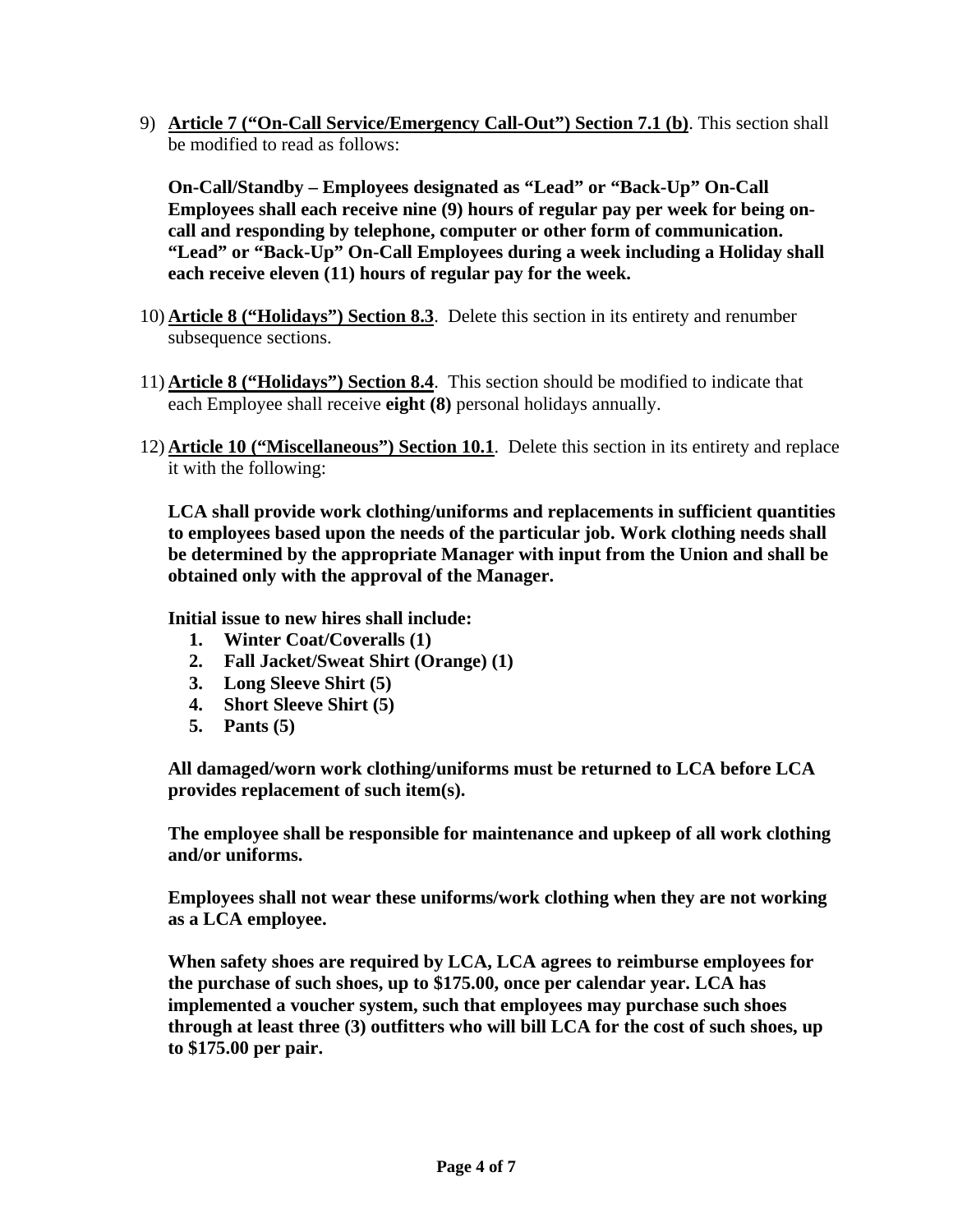# **LCA will purchase a washer and dryer for employee's use to launder soiled uniforms.**

13) **Article 10 ("Miscellaneous") Section 10.2**. This section shall be modified to read as follows:

Gloves The Employer shall supply all types (weather and work appropriate) gloves to the Employees, consistent with past practice. The Employer shall replace all gloves as needed, due to normal wear and tear. But not if lost by the Employee; Employees wishing to replace such lost gloves must utilize their uniform allowance under Section 10.1 above.

14) **Article 10 ("Miscellaneous") Section 10.3**. This section shall be modified to read as follows:

Tools The Employer shall supply each Employee with a box of tools, which shall include all tools necessary to perform assigned duties. The Employer shall replace tools where necessary due to normal wear and tear. Where tools must be replaced due to loss, reckless use or gross negligence, the replacement cost shall be paid out of the Employee's allowance referenced in Section 10.1 above.

15) **Article 10 ("Miscellaneous") Section 10.4**. This section shall be modified to read as follows:

Safety Equipment and Clothing The Employer shall provide safety clothing and personal protection equipment to Employees, including but not limited to: hard hats; non-prescription safety glasses; safety vests; face shields; arc flash equipment; hearing protection plugs/muffs. The Employer shall replace safety clothing and equipment where necessary due to normal wear and tear. Where such clothing or equipment must be replaced due to loss, reckless use or gross negligence, the replacement cost shall be paid out of the Employee's allowance referenced in Section 10.1 above.

16) **Article 16 ("Health Insurance Benefits") Section 16.2**. This section shall be modified to read as follows:

**The current Employee contribution rates of 9% for Employees hired before January 1, 2009 and 15% for those hired on or after January 1, 2009, shall be maintained in 2017***.* **Thereafter, rates for Employees hired before January 1, 2009 shall not be increased by more than 2% each in any single calendar year and, when being adjusted in accordance with Section 16.1 above, may not exceed 13% during the term of this Agreement. Contributions for Employees hired on or after January 1, 2009 shall be maintained at 15% during the term of this Agreement.** 

17) **Article 16 ("Health Insurance Benefits") Section 16.3**. Delete this section in its entirety and renumber remaining sections.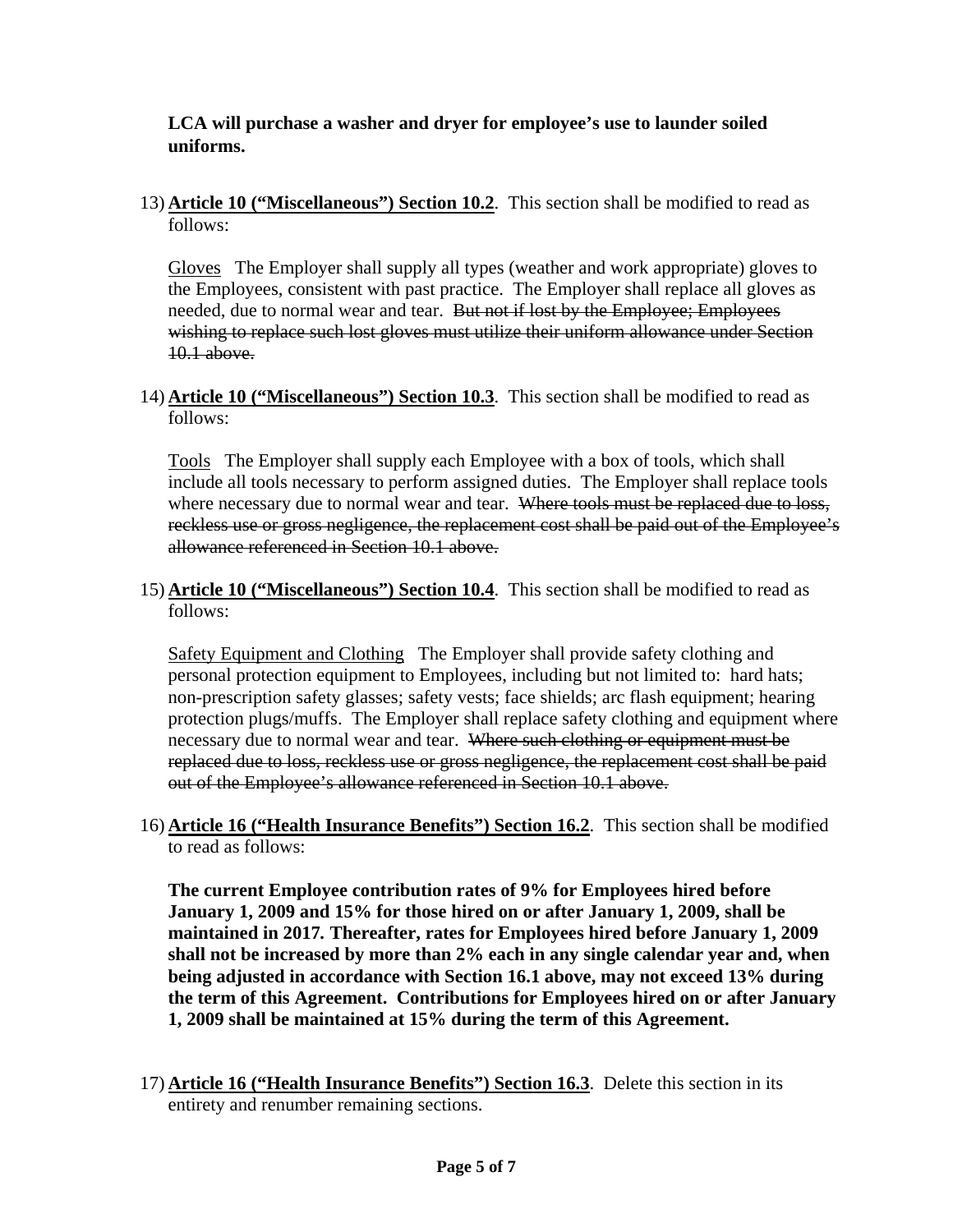18) **Article 20 ("Education and Training"), Section 20.4**. This section shall be modified to read as follows:

In cases where the Employer must limit non-career path related training opportunities, those opportunities will be offered to Employees based on operational needs.

19) **Article 21 ("Job Posting") Section 21.1**. This section shall be modified to read as follows:

All bargaining unit job openings for **Foremen and Compliance Technician positions** shall be posted for a period of **seven (7)** calendar days … seniority.

20) **Article 35 ("Probationary Employees") Section 35.1**. This section shall be modified to read as follows:

All new Employees shall be subject to a 120 day probationary period. At the end of such period, the Employee shall advance to regular status. The Employer, with the concurrence of the Union, may extend the probationary period (not to exceed an additional **120 days**). Time on leave of absence or on layoff shall not count toward satisfying the probationary period or any extension thereof.

21) **Article 36 ("Seasonal & Temporary Employees") Section 36.1(a)**. The first sentence of this section shall be modified to read as follows:

The Employer shall have the right to employ a maximum of one (1) seasonal employee for every five (5**) Bargaining Unit Employees** each calendar year.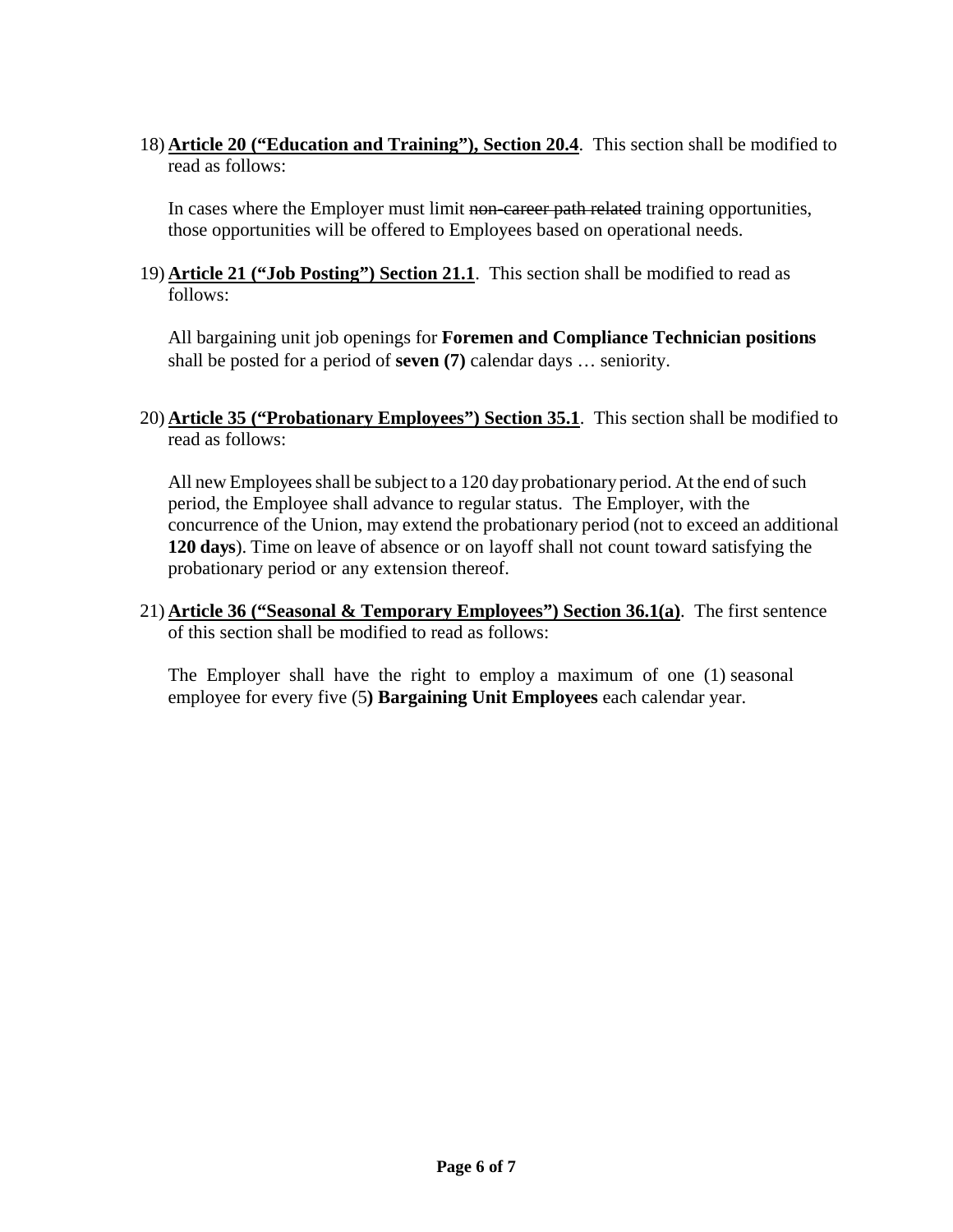22) **Article 44 ("Term") Section 44.1**. This section shall be modified to read as follows:

# **This Agreement shall be effective on January 1, 2017 and shall continue in full force and effect up to and including December 31, 2019.**

- 23) **Appendix A**. This appendix will be modified to show pay rates for all positions and steps effective through the term of this agreement.
- 24) **Appendix B**. This appendix will be amended to remove the Career Path progression, but will maintain the listing of skills, skill categories and specializations that are applicable to the O&M Technician positions under the terms of this agreement.

The terms contained in this Memorandum of Agreement shall take effect upon ratification by the SMART Local 19 bargaining unit and approval by the Lehigh County Authority Board of Directors.

Intending to be legally bound, the parties hereby affix their signatures below.

# **SMART LOCAL 19**

| -- |  |
|----|--|
|----|--|

DATE:

# **LEHIGH COUNTY AUTHORITY**

| - |
|---|
|---|

**DATE:**  $\blacksquare$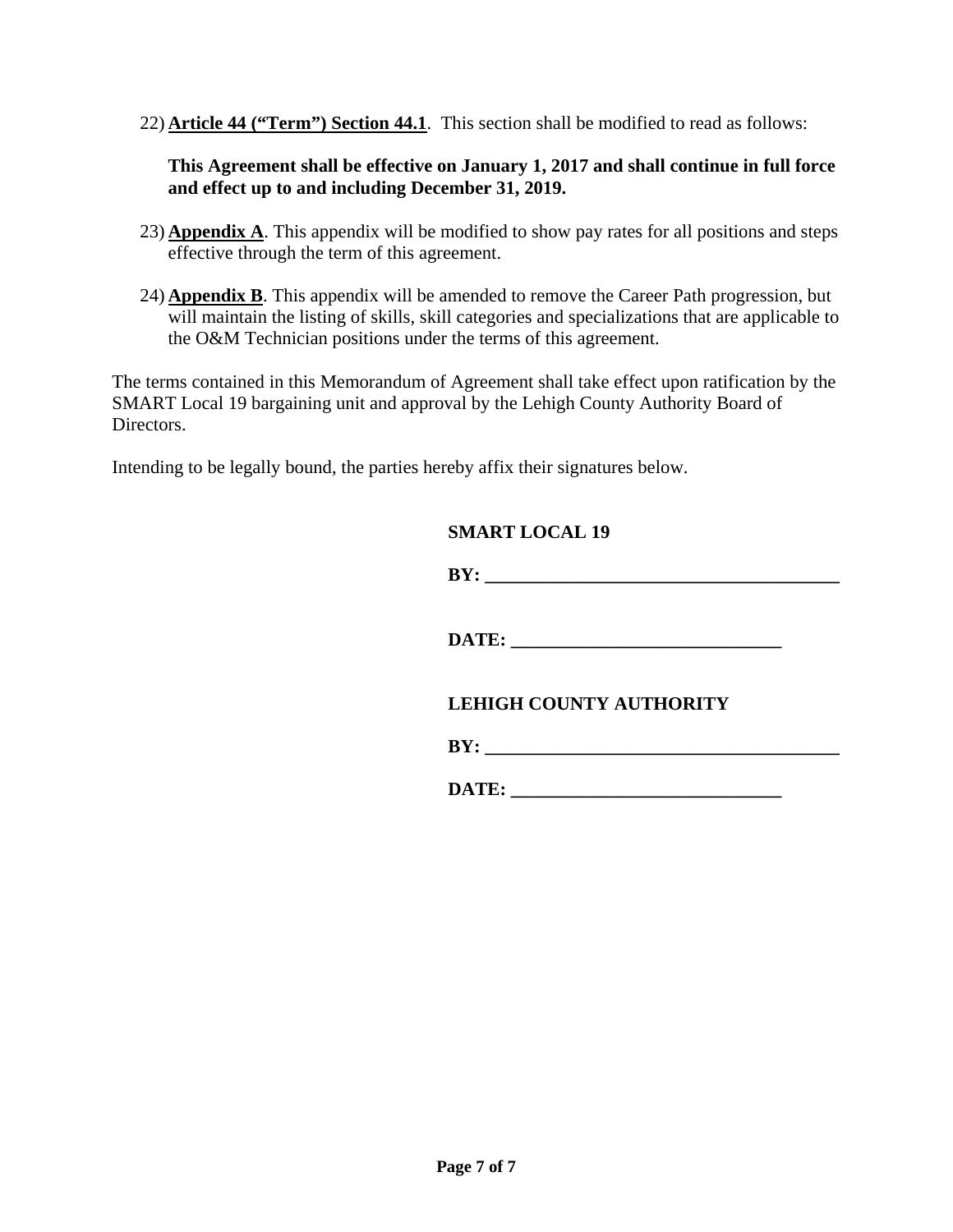

Lehigh County Authority 1053 Spruce Road \* P.O. Box 3348 \* Allentown, PA 18106-0348 (610)398-2503 \* FAX (610)398-8413 \* Email: **service@lehighcountyauthority.org**

# **MEMORANDUM**

**Date:** January 9, 2017

**To:** Authority Board

**From:** Charles Volk, Amy Kunkel

**Subject:** Additional Water Supply Exploratory Well Development (Phase 1) - Small Satellite Systems (Beverly Hills & Madison Park North)

#### **MOTIONS /APPROVALS REQUESTED:**

| No.        | <b>Item</b>                                                                                                                                             | <b>Amount</b> |
|------------|---------------------------------------------------------------------------------------------------------------------------------------------------------|---------------|
|            | Capital Project Authorization<br>Phase 1 – Exploratory Well Drilling & Feasibility Evaluation, Beverly Hills &<br><b>Madison Park North</b>             | \$150,000     |
| 2<br>$***$ | Professional Services Authorization: Well Drilling & Feasibility Evaluation<br>(Phase 1)<br>Phase 1 Engineering Services – ARRO Consulting<br>$\bullet$ | \$93,130      |

*(\*\*) Included in the Capital Project Authorization*

#### **PROJECT OVERVIEW**

This project addresses the needs of our small satellite water systems that are currently operating on one well and have no redundant water supply. The Beverly Hills (Coopersburg) and Madison Park North (New Tripoli, Lynn Township) water systems are the two service areas included in the initial scope of this project to evaluate potential well locations for development of a new (backup) supply well. The initial project includes detailed investigation of geologic and site conditions, assessment of environmental and regulatory impacts, development of program report for DEP, drilling one exploratory well at each location (well drilling included within professional services), well yield testing, collection and compilation of data from the test wells, and final report preparation. Engineering services for the exploratory well development work are requested for authorization at the January board meeting.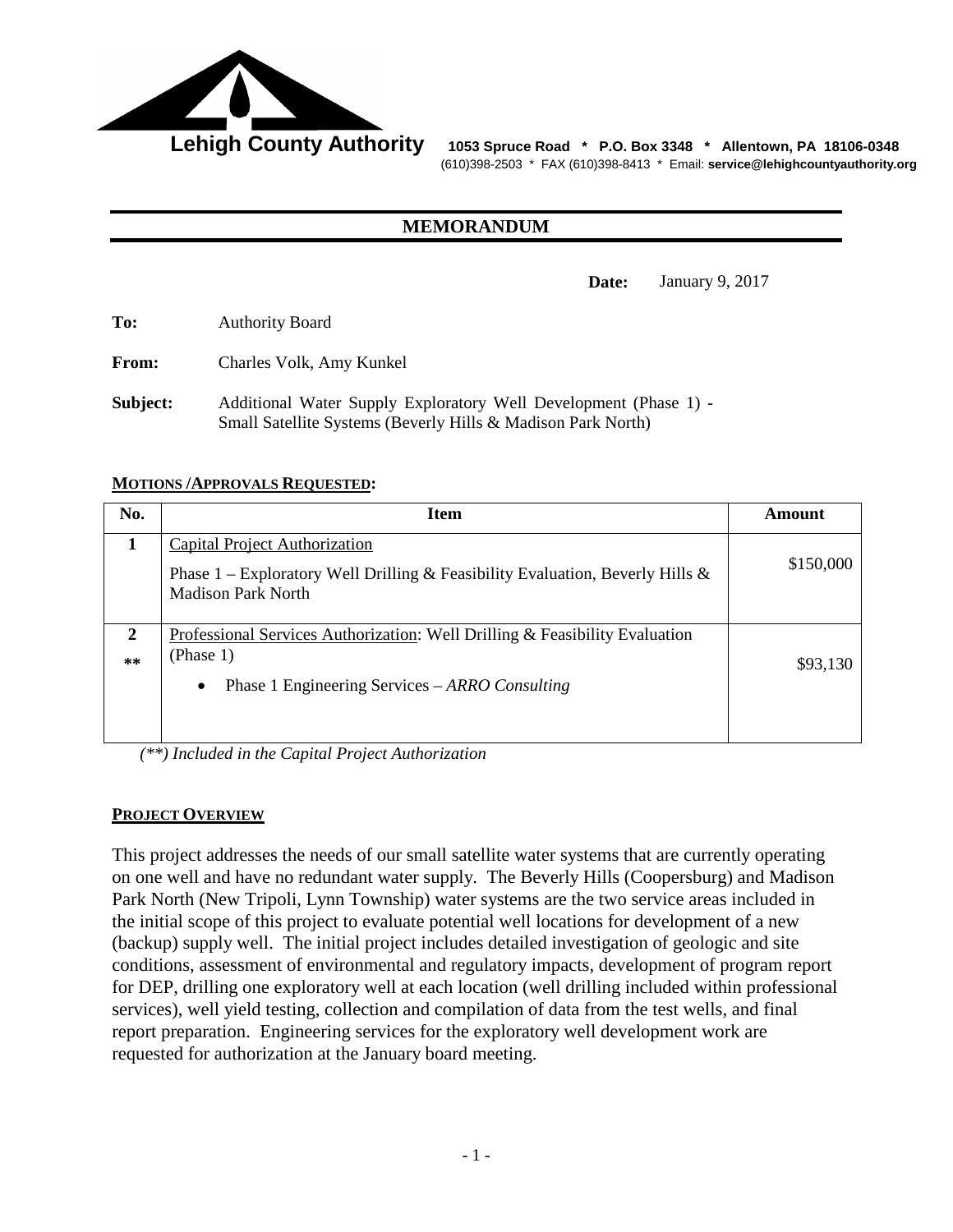# **PROJECT STATUS**

This project is scheduled to begin in 2017 in the current Capital Plan.

#### **THIS APPROVAL**

Engineering services for exploratory well development (Phase 1). A proposal was solicited from ARRO Consulting, Inc.(ARRO). ARRO has successfully managed numerous well development projects for LCA over the last 15 years, which resulted in the design and construction of new and upgraded well stations. Based on ARRO's extensive knowledge of LCA's water supply facilities and local geology, ARRO is best suited to perform this work. ARRO's proposal amount is \$93,127 (dated 12/6/16).

# **SCOPE OF SERVICES**

ARRO Consulting, Inc. Scope of Services includes the following:

#### TASK A – Exploratory Well Development Planning

- Develop a location map for each site to assess groundwater availability, including the following information: topographic setting, geologic setting, and land use within a one mile radius; geologic composition and relevant structural features; recharge area and yield estimation based on location; evaluation of water users within one mile radius; estimated zone of influence for proposed well; estimated hydraulic gradient; groundwater availability analysis; wellhead protection zone evaluation.
- Assessment of potential environmental and regulatory impacts for each well location.
- Develop work access plan for each site, including temporary and permanent access, location of well test discharge, identification of erosion and sedimentation control measures required.
- PA Department of Environmental Resources notification, including project narrative and predrill site meeting at each proposed well,
- Develop Exploratory Drilling Implementation Program Report, to be utilized for future regulatory submissions as part of the permitting process. The report shall include probable water allotment and aquifer safe yield, probability of conflicts with existing water users and environmental issues, wellhead protection zone considerations, access considerations, input from regulatory agencies, and long term public water supply recommendations.
- Attend meeting with LCA to review Report.

TASK B – Exploratory Well Development Implementation

- Contact and notification of impacted property owners.
- Contract with well drilling contractor to drill one exploratory well at each site (included in cost).
- Pre-drilling site meeting with well drilling contractor and LCA.
- Perform PA One-Call.
- Well drilling shall include drilling and setting casing in competent rock (assume 100 feet of casing), drilling to maximum depth of 500 feet below ground surface, maintaining drill log indicating water bearing zones, performing 8-hour well test, estimating well yield, and capping well in accordance with DEP requirements.
- Oversight of well drilling contractor.
- Complete and submit to LCA report on exploratory well drilling findings.
- Attend follow-up meeting with LCA to discuss findings and outline next steps in program.

Professional Services Authorization is attached for Board approval.

#### **SCHEDULE**

The work is scheduled to begin this winter and conclude by late Spring 2017.

#### **FUTURE AUTHORIZATIONS**

Possible permanent backup supply well development in 2018, depending on findings of drilling reports.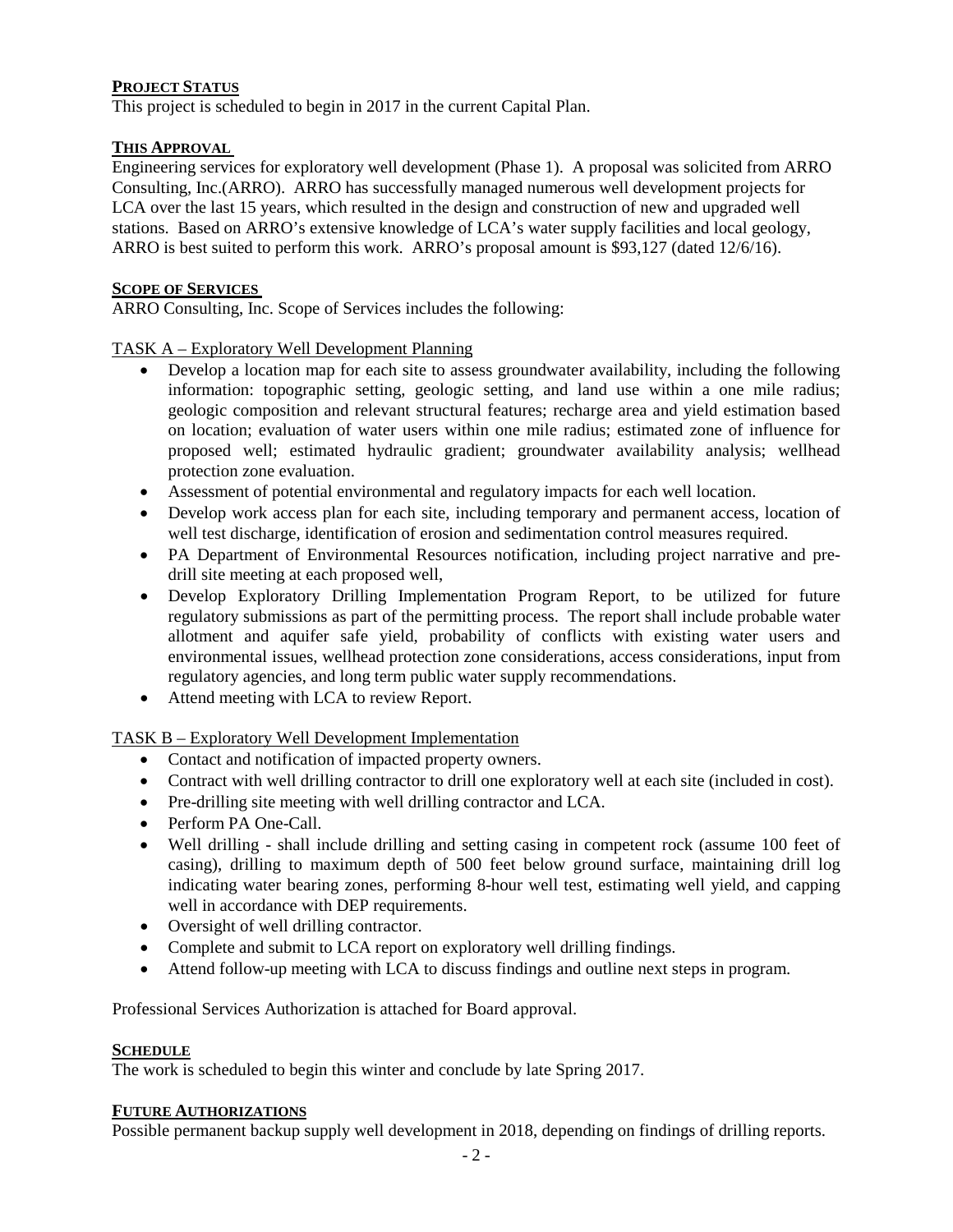## **CAPITAL PROJECT AUTHORIZATION**

| <b>PROJECT NO.:</b>                     | $S-W-37$                                                                       | <b>BUDGET FUND:</b> |   | $Water \cap \text{Capital}$                                                        |
|-----------------------------------------|--------------------------------------------------------------------------------|---------------------|---|------------------------------------------------------------------------------------|
| <b>PROJECT TITLE:</b>                   | <b>Additional (Redundant) Water Supply - Small</b><br><b>Satellite Systems</b> |                     |   | <b>PROJECT TYPE:</b>                                                               |
| THIS AUTHORIZATION<br>TO DATE (W/ABOVE) | \$150,000<br>\$150,000                                                         |                     | M | Construction<br>Engineering Study/Design<br><b>Equipment Purchase</b><br>Amendment |

#### **DESCRIPTION AND BENEFITS:**

This project addresses the needs of our small satellite water systems that are currently operating on one well and have no redundant water supply. The Beverly Hills (Coopersburg) and Madison Park North (New Tripoli, Lynn Township) water systems are the two service areas included in the initial scope of this project to evaluate potential well locations for development of a new (backup) supply well. The initial project includes detailed investigation of geologic and site conditions, assessment of environmental and regulatory impacts, development of program report for DEP, drilling one exploratory well at each location (well drilling included within professional services), well yield testing, and collection and compilation of data from the test wells.

Please reference the cover Memo for additional information.

#### **Authorization Status:**

| <b>Phase / Item</b>                   |       |             |        |           |
|---------------------------------------|-------|-------------|--------|-----------|
|                                       | Prior | <b>This</b> | Future | Total     |
|                                       |       |             |        |           |
| <b>Exploratory Well Development -</b> |       |             |        |           |
| <b>Phase 1</b>                        |       |             |        |           |
| Staff                                 |       | \$20,000    |        | \$20,000  |
| <b>Engineering Services</b>           |       | \$93,130    |        | \$93,130  |
| Miscellaneous                         |       | \$25,000    |        | \$25,000  |
| Contingencies                         |       | \$11,870    |        | \$11,870  |
| Total                                 | \$0   | \$150,000   | $\ast$ | \$150,000 |

*\*note: future authorization unknown pending evaluation*

#### **REVIEW AND APPROVALS:**

| Project Manager       | Date | <b>CEO</b>            | Date |
|-----------------------|------|-----------------------|------|
| Capital Works Manager | Date | <b>Board Chairman</b> | Date |
|                       |      |                       |      |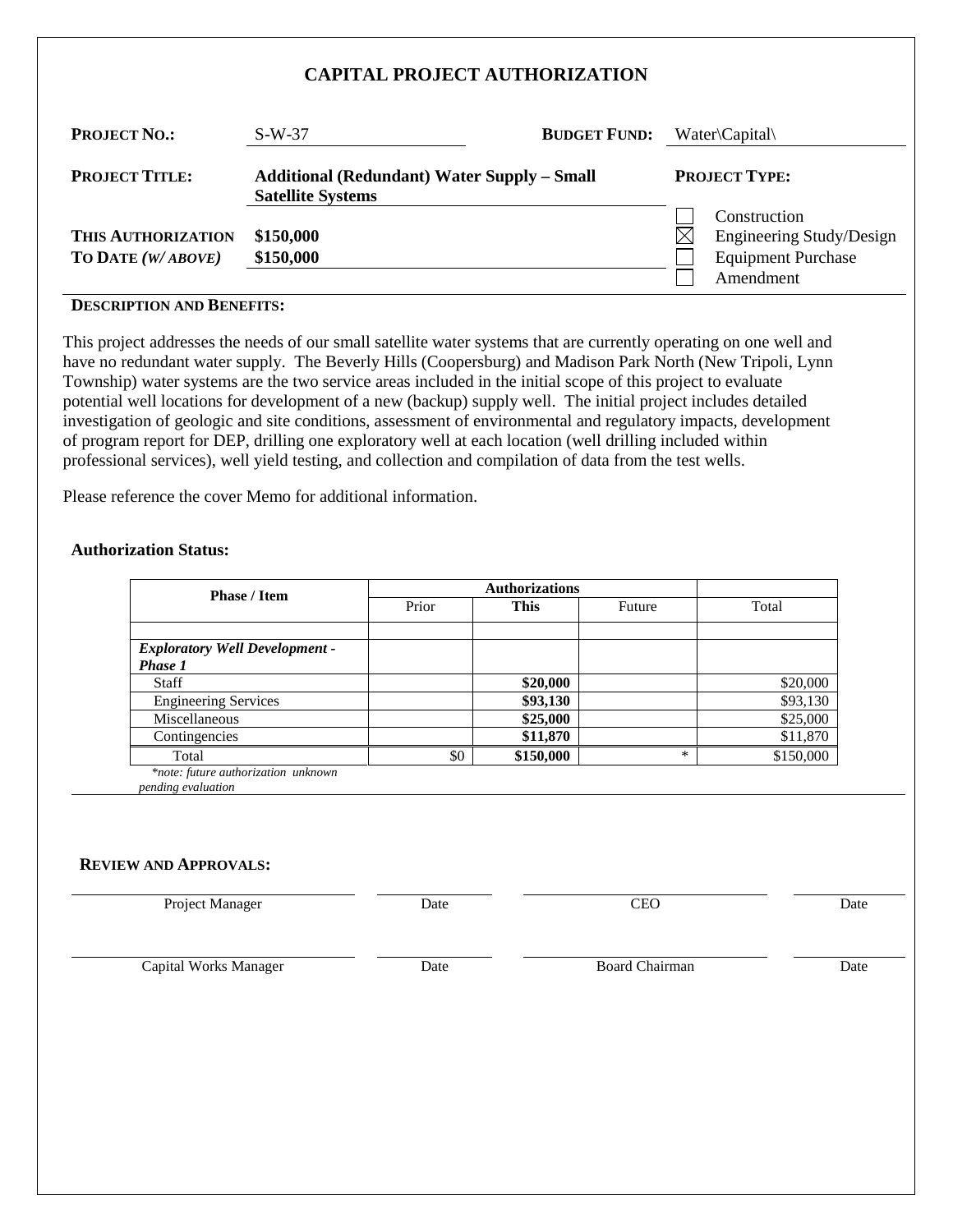

 **Lehigh County Authority 1053 Spruce Road \* P.O. Box 3348 \* Allentown, PA 18106-0348 (610)398-2503 \* FAX (610)398-8413**

# **PROFESSIONAL SERVICES AUTHORIZATION**

# **(To be signed by Professional and returned to the Authority)**

| <b>Professional:</b> ARRO Consulting, Inc. |                         | <b>Date:</b> January 9, 2017     |
|--------------------------------------------|-------------------------|----------------------------------|
| 108 W. Airport Rd                          |                         | Requested By: Charles Volk, P.E. |
| Lititz, PA 17543                           | <b>Approvals</b>        |                                  |
|                                            | <b>Department Head:</b> |                                  |
|                                            | CEO:                    |                                  |
|                                            |                         |                                  |

**Description of Services** *(Work Scope, Steps, Check Points, etc.):*

ARRO Consulting, Inc. will provide the following services:

TASK A – Exploratory Well Development Planning

- Develop a location map for each site to assess groundwater availability, including the following information: topographic setting, geologic setting, and land use within a one mile radius; geologic composition and relevant structural features; recharge area and yield estimation based on location; evaluation of water users within one mile radius; estimated zone of influence for proposed well; estimated hydraulic gradient; groundwater availability analysis; wellhead protection zone evaluation.
- Assessment of potential environmental and regulatory impacts for each well location.
- Develop work access plan for each site, including temporary and permanent access, location of well test discharge, identification of erosion and sedimentation control measures required.
- PA Department of Environmental Resources notification, including project narrative and pre-drill site meeting at each proposed well,
- Develop Exploratory Drilling Implementation Program Report, to be utilized for future regulatory submissions as part of the permitting process. The report shall include probable water allotment and aquifer safe yield, probability of conflicts with existing water users and environmental issues, wellhead protection zone considerations, access considerations, input from regulatory agencies, and long term public water supply recommendations.
- Attend meeting with LCA to review Report.

TASK B – Exploratory Well Development Implementation

- Contact and notification of impacted property owners.
- Contract with well drilling contractor to drill one exploratory well at each site.
- Pre-drilling site meeting with well drilling contractor and LCA.
- Perform PA One-Call.
- Well drilling shall include drill and set casing in competent rock (assume 100 feet of casing), drill to maximum depth of 500 feet below ground surface, maintain drill log indicating water bearing zones, perform 8-hour well test, estimate well yield, cap well in accordance with DEP requirements.
- Oversight of well drilling contractor.
- Complete and submit to LCA report on exploratory well drilling findings.
- Attend follow-up meeting with LCA to discuss findings and outline next steps in program.

#### **Cost Estimate** *(not to be exceeded without further authorization):*

The tasks outlined in the above-mentioned Proposal will be performed under this PSA for the total not-to-exceed fee of \$93,130.00.

**Timetable and Completion Deadline** *(either party may terminate upon thirty days written notice):*

The work shall begin immediately and conclude by summer 2017.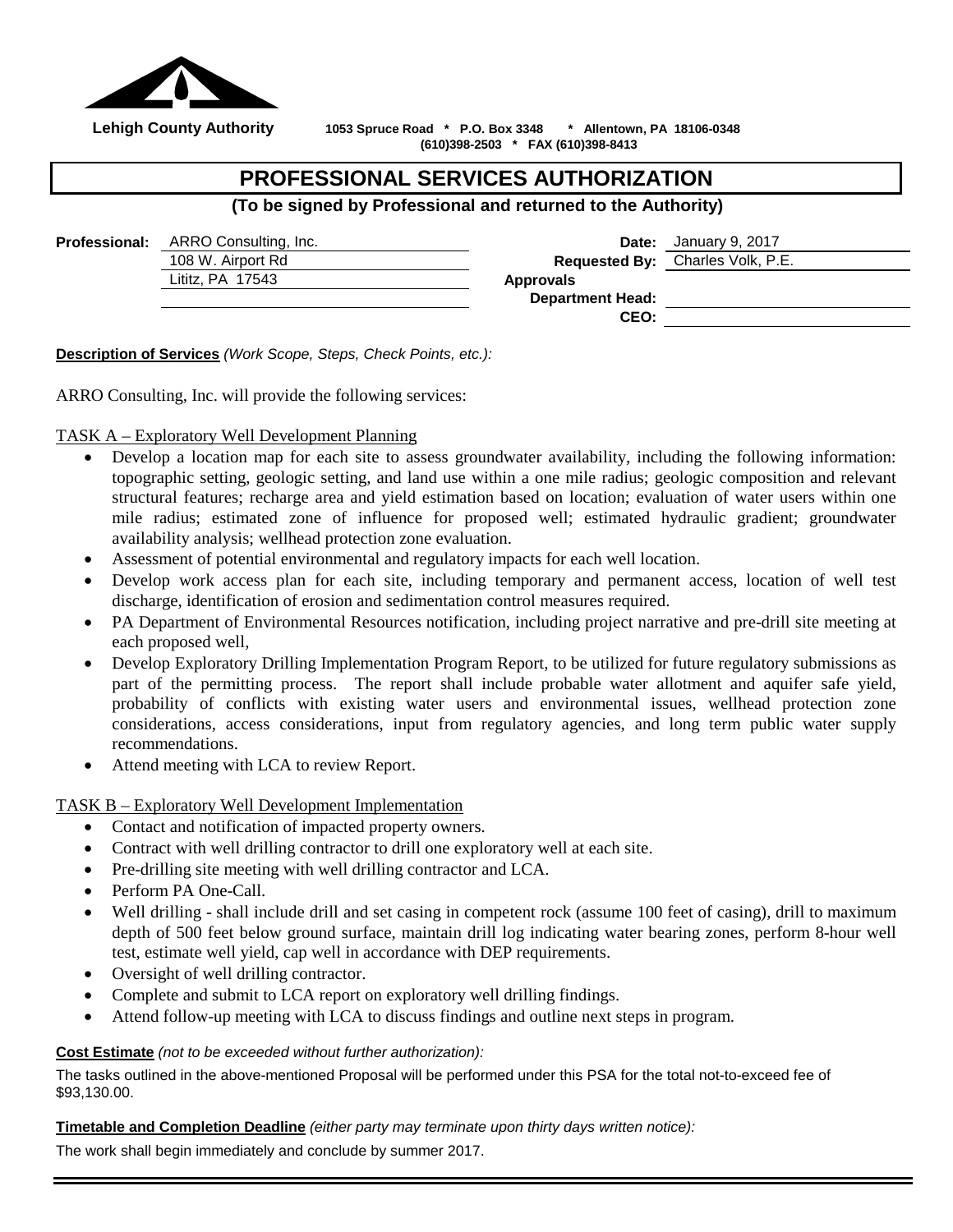I am or represent the Professional indicated above, and as such I am authorized to:

- Accept the terms of the professional authorization set forth above; and
- Agree to indemnify, hold harmless and defend the Authority, its employees, agents, officials, successors and assigns (hereinafter all jointly referred to as "Authority"), from any and all loss and liability for claims, demands, suits or causes of action at law or in equity for damages and injuries (including death of every kind and nature) to persons (including employees of the Professional) and property arising out of error, omission or negligent act of Professional, or any person under contract to it, in rendering professional services under this authorization. The indemnification shall include, but not be limited to, payment of reasonable attorney fees and reasonable incidental litigation expenses of the Authority. Professional shall not, however, be liable for any portion of a judgment nor associated litigation expenses, including attorney's fees, ultimately determined to be the result of the negligence of the Authority.

Name (Signature) Name (printed):

Title: The Commission of the Commission of the Commission of the Commission of the Commission of the Commission

**(For Authority Use Only)**

**Authorization Completion:**

Approval: Network and Cost: Network and Cost: Network and Cost: Network and Date: Network and Date: Network and Date: Network and Date: Network and Date: Network and Date: Network and Date: Network and Date: Network and Da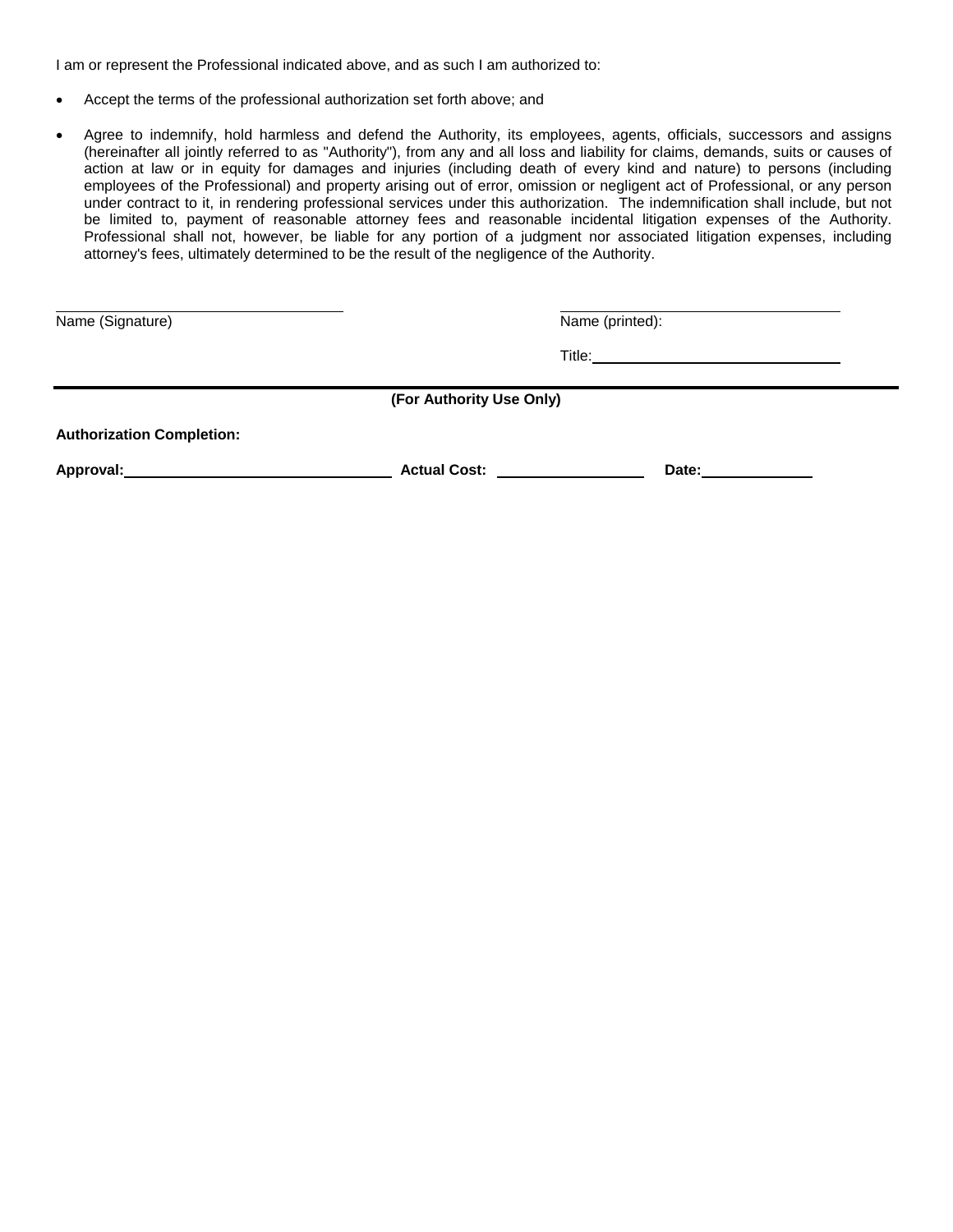

Lehigh County Authority 1053 Spruce Road \* P.O. Box 3348 \* Allentown, PA 18106-0348 (610)398-2503 \* FAX (610)398-8413 \* Email: **service@lehighcountyauthority.org**

# **MEMORANDUM**

**Date:** December 27, 2016

**To:** Authority Board

**From:** Charles Volk, Edward Hoyle

**Subject:** Lynn Township Wastewater Treatment Plant Improvements, Phases 1 & 2 - Construction Phase

#### **MOTIONS /APPROVALS REQUESTED:**

| No.          | <b>Item</b>                                                                                                                                                                                                         | Amount               |
|--------------|---------------------------------------------------------------------------------------------------------------------------------------------------------------------------------------------------------------------|----------------------|
| $\mathbf{1}$ | Capital Project Authorization – Amendment No. 1<br><b>Construction Phase</b>                                                                                                                                        | \$749,875            |
| 2<br>$***$   | Professional Services Authorization: Construction Phase<br>Construction Engineering Services, Amendment No. 1 – Gannett<br>$\bullet$<br>Fleming<br>Construction Inspection Services – Cowan Associates<br>$\bullet$ | \$40,000<br>\$24,142 |
| 3            | <b>Contract Awards: Construction Phase</b>                                                                                                                                                                          |                      |
| **           | General Construction: Blooming Glen Contractors WW<br>$\bullet$                                                                                                                                                     | \$501,030            |
|              | Electrical Construction: Blooming Glen Contractors WW<br>$\bullet$                                                                                                                                                  | \$66,503             |

*(\*\*) Included in the Capital Project Authorization*

#### **PROJECT OVERVIEW**

Lehigh County Authority (LCA) acquired the Lynn Township Sanitary Sewer System in Lynn Township, Lehigh County, Pennsylvania from the Lynn Township Sewer Authority (LTSA) in February 2012. The wastewater treatment plant (WWTP) currently serves approximately 1,410 residents (548 EDU's) with a current average daily flow of 64,200 gallons per day (GPD) in 2015. The WWTP was constructed in the late 1970's and most of the equipment is either at or beyond its intended design life.

At the time of the acquisition, LTSA's Engineer, Gannett Fleming, Inc., completed design plans that meet the level of detail required for permitting the upgrades to the WWTP that would increase capacity from 80,000 GPD to 160,000 GPD in accordance with the Lynn Township Act 537 Sewage Facilities Planning document dated January 28, 2009. A DRBC Docket, NPDES permit for effluent discharge limits/reporting and Water Quality Part II (construction) permit for the WWTP expansion have been issued.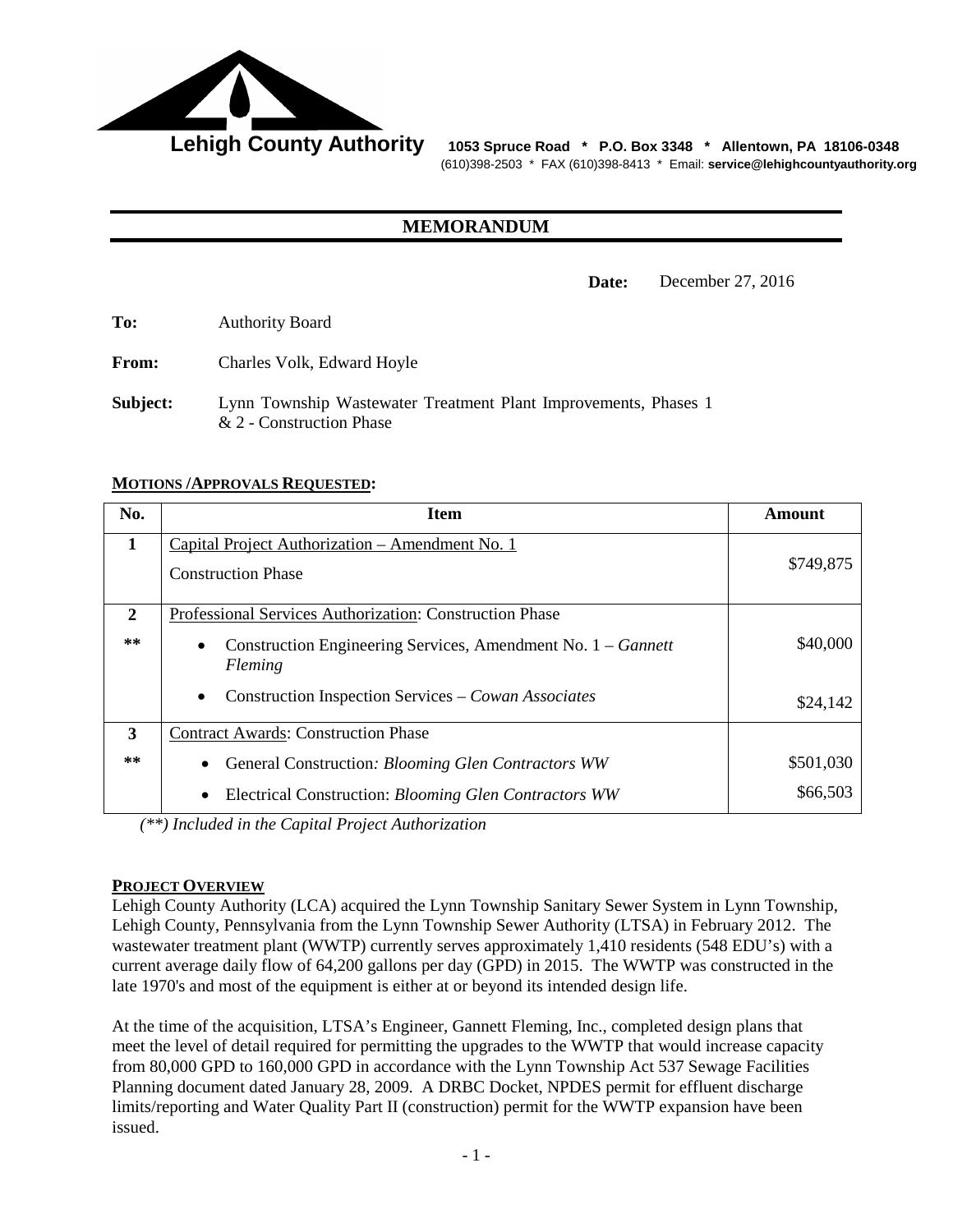Currently there is a connection cap imposed by the Pennsylvania Department of Environmental Protection (PADEP) that limits the number of new Equivalent Dwelling Unit (EDU) connections to the system. This 50 EDU cap was in place prior to LCA's acquisition of the system and at present approximately 35 EDU's remain available.

A phased project was proposed to make improvements at the WWTP. Phase 1 and 2 improvements will address operational issues that have plagued the plant since its inception, including excessive corrosion and insect issues in electrical equipment, excessive wear on return activated sludge pumps due to no screening, and valve accessibility for influent pumping equipment. Specifically the improvements will consist of replacing the existing comminutor with a mechanical bar screen, adding a valve vault at the headworks chamber, a new utility water skid, and a new chemical feed pump and associated piping to improve the operation of the WWTP. Site access will be improved by expanding the driveway to facilitate truck traffic, complete with fencing and restoration.

Phase 3 improvements will provide for the future expansion of treatment capacity from the current 80,000 GPD to the permitted 160,000 GPD. Phase 3 improvements will be dependent upon future customer growth justifying the need for plant expansion.

## **PROJECT STATUS**

Previously the Board approved the Design Phase for the Phase 1 and 2 improvements in January 2014.

On January 14, 2015 the PADEP issued Water Quality Management Permit No. 3909405A-1 to construct the Phase 1 and 2 improvements.

The project was advertised through the PennBid system, an electronic document and bid management program, on October 25, 2016. A mandatory pre-bid meeting was held on November 9, 2016. Bids were opened on November 28, 2016.

# **THIS APPROVAL:**

#### **CONSTRUCTION PHASE**

#### **A. BIDDING SUMMARY - CONSTRUCTION CONTRACTS**

This project requires General Construction and Electrical Construction Contracts. The bidding results are as follows:

| <b>General Construction</b>             |              |  |  |
|-----------------------------------------|--------------|--|--|
| <b>Bidder</b>                           | Amount (1)   |  |  |
| <b>Blooming Glen Contractors WW</b>     | \$471,572.00 |  |  |
| Walabax Construction Services, Inc.     | \$497,700.00 |  |  |
| Eastern Environmental Contractors, Inc. | \$501,650.00 |  |  |
| JEV Construction LLC                    | \$512,000.00 |  |  |
| Pact Two LLC                            | \$523,000.00 |  |  |
| PSI Pumping Solutions, Inc.             | \$567,581.37 |  |  |
| Greenland Construction, Inc.            | \$637,446.00 |  |  |
| <b>Kobalt Construction</b>              | \$725,530.00 |  |  |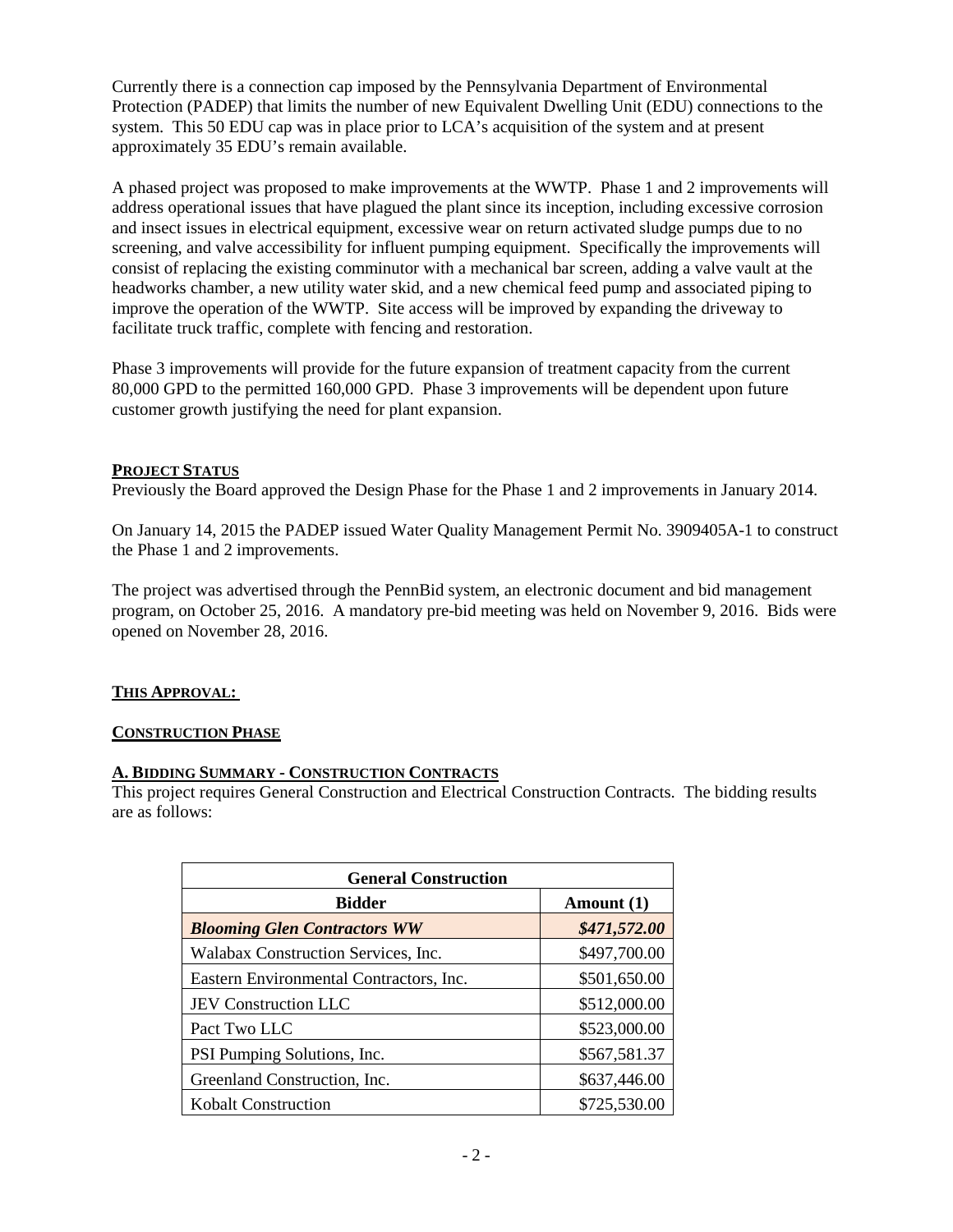(1) Bids were evaluated based on the lump sum bid submitted. The bid award will include the unit price bid item for Specialty Concrete Lining.

| <b>Electrical Construction</b>      |           |  |
|-------------------------------------|-----------|--|
| <b>Bidder</b>                       | Amount    |  |
| <b>Blooming Glen Contractors WW</b> | \$66,503  |  |
| George J Hayden, Inc.               | \$82,400  |  |
| PSI Pumping Solutions, Inc.         | \$84,757  |  |
| <b>Billitier Electric</b>           | \$96,490  |  |
| Wind Gap Electric, Inc.             | \$100,170 |  |
| B & R Electrical Contractors, Inc.  | \$117,150 |  |

The Engineer's estimates were \$633,000 for the General Construction contract and \$70,000 for the Electrical Construction contract.

Reference checks for Blooming Glen Contractors WW for both the General Construction and Electrical Construction contracts have identified no issues. Therefore, we recommend awarding the General Construction contract and the Electrical Construction contract to Blooming Glen Contractors WW, subject to the receipt of the executed Agreements, bonds, insurance and other required documentation.

## **B. PROFESSIONAL SERVICES**

1. Gannett Fleming, the design-phase consultant, will provide engineering services for the construction phase of the project based upon their proposal dated December 21, 2016 in the amount of \$40,000. The work will generally include:

- Coordinate receipt of contract forms from successful bidders.
- Prepare Notices to Proceed.
- Participate in a pre-construction meeting and distribute meeting minutes.
- Participate in progress meetings and distribute meeting minutes.
- Review Contractor submittals.
- Provide interpretations and clarifications of the Contract Documents.
- Participate in a substantial completion inspection.
- Sign off as the engineer on the PADEP Certificate of Construction Completion form.

2. Cowan Associates will provide inspection services for the construction phase of the project. The work will generally include:

- Participate in a pre-construction meeting.
- Conduct field inspections to ensure compliance with the contract documents.
- Monitor construction progress.
- Assist in negotiations regarding claims for time and/or cost adjustments.
- Prepare work directives for issuance to Contractors.
- Review and recommend Contractor payments.
- Review certified payrolls.
- Participate in progress meetings.
- Issue monthly progress reports.
- Participate in a substantial completion inspection and issue punch lists that identify work remaining or to be corrected.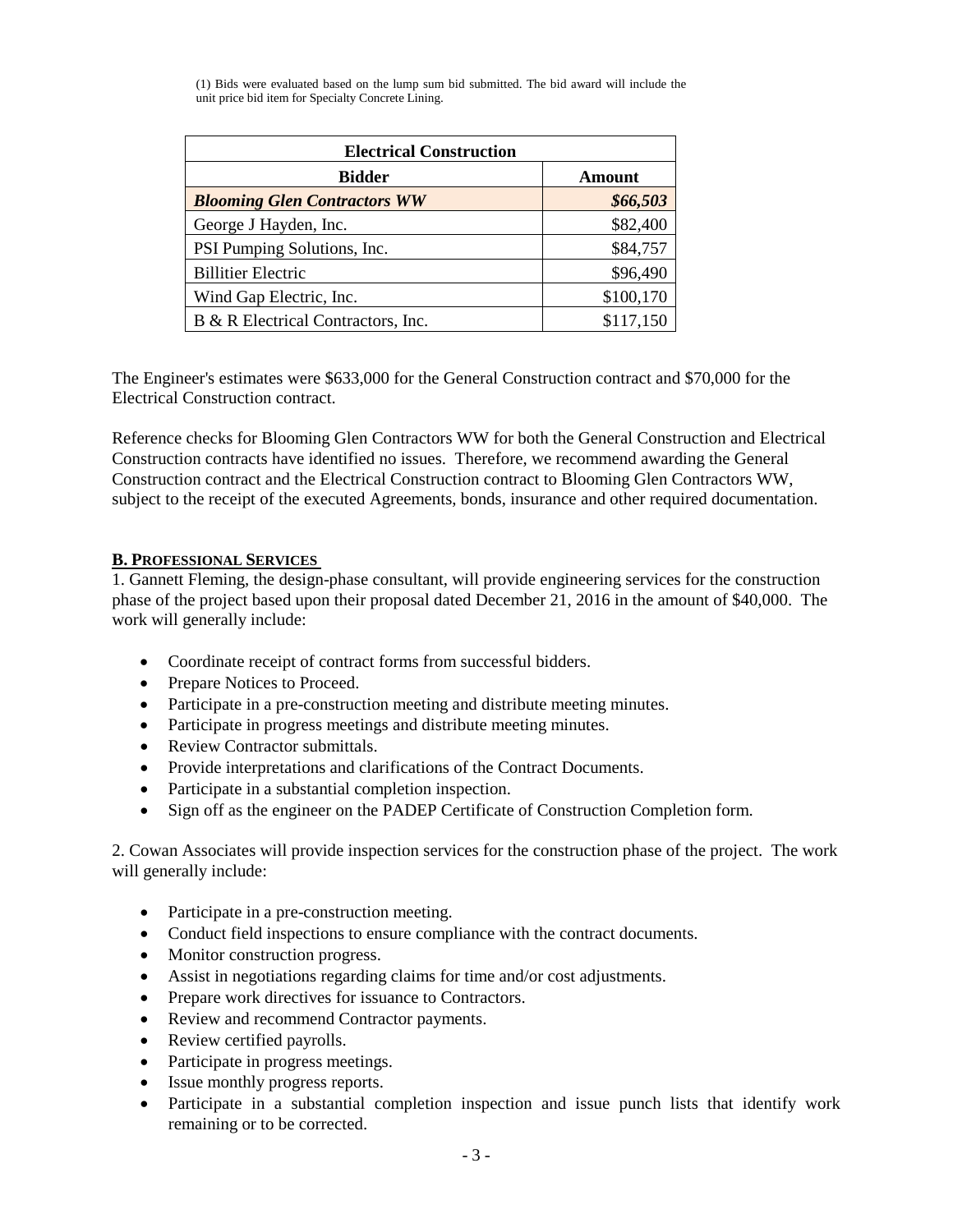- Attend inspections by PADEP and Lynn Township and resolve deficiencies.
- Participate in final completion inspection and provide recommendation on final acceptance and release of final payment. Prepare contract close-out documents.
- Review O&M Manuals prepared by Contractors.
- Prepare record drawings.
- Maintain project files and documents and deliver them to LCA at completion of project.

Cowan Associates was selected in the following manner. A Request for Proposals (RFP) was sent out to two engineering consulting firms that we have used in the past: Cowan Associates, Inc. and D'Huy Engineering, Inc. Both firms attended the onsite pre-bid meeting and submitted proposals. A cost summary of their proposals is shown in the table below:

| <b>Firms Submitting a Proposal</b>        |     |          |  |  |
|-------------------------------------------|-----|----------|--|--|
| <b>Estimated Hours</b><br>Firm<br>Cost(1) |     |          |  |  |
| Cowan Associates, Inc.                    | 836 | \$59,274 |  |  |
| D'Huy Engineering, Inc.                   | 495 | \$47.900 |  |  |

(1) The following paragraph explains the consultant selection process.

The RFP that was issued did not specify the number of hours anticipated for inspection or the number of progress meetings anticipated. In reviewing both proposals it was evident that Cowan Associates was proposing a more experienced inspector as well as offering the better overall value to the Authority. For these reasons, we recommend award of the construction inspection services to Cowan Associates, Inc. We discussed with Gannett Fleming and Cowan Associates the work being performed by the contractors and subsequently refined the amount of inspection services that should be required and the number of progress meetings needed. The Professional Services Authorization for Cowan Associates reflects the price for the agreed upon number of hours for inspection and related services. They have recently satisfactorily completed the Arcadia West pump station and Wynnewood Terrace force main and pump station projects for LCA. They are currently engaged in the cold weather retrofit of the Arcadia West WWTP.

Professional Services Authorizations are attached for Gannett Fleming and Cowan Associates for Board approval.

# **SCHEDULE**

We anticipate construction starting in February 2017, with 210 days allotted to reach Substantial Completion. An additional 60 days was built into the General Construction and Electrical contracts to reach Final Completion.

# **FUTURE AUTHORIZATIONS**

Prior to commencing design phase services for Phase 3 to double the capacity of the WWTP, a technical assessment will be conducted of potential growth patterns in the portion of the township tributary to the plant. Design efforts should be commenced approximately two years prior to placing the expanded plant into service.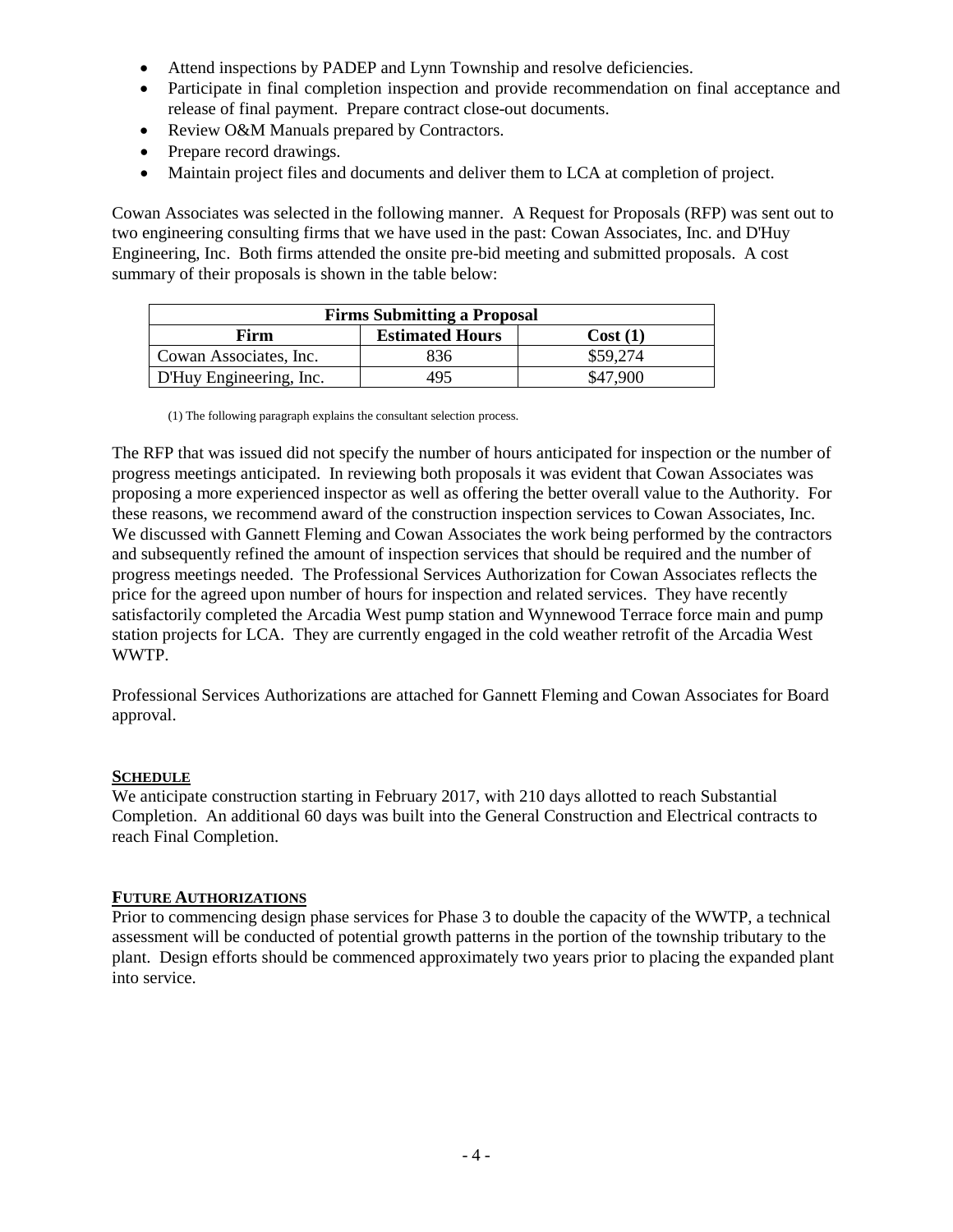## **CAPITAL PROJECT AUTHORIZATION**

Amendment No. 1

| <b>PROJECT NO.:</b>                     | $S-SD-14-2$                                                                              | <b>BUDGET FUND:</b> | $Sewer\$ Capital                                                      |
|-----------------------------------------|------------------------------------------------------------------------------------------|---------------------|-----------------------------------------------------------------------|
| <b>PROJECT TITLE:</b>                   | <b>Lynn Township Wastewater Treatment Plant</b><br><b>Improvements, Phases 1 &amp; 2</b> |                     | <b>PROJECT TYPE:</b>                                                  |
| THIS AUTHORIZATION<br>TO DATE (W/ABOVE) | \$749,875.00<br>\$947,955.00                                                             |                     | Construction<br><b>Engineering Study</b><br><b>Equipment Purchase</b> |
|                                         |                                                                                          |                     | Amendment                                                             |

#### **DESCRIPTION AND BENEFITS:**

The project presents a phased approach to upgrade the wastewater treatment plant (WWTP) in Lynn Township, Lehigh County, Pennsylvania. The WWTP was constructed in the late 1970's and most of the equipment is either at or beyond its intended design life.

Phase 1 and 2 improvements will consist of replacing the existing comminutor with a mechanical bar screen, adding a valve vault at the headworks chamber, a new utility water skid, and a new chemical feed pump and associated piping to improve the operation of the WWTP. Site access will be improved by expanding the driveway to facilitate truck traffic, complete with fencing and restoration. Phase 3 improvements will expand future treatment capacity from the current 80,000 gallons per day (GPD) to the permitted 160,000 GPD. Phase 3 improvements will be dependent upon future customer growth justifying the need for plant expansion.

#### **THIS AMENDMENT –Construction Phase**

The Amendment includes staff time, professional services, construction contracts for general and electrical, miscellaneous costs and contingencies for the construction of the Phase 1 and 2 improvements.

Please reference the cover Memo for additional information.

#### **Authorization Status:**

| <b>Phase / Item</b>         |           | <b>Authorizations</b> |        |           |
|-----------------------------|-----------|-----------------------|--------|-----------|
|                             | Prior     | <b>This</b>           | Future | Total     |
| <b>Planning</b>             | \$17,000  |                       |        | \$17,000  |
|                             |           |                       |        |           |
| Phases 1 & 2 - Final Design |           |                       |        |           |
| Staff                       | \$56,000  |                       |        | \$56,000  |
| <b>Engineering Services</b> | \$90,080  |                       |        | \$90,080  |
| Miscellaneous               | \$10,000  |                       |        | \$10,000  |
| Contingencies               | \$25,000  |                       |        | \$25,000  |
| Subtotal                    | \$198,080 |                       |        | \$198,080 |
|                             |           |                       |        |           |
| Phases 1 & 2 - Construction |           |                       |        |           |

| Pnases 1 & 2 - Construction                |           |           |             |             |
|--------------------------------------------|-----------|-----------|-------------|-------------|
| Staff                                      |           | \$40,000  |             | \$40,000    |
| <b>Engineering Services</b>                |           | \$40,000  |             | \$40,000    |
| <b>Inspection Services</b>                 |           | \$24,142  |             | \$24,142    |
| <b>General Contract</b>                    |           | \$501,030 |             | \$501,030   |
| <b>Electrical Contract</b>                 |           | \$66,503  |             | \$66,503    |
| Miscellaneous                              |           | \$10,000  |             | \$10,000    |
| Contingencies                              |           | \$68,200  |             | \$68,200    |
| Subtotal                                   |           | \$749,875 |             | \$749,875   |
|                                            |           |           |             |             |
| <b>Phase 3 - Design &amp; Construction</b> |           |           | \$4,000,000 | \$4,000,000 |
|                                            |           |           |             |             |
| <b>Total Estimated Project</b>             | \$198,080 | \$749,875 | \$4,000,000 | \$4,947,955 |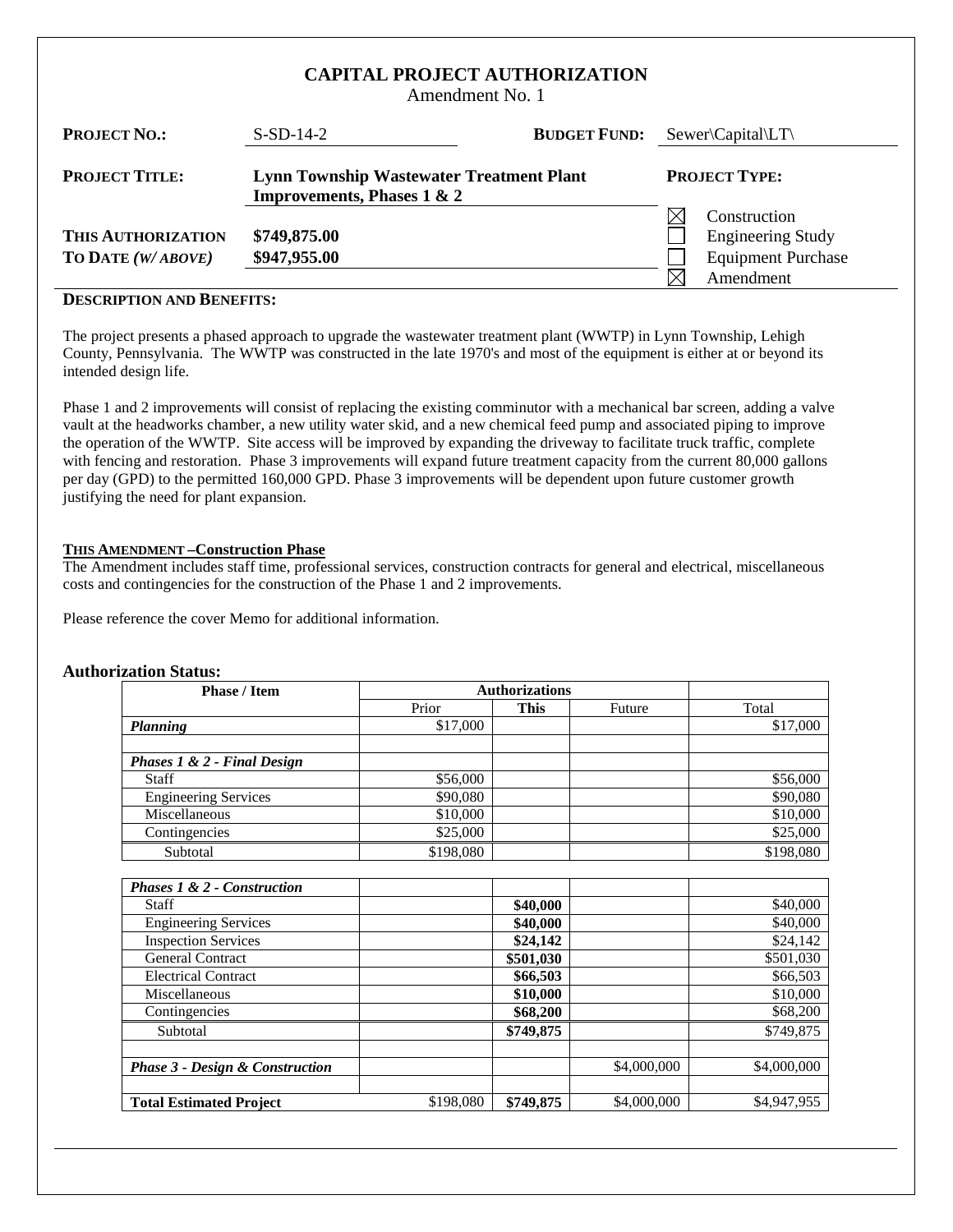| <b>REVIEW AND APPROVALS:</b> |      |                       |      |
|------------------------------|------|-----------------------|------|
| Project Manager              | Date | CEO                   | Date |
| Capital Works Manager        | Date | <b>Board Chairman</b> | Date |
|                              |      |                       |      |
|                              |      |                       |      |
|                              |      |                       |      |
|                              |      |                       |      |
|                              |      |                       |      |
|                              |      |                       |      |
|                              |      |                       |      |
|                              |      |                       |      |
|                              |      |                       |      |
|                              |      |                       |      |
|                              |      |                       |      |
|                              |      |                       |      |
|                              |      |                       |      |
|                              |      |                       |      |
|                              |      |                       |      |
|                              |      |                       |      |
|                              |      |                       |      |
|                              |      |                       |      |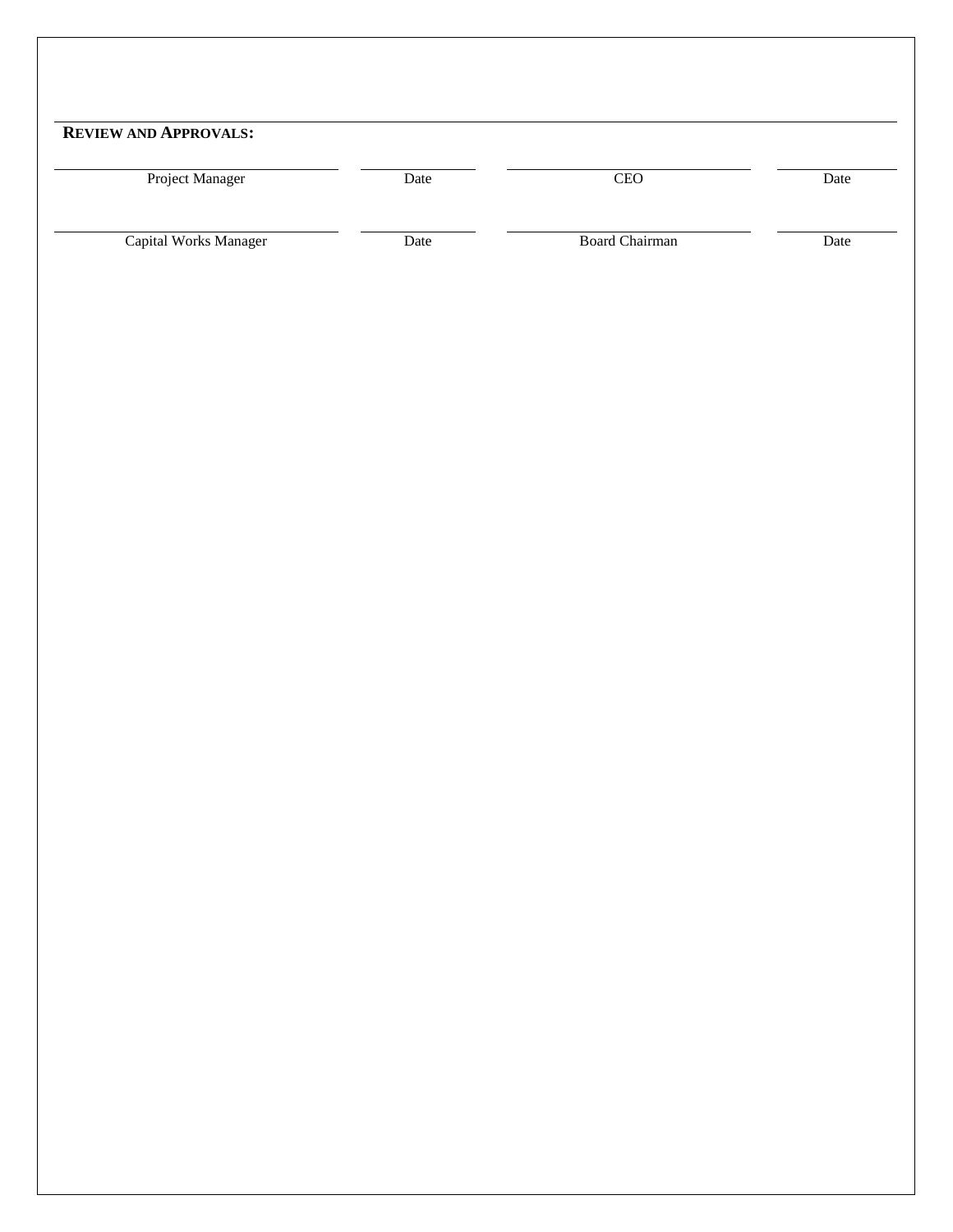

 **Lehigh County Authority 1053 Spruce Road \* P.O. Box 3348 \* Allentown, PA 18106-0348 (610)398-2503 \* FAX (610)398-8413**

# **PROFESSIONAL SERVICES AUTHORIZATION**

**(To be signed by Professional and returned to the Authority)**

| <b>Professional:</b> | Cowan Associates, Inc. | Date:                   | December 27, 2016                      |
|----------------------|------------------------|-------------------------|----------------------------------------|
|                      | 120 Penn-Am Drive      |                         | <b>Requested By:</b> Edward Hoyle, Jr. |
|                      | PO Box 949             | Approvals               |                                        |
|                      | Quakertown, PA 18951   | <b>Department Head:</b> |                                        |
|                      |                        | CEO:                    |                                        |

**Description of Services** *(Work Scope, Steps, Check Points, etc.):*

Cowan Associates, Inc. will provide construction inspection services for the "Lynn Township Wastewater Treatment Plant Improvements, Phases 1 & 2" in Lynn Township, Lehigh County, PA, as identified in its Proposal dated December 16, 2016. A Standard Agreement for Professional Services will be signed with Cowan Associates, Inc. pending this authorization and will set forth the Terms and Conditions under which these professional services will be performed.

#### **Cost Estimate** *(not to be exceeded without further authorization):*

The tasks outlined in the above-mentioned Proposal will be performed under this PSA for the total not-to-exceed fee of \$24,142.00. Services will be paid for based on the "Consultant Proposal Manhour/Cost Allocation Work Sheet" attached to the Proposal.

#### **Timetable and Completion Deadline** *(either party may terminate upon thirty days written notice):*

The General and Electrical Contracts shall be substantially completed within 210 days following issuance of the Notice to Proceed, and completed and ready for final payment within 270 days from the date of the Notice to Proceed.

I am or represent the Professional indicated above, and as such I am authorized to:

- Accept the terms of the professional authorization set forth above; and
- Agree to indemnify, hold harmless and defend the Authority, its employees, agents, officials, successors and assigns (hereinafter all jointly referred to as "Authority"), from any and all loss and liability for claims, demands, suits or causes of action at law or in equity for damages and injuries (including death of every kind and nature) to persons (including employees of the Professional) and property arising out of error, omission or negligent act of Professional, or any person under contract to it, in rendering professional services under this authorization. The indemnification shall include, but not be limited to, payment of reasonable attorney fees and reasonable incidental litigation expenses of the Authority. Professional shall not, however, be liable for any portion of a judgment nor associated litigation expenses, including attorney's fees, ultimately determined to be the result of the negligence of the Authority.

Name (Signature) **Name** (Signature) **Name** (Signature) **Name** (Printed):

Title:

**(For Authority Use Only)**

**Authorization Completion:**

**Approval: Actual Cost: Date:**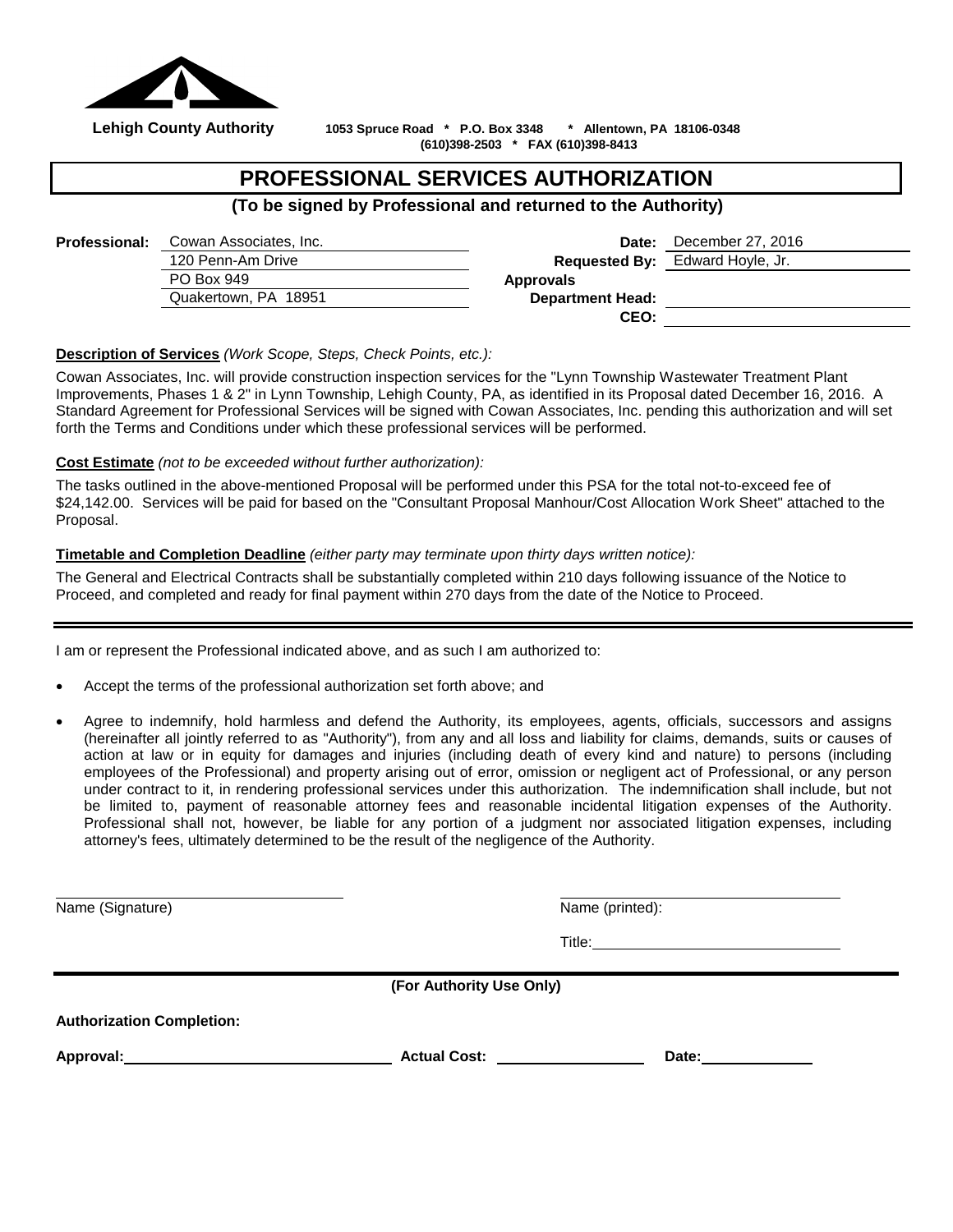

 **Lehigh County Authority 1053 Spruce Road \* P.O. Box 3348 \* Allentown, PA 18106-0348 (610)398-2503 \* FAX (610)398-8413**

# **PROFESSIONAL SERVICES AUTHORIZATION**

**(To be signed by Professional and returned to the Authority)**

**Amendment No. 1**

| <b>Professional:</b> | Gannett Fleming, Inc.       | Date:                   | December 27, 2016                      |
|----------------------|-----------------------------|-------------------------|----------------------------------------|
|                      | PO Box 80794                |                         | <b>Requested By:</b> Edward Hoyle, Jr. |
|                      | Valley Forge, PA 19484-0794 | <b>Approvals</b>        |                                        |
|                      |                             | <b>Department Head:</b> |                                        |
|                      |                             | CEO:                    |                                        |
|                      |                             |                         |                                        |

**Description of Services** *(Work Scope, Steps, Check Points, etc.):*

Gannett Fleming, Inc. will provide construction engineering services for the "Lynn Township Wastewater Treatment Plant Improvements, Phases 1 & 2" in Lynn Township, Lehigh County, PA, as identified in its Proposal dated December 21, 2016. The Agreement for Professional Technical Consultant Services signed with Gannett Fleming, Inc. on February 14, 2013 sets forth the Terms and Conditions under which these professional services will be performed.

#### **Cost Estimate** *(not to be exceeded without further authorization):*

The tasks outlined in the above-mentioned Proposal will be performed under this PSA for the total not-to-exceed fee of \$40,000.00. Services will be paid for based on the Rate Schedule provided.

#### **Timetable and Completion Deadline** *(either party may terminate upon thirty days written notice):*

The General and Electrical Contracts shall be substantially completed within 210 days following issuance of the Notice to Proceed, and completed and ready for final payment within 270 days from the date of the Notice to Proceed.

I am or represent the Professional indicated above, and as such I am authorized to:

- Accept the terms of the professional authorization set forth above; and
- Agree to indemnify, hold harmless and defend the Authority, its employees, agents, officials, successors and assigns (hereinafter all jointly referred to as "Authority"), from any and all loss and liability for claims, demands, suits or causes of action at law or in equity for damages and injuries (including death of every kind and nature) to persons (including employees of the Professional) and property arising out of error, omission or negligent act of Professional, or any person under contract to it, in rendering professional services under this authorization. The indemnification shall include, but not be limited to, payment of reasonable attorney fees and reasonable incidental litigation expenses of the Authority. Professional shall not, however, be liable for any portion of a judgment nor associated litigation expenses, including attorney's fees, ultimately determined to be the result of the negligence of the Authority.

Name (Signature) **Name** (Signature) **Name** (Signature) **Name** (Printed):

Title: **The Community of the Community of the Community of the Community of the Community of the Community of the Community of the Community of the Community of the Community of the Community of the Community of the Commun** 

**(For Authority Use Only)**

**Authorization Completion:**

Approval: Date: Date: Date: Date: Date: Date: Date: Date: Date: Date: Date: Date: Date: Date: Date: Date: Date: Date: Date: Date: Date: Date: Date: Date: Date: Date: Date: Date: Date: Date: Date: Date: Date: Date: Date: Da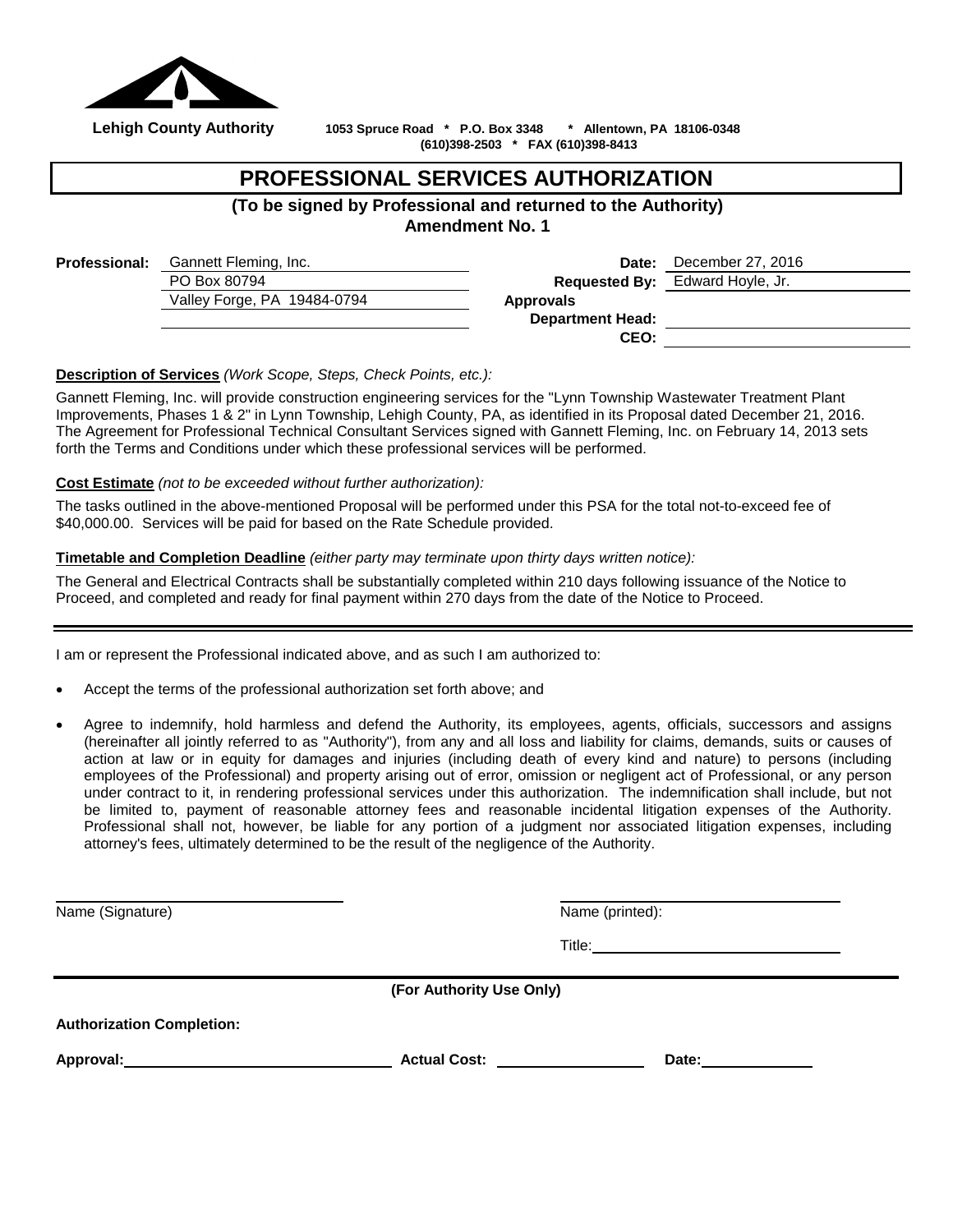

 **LEHIGH COUNTY AUTHORITY** 1053 SPRUCE ROAD \* P.O. BOX 3348 \* ALLENTOWN, PA 18106-0348 610-398-2503 \* FAX 610-398-8413 \* www.lehighcountyauthority.org email: service@lehighcountyauthority.org

## **MEMORANDUM**

| TO:          | <b>LCA Board of Directors</b>                      |
|--------------|----------------------------------------------------|
| <b>FROM:</b> | John Parsons, Chief Operating Officer              |
| DATE:        | December 28, 2016                                  |
| RE:          | Kline's Island WWTP - Final Settling Tank #5 Drive |

On 12/20/2016, the drive on Final Settling Tank #5 at Kline's Island WWTP experienced a complete failure. The drive is the original unit that was installed during construction of the clarifier in 1968 and has been running 24x7 ever since. Procurement of a replacement drive has a long lead time of 14-17 weeks, but by declaring an emergency, LCA can save 1.5-2 months of additional time that would ordinarily be required for formal bidding of the unit. Accordingly, the new drive was ordered on 12/23/2016.

Once we learned of the extended lead-time, one of the immediate concerns was how the plant will run through periods of very high flows. Past experiences tells us this is a severe cause for concern. There is no way that FST #5 will be back on-line during the typically higher flow months of March and April. However, by avoiding a bid and cutting the replacement time down by up to two additional months, FST #5 will be back on-line prior to hurricane season which will occur later in 2017. It was imperative to Operations to have the plant back to full functionality prior to this timeframe.

The treatment plant also uses two other final settling tanks for leachate storage so losing yet another settling tank long-term could be detrimental to treatment and especially at times of very high flows. The drive must be replaced ASAP so the tank can be placed back into service.

The cost for the replacement project will be \$59,400 which includes the new drive (\$39,500) and installation (\$19,900). A request for a retroactive emergency declaration will be requested at the January 9, 2017 board meeting.

CC: Liesel Gross, Chief Executive Officer Ed Klein, Chief Financial Officer Chuck Volk PE, Chief Capital Works Officer Bob Kerchusky, Wastewater Services Manager Patricia Walck, Purchasing Agent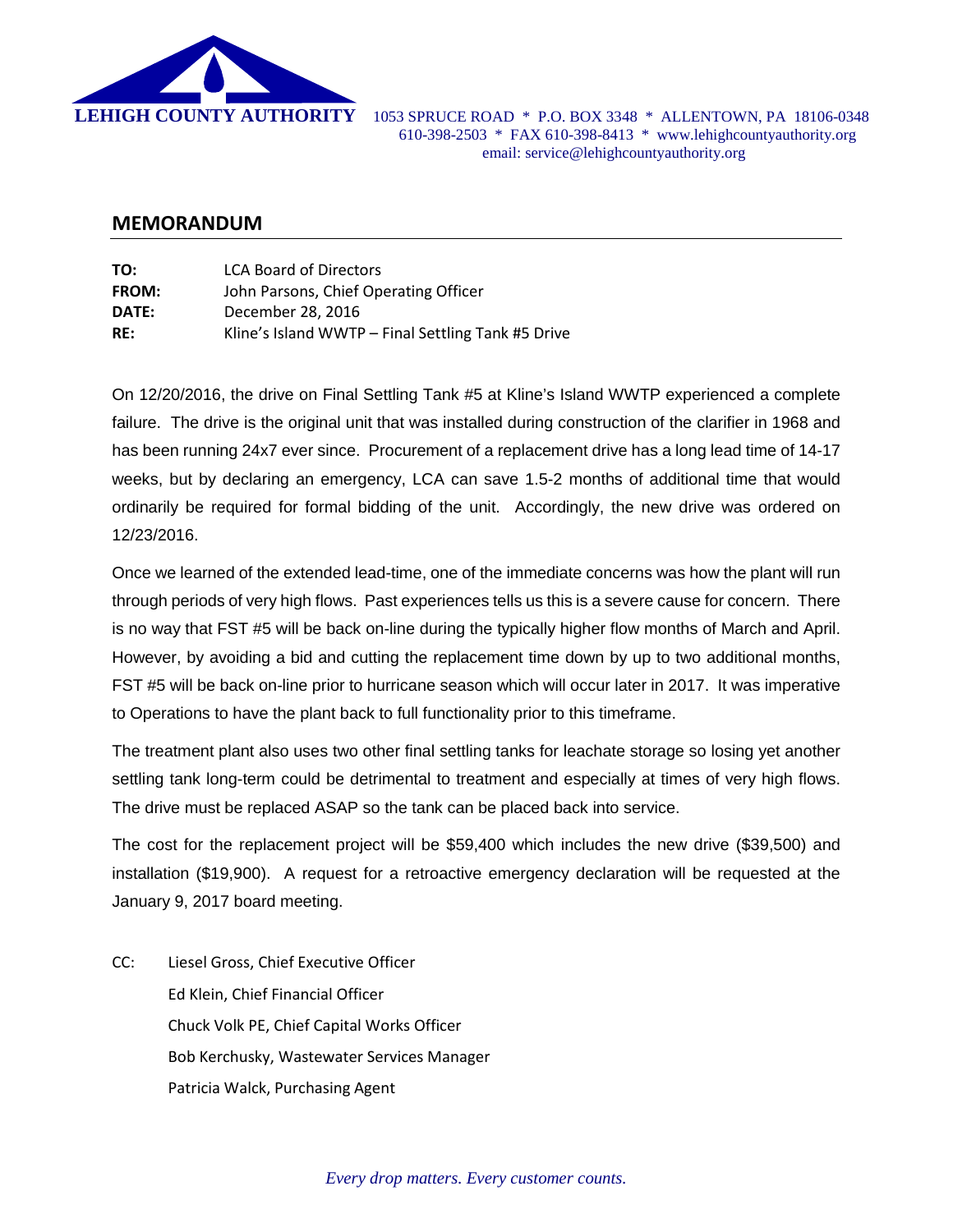# **FINANCE & ADMINISTRATION**

#### **ACTION ITEMS**

#### **1.** *Union Contracts & Employee Manual Updates* **– January 9, 2017**

The Authority's two union contracts expired on December 31, 2016, and contract renewals have been negotiated. Both contracts have been ratified by the bargaining units and require Board approval. In addition, three changes to the Employee Manual are recommended to complement terms of the two new contracts. Details will be provided to the Board under separate cover for discussion in Executive Session.

## **2.** *Tapping & Connection Fees* **– January 23, 2017**

Staff is continuing to work on compiling details on projects completed in 2015 and 2016 that are used in the tapping fee calculation. New fees will be presented to the Board for adoption in January.

#### **DISCUSSION ITEMS**

#### **INFORMATION ITEMS**

| <b>CERTIFICATES OF DEPOSIT</b> |                                 |                    |              |                   |         |          |  |
|--------------------------------|---------------------------------|--------------------|--------------|-------------------|---------|----------|--|
| 28-Dec-16                      |                                 |                    |              |                   |         |          |  |
|                                |                                 |                    | Gross        | Date of           | Date    | Net Rate |  |
| Fund                           | Bank                            | Location           | Amount       | Purchase          | Due     | %        |  |
|                                |                                 |                    |              |                   |         |          |  |
| WW Capac                       | Smartbank                       | Pigeon Forge, TN   | 245.000.00   | 11/18/16          | 4/18/18 | 0.9      |  |
| LLRI CR                        | Truimph Bank                    | Memphis, TN        | 245,000.00   | 11/21/16          | 5/21/18 | 0.9      |  |
| LLRI CR                        | <b>PSDLAF Collatoralized CD</b> |                    | 400,000.00   | 12/13/16          | 6/13/17 | 0.35     |  |
| Cons Wtr (2)                   | <b>PSDLAF Collatoralized CD</b> |                    | 155,000.00   | 12/13/16          | 6/13/17 | 0.35     |  |
| Cons LL2 (314)                 | <b>PSDLAF Collatoralized CD</b> |                    | 245,000.00   | 12/13/16          | 6/13/17 | 0.35     |  |
| WW Capac                       | <b>PSDLAF Collatoralized CD</b> |                    | 600,000.00   | 12/13/16          | 6/13/17 | 0.35     |  |
| 2010 Wtr Cons A                | <b>PSDLAF Flex Pool</b>         |                    | 1,500,000.00 | 12/13/16          | 6/13/17 | 0.35     |  |
| Wtr R&R                        | <b>PSDLAF Collatoralized CD</b> |                    | 1,000,000.00 | 12/13/16          | 6/13/17 | 0.35     |  |
| WW Capac                       | Webbank                         | Salt Lake City, UT | 245,000.00   | 12/19/16 12/19/18 |         | 1.4      |  |
| Cons Wtr (2)                   | Bank Leumi USA                  | New York, NY       | 245,000.00   | 12/22/16          | 6/22/18 | 1.25     |  |
| LLRI CR                        | <b>First Priority Bank</b>      | Malvern, PA        | 245,000.00   | 12/23/16 12/24/18 |         | 1.35     |  |
| Cons Wtr (2)                   | Evergreen Bank Group            | Oak Brook, IL      | 245,000.00   | 12/23/16          | 9/24/18 | 1.2      |  |

# **1.** *Recently Purchased Investments – Certificates of Deposit (CDs)*

**Fund Descriptions for Investments:**<br>Cons Wtr (2)

Consolidated Water (2) LLRI CR Little Lehigh Relief Interceptor Capital Reserves<br>
Cons LL2 (314) Consolidated Little Lehigh Relief Interceptor 2 Consolidated Little Lehigh Relief Interceptor 2 WW Capac Wastewater Capacity 2010 Wtr Cons A 2010 Water Construction, Series A Bond<br>
Wtr R&R<br>
Renewal and Replacement Renewal and Replacement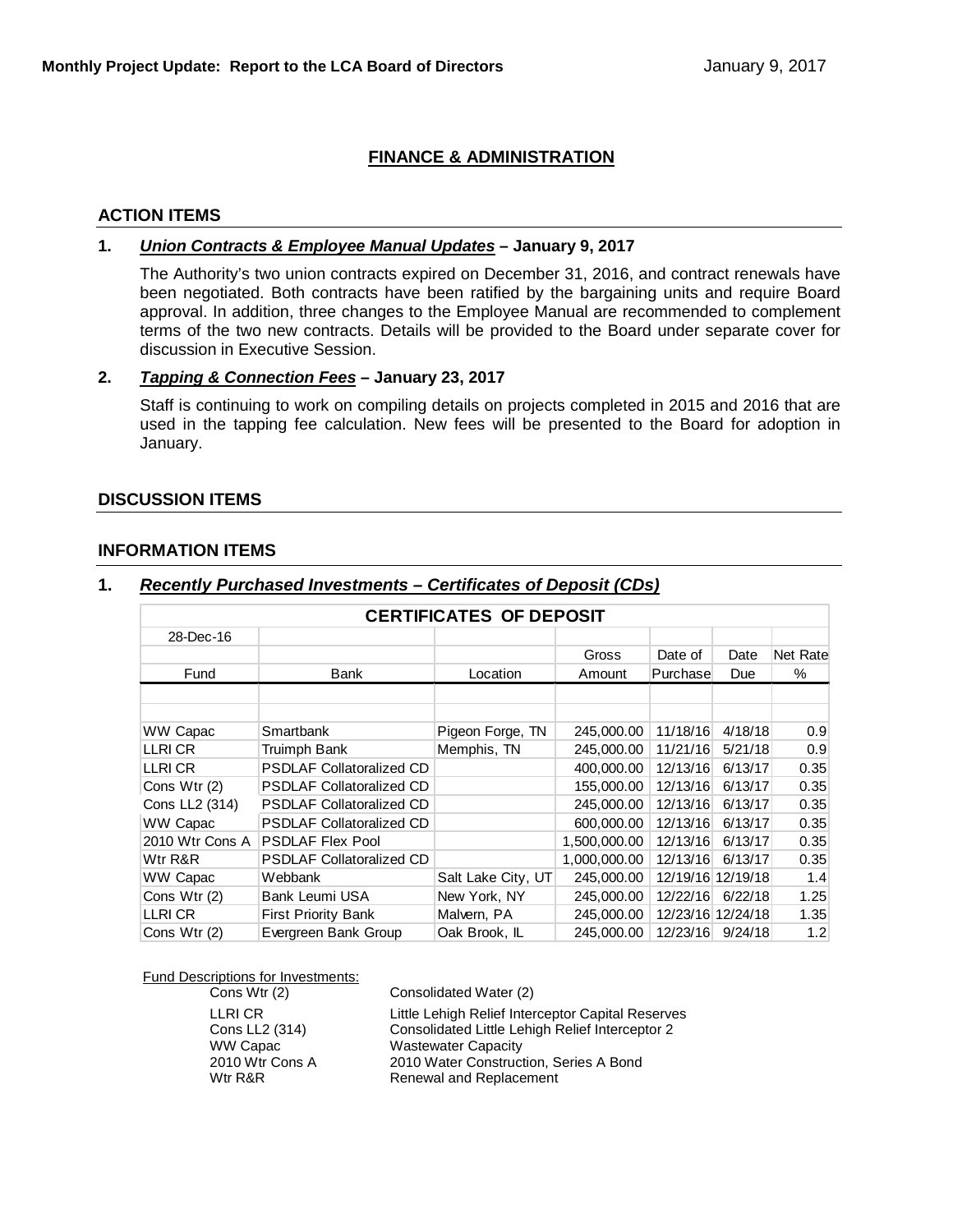# **WATER**

# **ACTION ITEMS**

# **1.** *Suburban Division – Additional Water Supply – Small Satellite Systems* **– January 9, 2017**

This project addresses the needs of our small satellite water systems that are currently operating on one well and have no redundant water supply. The Beverly Hills (Coopersburg) and Madison Park North (New Tripoli, Lynn Township) water systems are the two service areas included in the initial scope of this project to evaluate potential well locations for development of a new (backup) supply well. The initial project includes detailed investigation of hydrogeologic and site conditions, assessment of environmental and regulatory impacts, development of program report for DEP, drilling one exploratory well at each location, well yield testing, and collection and compilation of data from the test wells. Engineering services for the exploratory well development work will be requested for authorization at the January 9<sup>th</sup> Board meeting.

#### **2.** *Allentown Division - Water Filtration Plant / Water Distribution: Flood Pump Replacement* **– January 23, 2017**

Upgrades to the existing stormwater pump/control for the WFP and D&C parking lot are needed due to equipment age. The existing flood pump (centrifugal) will be replaced with a new submersible flood pump. Miscellaneous electrical upgrades will also occur. Bids are due January 12<sup>th</sup> and Board Approval is requested at the January 23<sup>rd</sup> Board Meeting. Construction is expected to begin in April of 2017. This capital project is funded by the LCA Allentown Division.

# **DISCUSSION ITEMS**

# **INFORMATION ITEMS**

# **1.** *Suburban Division – CLD Auxiliary Pump Station Project*

The project will feature the installation of a new booster station and water main extension to pump water from the Lower System to the Upper System. The project will also involve installation of a SCADA system. A revised Public Water Supply (PWS) permit application was received.

# **2.** *Suburban Division – Crestwood Alternate Water Supply*

The project consists of abandonment of existing wells and storage tank currently serving higher elevation customers and a connection of the pumping station to the main North Whitehall Division System. The project will also involve installation of a SCADA system. The design phase is underway. We are reviewing the 100% design plans and specifications. A grant application for the construction costs has been submitted to the Commonwealth Finance Authority (CFA). Bidding and construction of the project will be delayed until after grant awards are announced, which is expected to be March 2017. **(No Change)**

# **3.** *Suburban Division – Route 309 Crossing at Sand Spring Road*

A 12" water line will cross Route 309 through a previously installed 24" casing. Completion of this line will bring public water to the property line of Lehigh Carbon Community College. The design phase is under way. Penndot Highway Occupancy Permits have been obtained. An easement agreement was sent to LCCC for their signatures. **(No Change)**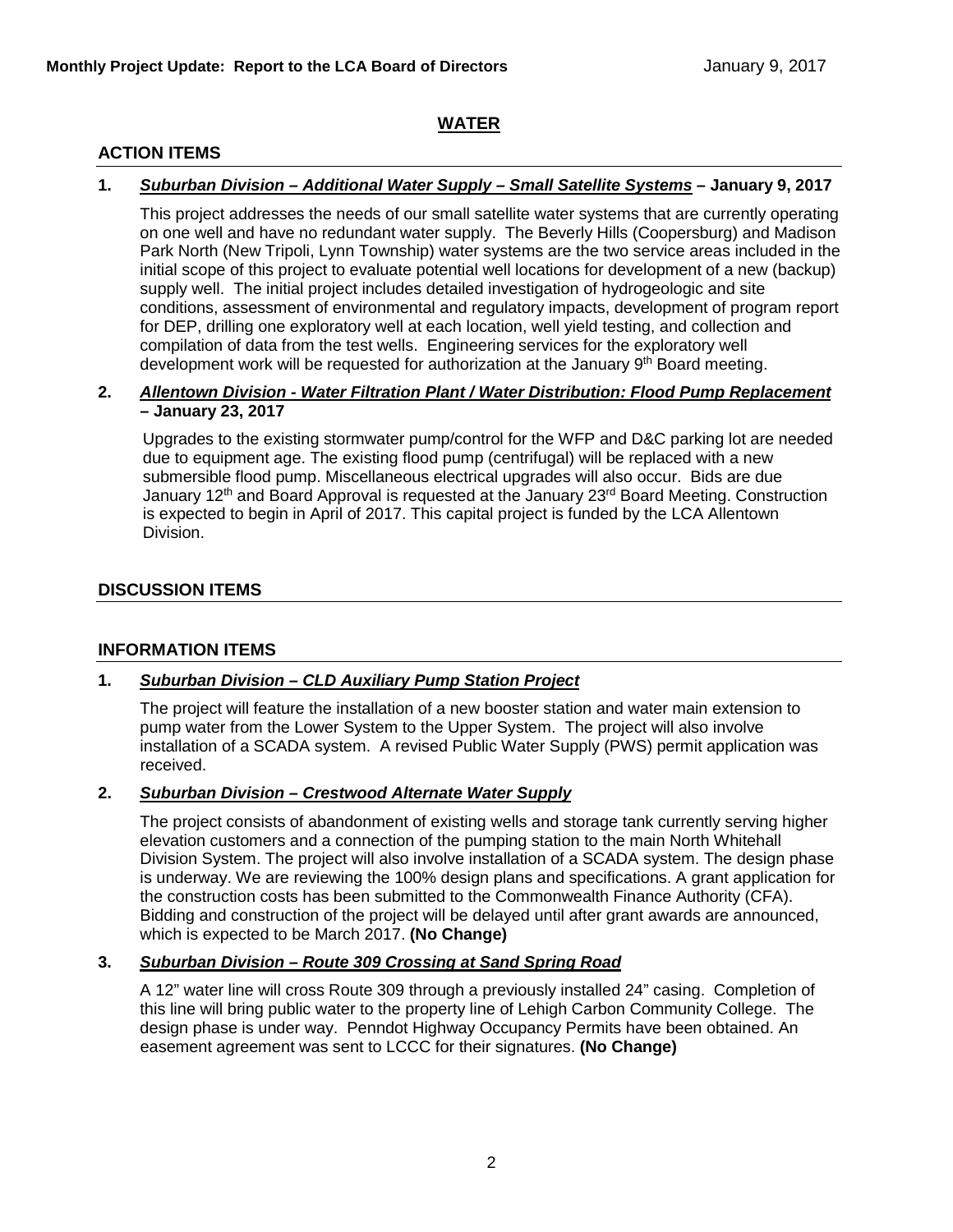## **4.** *Allentown Division – Prelease Valve Replacements*

The project is the replacement of approximately 55 inoperable valves in multiple locations throughout the City that existed prior to the lease settlement. Design is currently under way. This project is identified as Un-Completed Work and will be funded by the City. **(No Change)**

## **5.** *Suburban Division - Water Main Replacement Program Cycles 1 & 2*

The project consists of the replacement of 2.85 miles of aged and/or failing Cast Iron water main. The Construction phase was approved at the 4/11/16 Board meeting. Anrich Inc., our contractor is progressing according to schedule. **(No Change)**

#### **6**. *Allentown Division – Water Main Replacement Program- Cycle 3*

The project is the replacement of 4.39 miles of aged and/or failing Cast Iron water main in multiple locations throughout the City. The Construction phase was approved at the 4/11/16 Board meeting. JOAO & Bradley, Inc. our contractor has completed construction according to schedule and are currently in discussion with LCA for project documentation closeout and billing. This Project is identified as Schedule-7 Work and will be funded by LCA Allentown Division. **(No Change)**

#### **7.** *Allentown Division – Water System Master Plan*

This project involves the creation of a Master Plan for the Allentown Water Plant, water storage tanks, water storage reservoirs, pressure booster stations, raw water springs, and surface water intakes. The Master Plan will involve several key sections including, but not limited to: full-scale condition assessments, treatment process optimization, and development of short term/long term capital plans. The Master Plan is a requirement included within the City of Allentown lease, and it also needs to be updated every 5 years throughout the life of the lease. The project kickoff meeting with Arcadis was held on May 4, 2016. Multiple workshops have also been held. Condition Assessments and process control audits/optimizations are in-progress. The project is scheduled to be completed early in 2017 and it will be funded by the LCA Allentown Division.

# **8.** *Developments (No Change)*

Water system construction is occurring in the following developments: Grandview, 6 commercial units and 204 apartment units, LMT Hidden Meadows, Phase 1B, 72 residential lots (sfa), UMT West Hills Business Center, 2 industrial lots, WeisT, water & sewer

Water system plans are being reviewed for the following developments: 67 Werley Road, 112 apartments & clubhouse, UMT Ciocca Subaru, 1 additional commercial building at existing business, LMT Diocesan Pastoral Center, 2 commercial lots, 3 additional lots and residual lot for existing cemetery, LMT Farr Tract, 17 residential lots (sfd), LMT Grant Street Townes, 18 residential lots (sfa), WashT Hickory Park Estates, 3 residential lots (sfd), UMT Hillview Farms, 31 residential lots (sfd), LMT/SWT Indian Creek Industrial Park, 6 commercial lots, UMilT, water and sewer Kohler Tract, 125 residential lots (sfa), UMilT, water and sewer Lehigh Hills, Lot 5, Phase 1, 273 apartments & clubhouse, UMT Mary Ann's Plaza, 1 lot with 12 commercial units, NWT Morgan Hills, 40 residential lots (sfd), WeisT, water and sewer North Whitehall Commercial Center (Walmart), 5 commercial lots, NWT, water & sewer Shepherd's Corner, 1 commercial lot, LMT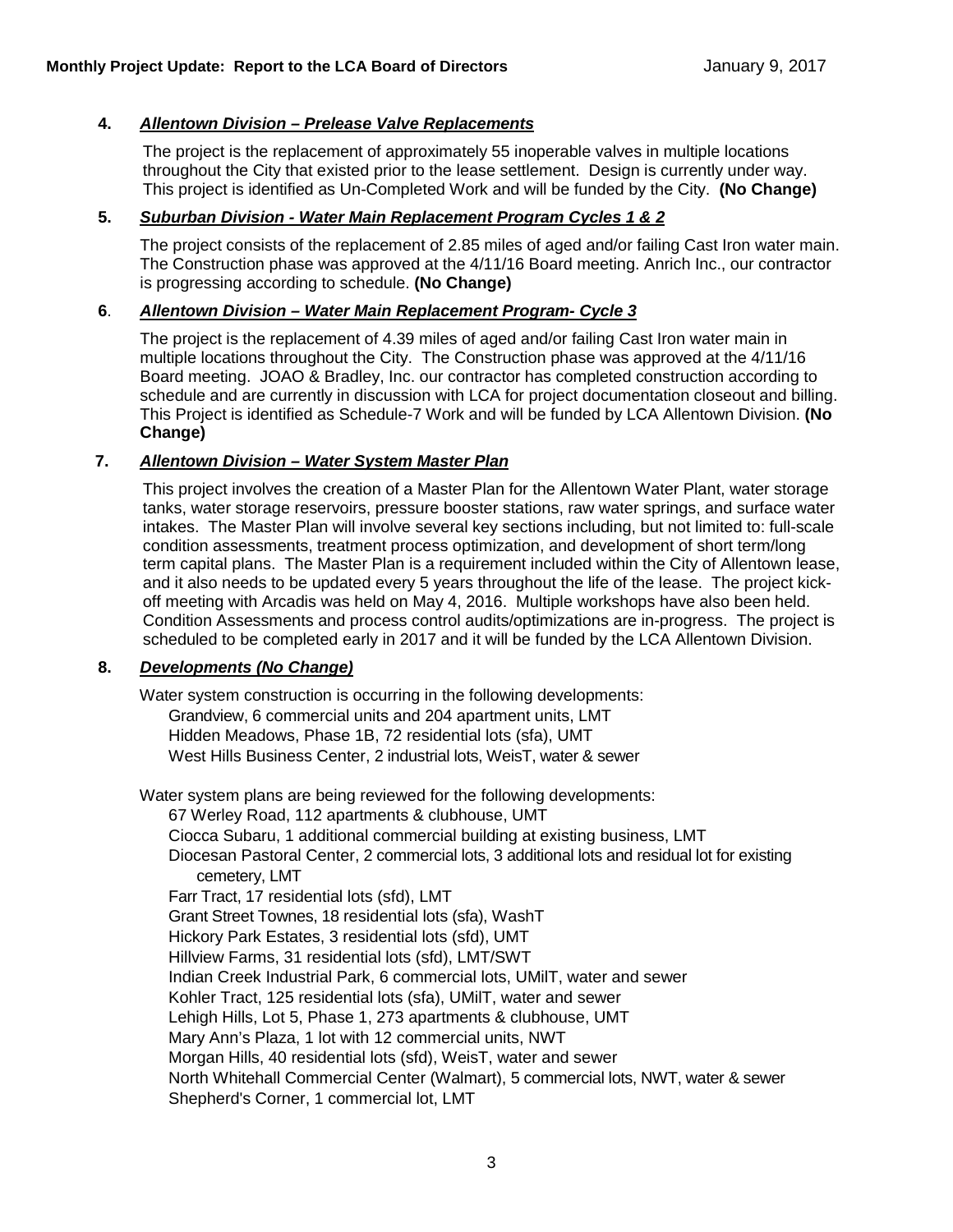Stone Hill Meadows, 24 residential lots (sfd), LMT Trexler Business Center, 1 Commercial Lot with 6 commercial buildings, LMT Weilers Road Twins, 82 residential lots (sfa), UMT Woodmere Estates, 60 residential units (sfd), UMT

# 9. *Suburban Division – Capece Tract, WL #20 and Res #3 Improvements*

WL #20 will be switched over to a variable frequency drive motor to better control power usage and maintain steady output. Reservoir #3 will receive a motor activated control valve to maintain filling capabilities and chlorine contact levels. Both facilities will receive an upgrade to their SCADA systems. The Notice to Proceed has been issued to Blooming Glen Contractors. Construction is tentatively set to begin in the second week of January **(No Change**).

## 10. *Suburban Division – Asset Management Facility Upgrades*

Project includes the design and construction of improvements that were identified and prioritized in the Building Condition and Assessment Study prepared by D'Huy Engineering in accordance with LCA's asset management goal. The project scope include includes structural, HVAC, and electrical/code improvements to be performed on facilities that were assigned a high risk score (high consequence and probability of failure). Nine (9) water facilities and two (2) wastewater facilities are part of the project scope. Design and bid phase services will be performed by D'Huy Engineering. The project is expected to be bid in spring 2017 **(No Change).**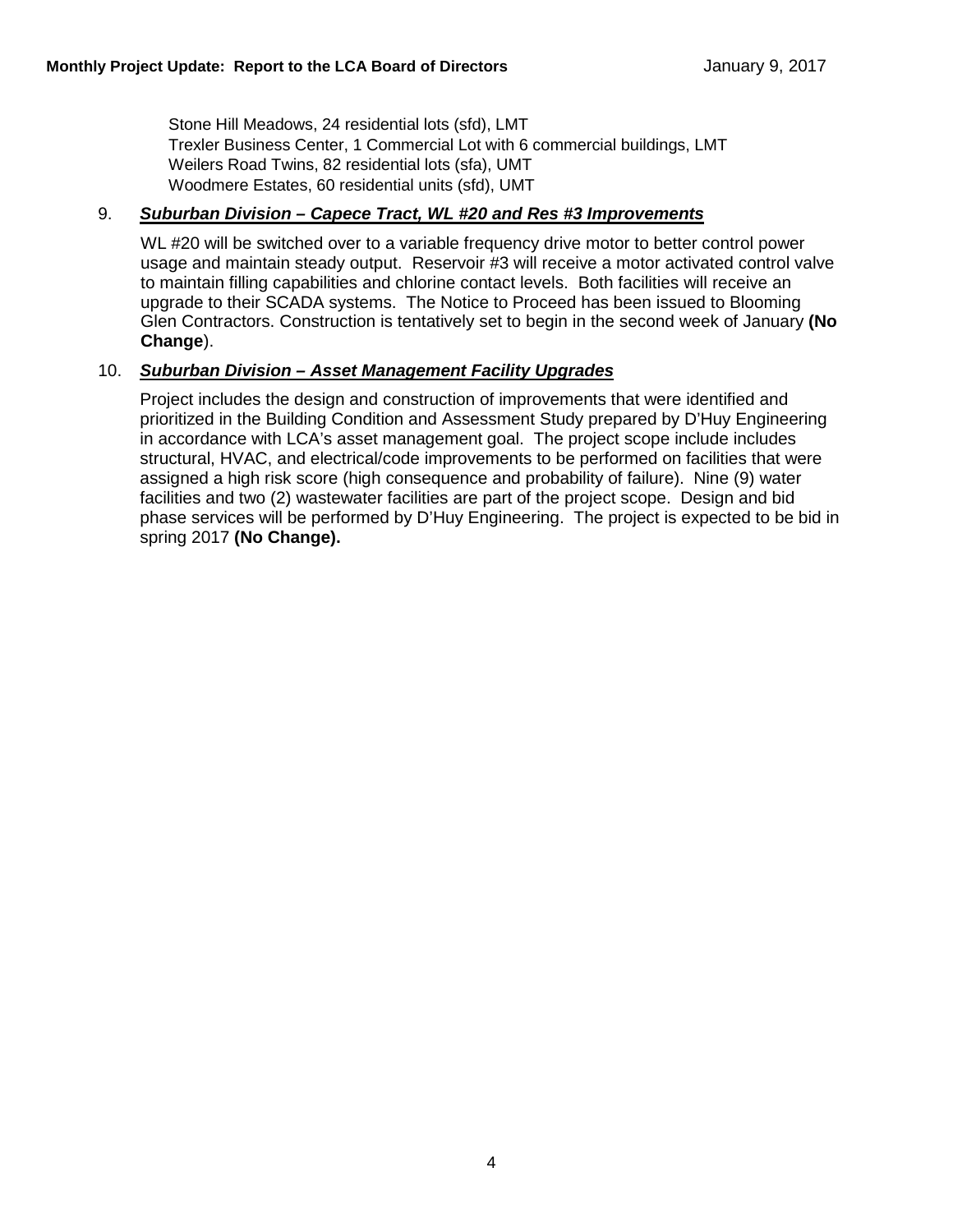# **WASTEWATER**

# **ACTION ITEMS**

## **1.** *Suburban Division – Lynn Township WWTP Improvements, Phases 1 & 2* **– January 9, 2017**

This project will upgrade the wastewater treatment plant (WWTP) headworks. The project is being funded by the Lynn Township Suburban Division. Bids were received via the PennBid Program on November 28th and were reviewed. We are seeking Board approval of the construction phase of the project at its January 9th meeting.

#### **2.** *Allentown Division – Emergency Declaration – Wastewater Treatment Plant: Final Settling Tank # 5 Drive Failure* **– January 9, 2017**

On 12/20/2016, the drive on Final Settling Tank #5 at Kline's Island WWTP experienced a complete failure. The drive is the original unit that was installed during construction of the clarifier in 1968. Procurement of a replacement drive has a long lead time of 14-17 weeks, which would place installation of the drive on a schedule well into the spring months when peak flows are often experienced and all tanks and drives must be fully operational. An emergency declaration allows staff to reduce this installation time by several weeks. A request for a retroactive emergency declaration will be requested at the January 9, 2017 Board meeting.

#### **3.** *Wynnewood and Sand Spring Wastewater Treatment Plant Replacement* **– January 23, 2017**

These facilities were investigated in 2015 as part of a wastewater treatment plant condition assessment and found to be in urgent need of replacement, due to impending equipment and tank failure and high consequence of risk. Both facilities are aging developer-installed plants, consisting of steel tanks utilizing extended aeration process technology. Based on the similarities between the sites, LCA may realize some economy of scale in having a single consultant design both projects. The request for proposals was issued in November with consultant(s) selection planned in January 2017**.** 

## **4.** *Allentown Division – Wastewater Treatment Plant: WWTP Security Upgrades* **– January 23, 2017**

This project involves the installation of security related equipment upgrades at the Kline's Island Wastewater Treatment Plant (WWTP). Enhanced security will further reduce the risk of breaches that may impair the operation of the facility. This Project is identified as an Uncompleted Work (UW) in the lease agreement and will be funded by the City of Allentown.

# **DISCUSSION ITEMS**

#### **INFORMATION ITEMS**

#### **1.** *Wastewater Treatment Capacity*

The PaDEP has suggested that a 537 Plan for the additional 4 MGD of capacity be submitted to them at the time when the 4 MGD is needed or after the SCARP improvements are made. They anticipate that if the 537 Plan is submitted in the near term, the Department will require a revised Plan prior to any capital improvements. The 537 planning process has currently been side-lined until such time as the wastewater capacity is limited or a 537 plan update is needed for an Administrative Order project must be submitted. A 537 Planning summary report has been completed by the engineering team and has been posted to the LCA website. **(No change)**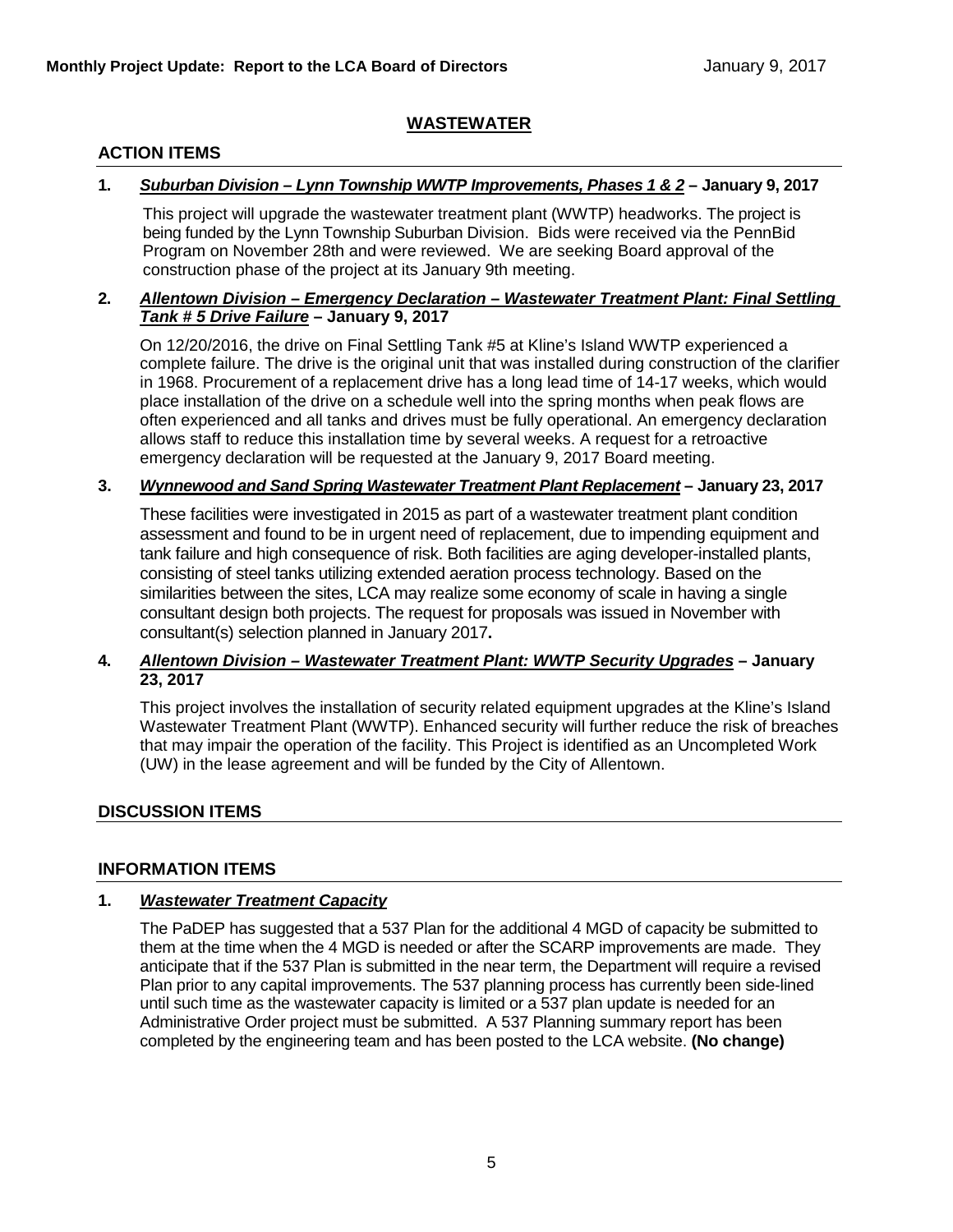## **2.** *Allentown Division – Manhole Collars with Water Tight Frame and Covers: Cycle 4*

This project will permanently secure the frame and cover of approximately 20 aged brick manholes identified by current LCA staff. This work will eliminate inflow from entering these manholes and eliminate the potential for sanitary sewer overflows (SSO's) from these manholes. A kick off meeting will occur in the first quarter of 2017. The project is identified as Administrative Order and will be funded by the City. This will be the final cycle of the project.

#### **3.** *Allentown Division – Wastewater Treatment Plant: Miscellaneous Improvements*

- Main Pump Station Suction Piping This project involved the replacement of the suction piping for Pump #1 at the Main Pumping Station. Holes have developed in the suction piping and without this repair, the ability to operate this pump properly would have been compromised in the future. The piping was replaced in mid-December.
- Condition Assessment of Trickling Filters and Clarifiers An onsite inspection investigated the need to repair the exterior and interior components of the trickling filters and clarifiers. This inspection occurred in late September and the report was received in mid-December.

These capital projects are funded by the LCA Allentown Division.

## **4.** *Allentown Division – Wastewater Treatment Plant: Digester Cover Replacements*

This project involves the cover replacement of both the Primary Digester No. 1 and the Secondary Digester (the cover for Primary Digester No. 2 was previously replaced in 2010). A Major Capital Improvement (MCI) Conceptual Design has been approved by the City. Board approval of the construction phase was received at the 2/8/16 Board Meeting. The new Secondary Digester cover was installed in late October 2016 with construction expected to be completed by late January 2017. The new Primary No. 1 Digester is expected to be installed by October 2017. This Project is identified in the Lease as a Schedule 7 (required) project and will be funded by the LCA Allentown Division.

#### **5.** *Consolidated Systems - SharePoint*

SharePoint made available to plant and customer service. Not tracking any usage at this time. Waiting for feedback on problems. **(No Change)**

# **6.** *Suburban Division – Spring Creek Pump Station*

This project involves the following upgrades to the existing pumping station: Evaluate the feasibility of installing a comminutor to reduce buildup of debris on the bar screens, replace the manually operated weir gates with new motorized weir gates, and upgrades to the SCADA system. The project has been identified as a Major Capital Improvement (MCI). An Alternatives Evaluation Report was prepared by the Engineer and is under review by LCA staff. **(No Change)**

# **7.** *Suburban Division – Western Weisenberg Wastewater Treatment Plant Improvements*

This project includes the improvements necessary to rectify the cold weather nitrification issue at the WWTP. This project will be funded by the LCA Suburban Western Weisenberg Division. The Board approved the construction phase of the project at the May 9, 2016 meeting. Work started in October 2016. The winterization project is substantially complete and all upgrade work is operational. The Contractor will complete punchlist items for final completion in January 2017.

# **8.** *Suburban Division – Test & Seal Project, Western Lehigh Interceptor Service Area*

Project consists of sanitary sewer cleaning, inspections via CCTV, cured-in-place point repairs, pressure testing and chemical grout sealing of joints, and post construction inspection for sanitary sewer lines located in western and central Lehigh County previously identified as areas subject to leakage. This project is part of the SCARP program. Construction began in August 2016 and is expected to finish by Spring 2017. (**No change**)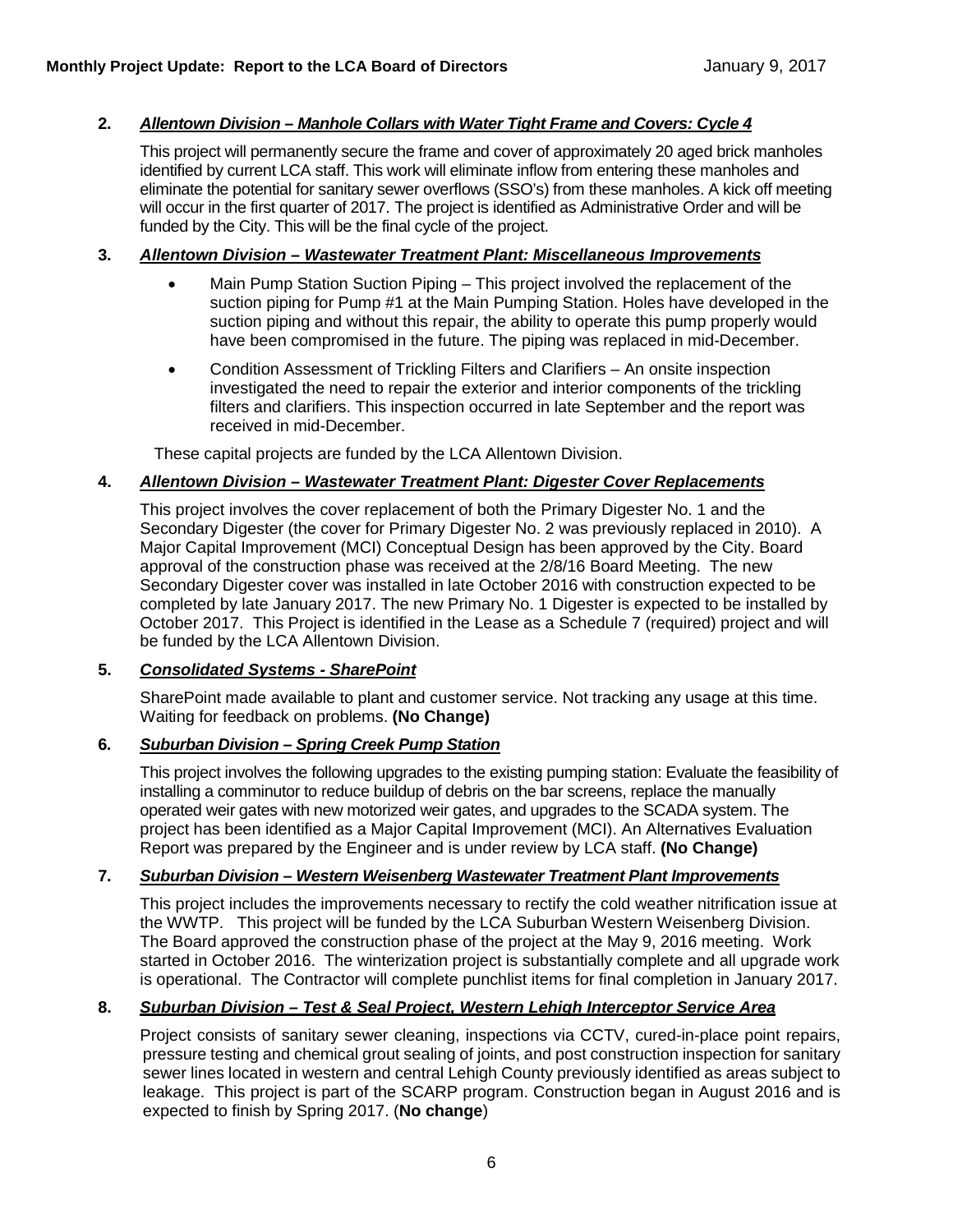#### **9.** *S***uburban Division – Test & Seal Project, Wynnewood Terrace**

Project consists of sanitary sewer cleaning, inspections via CCTV, cured-in-place point repairs, pressure testing and chemical grout sealing of joints, and post construction inspection for sanitary sewer lines located in the Wynnewood Terrace development in North Whitehall Township, previously identified as areas subject to leakage. This project is part of the single contract Test & Seal project. Construction began in August 2016 and is expected to finish by the end of 2016. (**No change)**

#### **10.** *Suburban Division – SCARP*

Monthly meetings with the LCA Suburban Division Signatories began in January to negotiate a Memo of Cooperation for completion of the SCARP Capital Improvements Plan. Cash flow plans prepared by the Program Consultant have been presented to the Signatories so they can begin analyzing their borrowing needs and schedule. A communications plan has been developed to help the Signatories with discussions with their Boards and the public. The LCA AO Program Consultant will be making a presentation at both LMT and Macungie Borough at their request.

A follow-up meeting was held at the EPA Office in the City of Philadelphia. Representatives from DEP, the City of Allentown and LCA were present as well as the consultants from Allentown and LCA. The objective for LCA and the City was to receive a response from the regulators on the City and LCA plan presented in June. The regulators provided us with positive feedback on both the City and LCA plans, the phasing of the plans and the timing of the phases. EPA and PADEP sent a letter reflecting the consensus of the meeting and accepting the plans presented. **(No change)**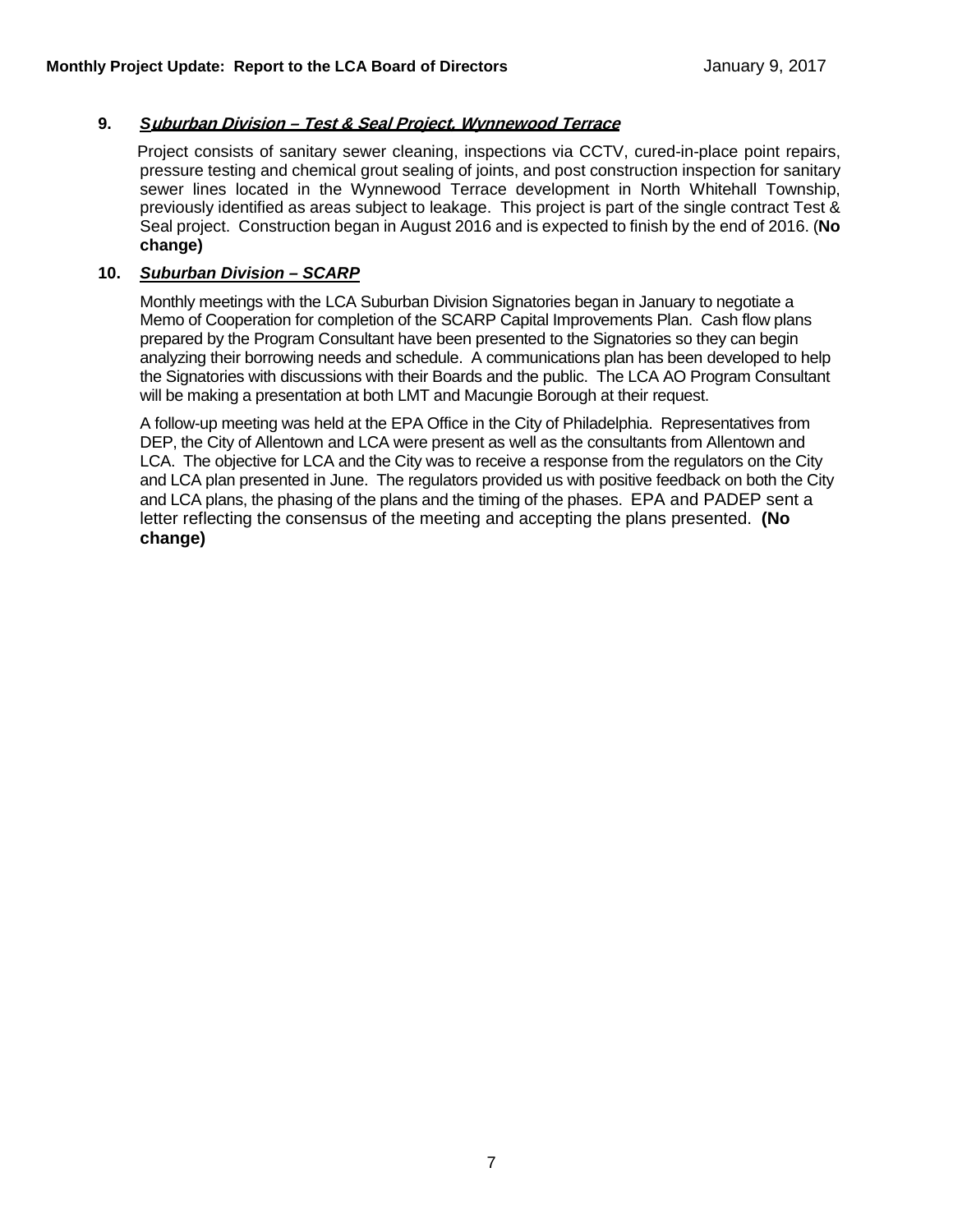# LEHIGH COUNTY AUTHORITY

FINANCIAL REPORT – NOVEMBER 2016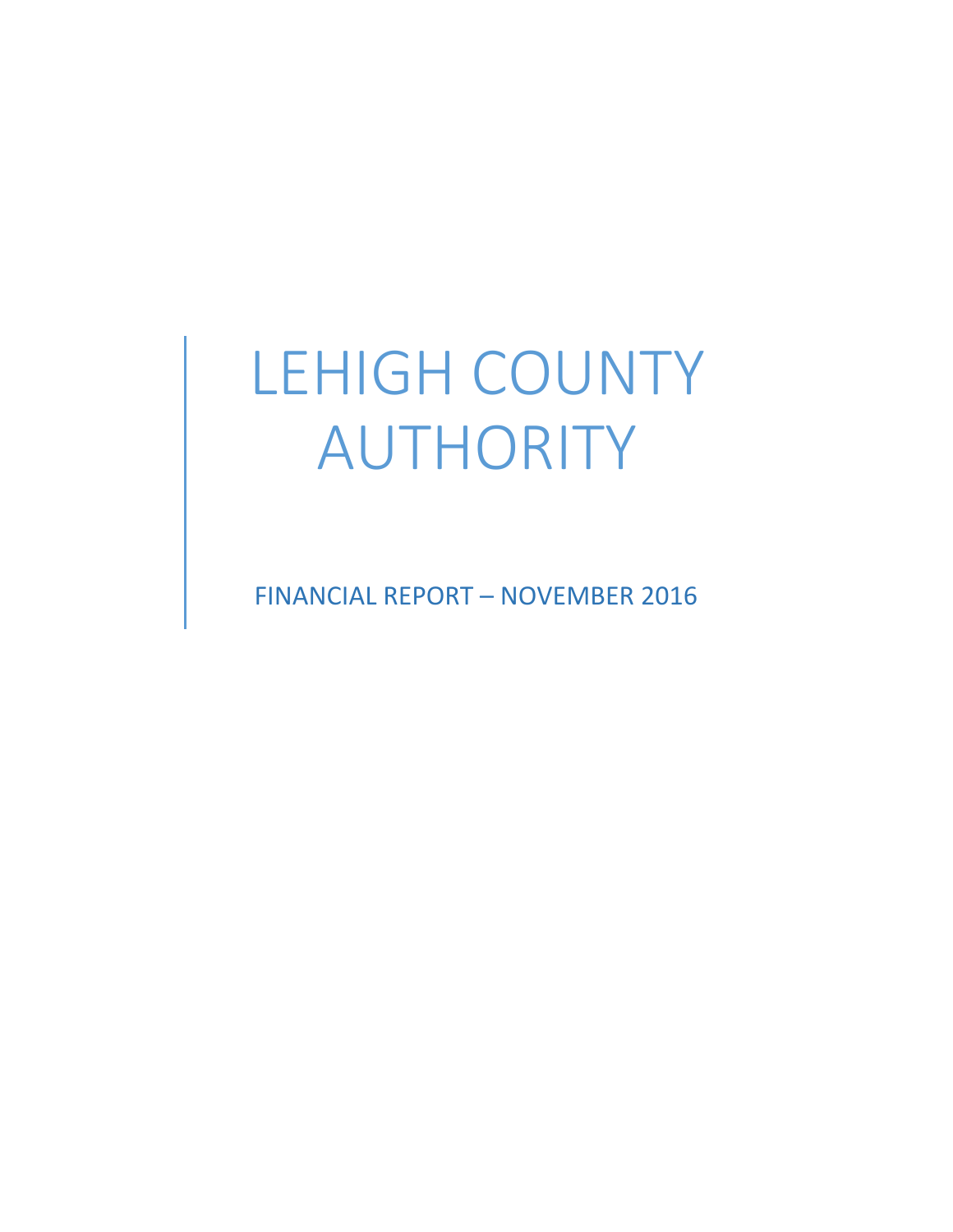# FINANCIAL REPORT NOVEMBER 2016

# 1. SUMMARY

|                       | <b>City Division</b> |                      |            | Suburban Division |                   |             |           |                  | <b>LCA TOTAL</b> |                 |           |
|-----------------------|----------------------|----------------------|------------|-------------------|-------------------|-------------|-----------|------------------|------------------|-----------------|-----------|
| <b>MONTH</b>          | Actual               | Forecast             | Variance   |                   | Actual            | Forecast    | Variance  |                  | Actual           | <b>Forecast</b> | Variance  |
| Net Income (Loss)     | (335, 626)           | (656,000)            | 320,374    |                   | (23, 182)         | (693,000)   | 669,818   |                  | (358, 807)       | (1,349,000)     | 990,193   |
| Net Cash Flows        | (42, 913)            | 866,000              | (908, 913) |                   | (172, 114)        | (1,615,051) | 1,442,937 |                  | (215, 027)       | (749, 051)      | 534,024   |
|                       |                      |                      |            |                   |                   |             |           |                  |                  |                 |           |
|                       |                      | <b>City Division</b> |            |                   | Suburban Division |             |           | <b>LCA TOTAL</b> |                  |                 |           |
| YEAR-TO-DATE          | Actual               | Forecast             | Variance   |                   | Actual            | Forecast    | Variance  |                  | Actual           | <b>Forecast</b> | Variance  |
| Net Income (Loss)     | (6.627.475)          | (7,988,000)          | 1.360.525  |                   | 1.063.870         | (778.000)   | 1.841.870 |                  | (5, 563, 605)    | (8,766,000)     | 3,202,395 |
| Net Cash Flows        | (3,766,483)          | (3.330.000)          | (436, 483) |                   | 846,406           | (1,480,258) | 2,326,664 |                  | (2.920.077)      | (4,810,258)     | 1,890,181 |
| Debt Service Coverage | 1.47                 | 1.35                 | 0.12       |                   | 2.36              | 2.00        | 0.36      |                  | 3.82             | 3.35            | 0.48      |

# **MONTH**

## Net income

Net income was higher than forecast with City higher and Suburban higher as well.

# Cash Flows

Cash Flows were also higher than forecast with lower than forecasted cash flow in the City more than offset by significantly higher than forecasted cash flow in Suburban.

# YEAR-TO-DATE

#### Net income

Net income was significantly higher than forecast with City up and Suburban up as well.

## Cash Flows

Cash Flows were higher than forecast with City down but Suburban up to more than offset.

#### Debt Service Coverage Ratio

Debt Service Coverage Ratio was up to forecast with City up and Suburban up also. City DSCR of 1.47 is well above indenture target of 1.20.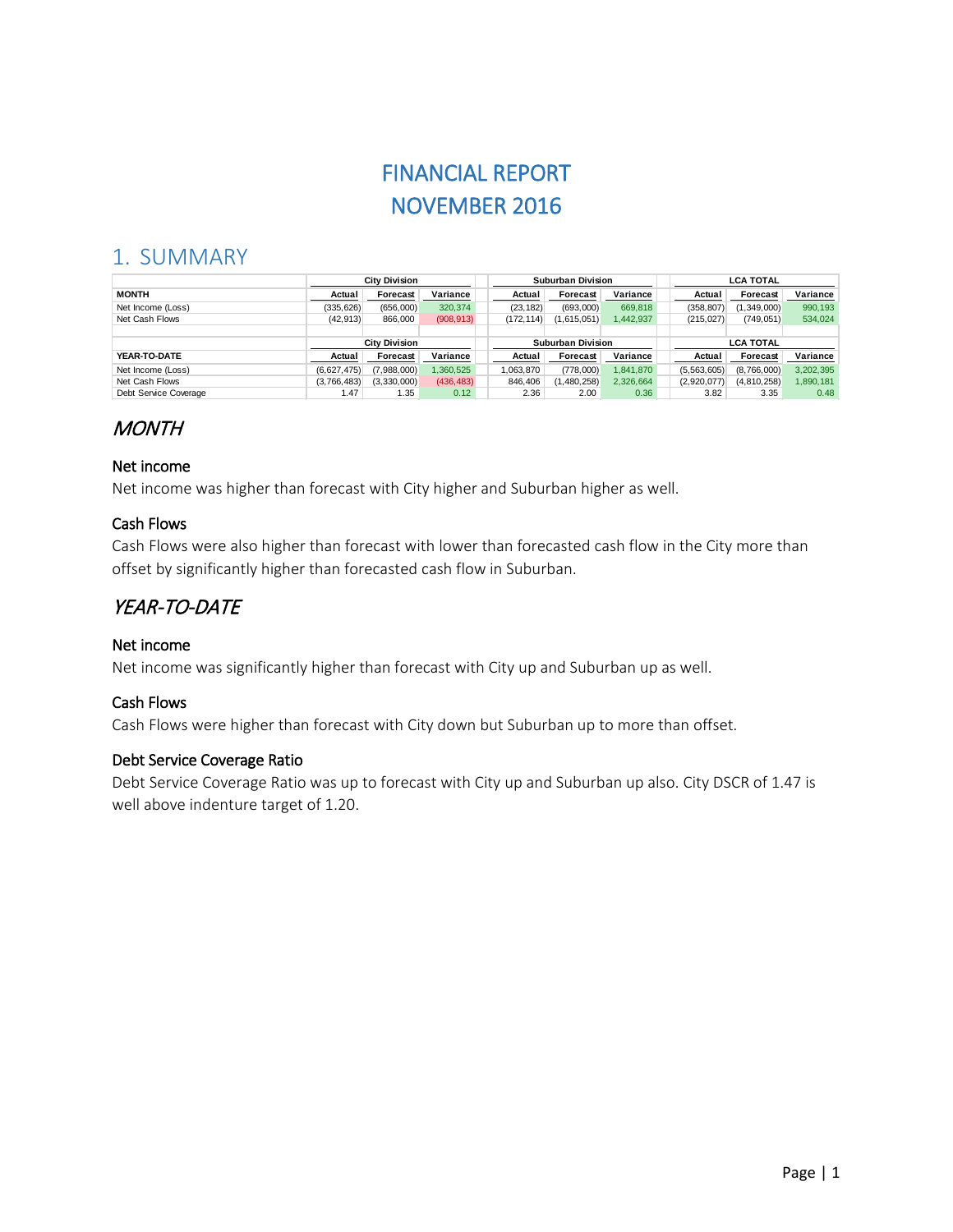# 2. MONTH - INCREASE (DECREASE) IN NET POSITION

## A. City

|                                                  |                | Forecast                 |                |                          |           |
|--------------------------------------------------|----------------|--------------------------|----------------|--------------------------|-----------|
|                                                  | Actual         | Forecast                 | <b>Budget</b>  | Prior Yr                 | Variance  |
| <b>OPERATING REVENUES</b>                        |                |                          |                |                          |           |
| <b>Charges for Service</b>                       | 2,534,653      | 2,500,000                | 2,834,002      | 2,453,048                | 34,653    |
| Rent                                             |                |                          |                |                          |           |
| Other Income                                     | 26,021         | 10,000                   | 25,233         | 14,960                   | 16,021    |
| <b>Total Operating Revenues</b>                  | 2,560,674      | 2,510,000                | 2,859,235      | 2,468,008                | 50,674    |
| <b>OPERATING EXPENSES</b>                        |                |                          |                |                          |           |
| Salaries, Wages, and Benefits                    | 635,151        | 770,000                  | 625.808        | 693.167                  | 134.849   |
| General & Administrative                         | (30, 176)      | 60,000                   | 45.785         | 5,212                    | 90,176    |
| <b>Utilities</b>                                 | 174,638        | 160,000                  | 175,398        | 145,704                  | (14, 638) |
| Materials & Supplies                             | 145,579        | 120,000                  | 235,065        | 145,258                  | (25, 579) |
| <b>Miscellaneous Services</b>                    | 208,881        | 206,000                  | 128,828        | 114,220                  | (2,881)   |
| Treatment & Transportation                       |                |                          |                |                          |           |
| Depreciation & Amortization                      | 450,000        | 450,000                  | 450,000        | 441,114                  |           |
| <b>Total Operating Expenses</b>                  | 1,584,073      | 1,766,000                | 1,660,884      | 1,544,675                | 181,927   |
| <b>OPERATING INCOME (LOSS)</b>                   | 976,601        | 744,000                  | 1,198,351      | 923,333                  | 232,601   |
| <b>NONOPERATING REVENUES (EXPENSES)</b>          |                |                          |                |                          |           |
| Tapping and Capital Recovery Fees                | 82.468         | 30.000                   | 17,750         |                          | 52.468    |
| <b>Meter Sales</b>                               | 613            | 1,000                    | 1,417          | 258                      | (387)     |
| <b>Inspection &amp; Plan Reviews</b>             | 500            | 3,000                    | 2,250          | 6,730                    | (2,500)   |
| Other Income                                     | 3,915          | 5,000                    | 1,667          | 4,050                    | (1,085)   |
| Other Expense                                    | (84, 698)      | (144,000)                | (84, 698)      | ÷,                       | 59,302    |
| Interest Earnings                                | 434            | 20,000                   | 35,833         | 22,941                   | (19, 567) |
| Interest Expense                                 | (1, 315, 458)  | (1,315,000)              | (1, 315, 458)  | (1,001,195)              | (458)     |
| <b>Total Nonoperating Expenses</b>               | (1,312,227)    | (1,400,000)              | (1, 341, 239)  | (967, 216)               | 87,773    |
| <b>INCREASE (DECREASE) IN NET POSITION</b>       |                |                          |                |                          |           |
| BEFORE CAPITAL CONTRIBUTIONS                     | (335, 626)     | (656,000)                | (142, 888)     | (43, 883)                | 320,374   |
| <b>CAPITAL CONTRIBUTIONS</b>                     |                |                          |                |                          |           |
| Capital Grant                                    | $\blacksquare$ | $\overline{\phantom{a}}$ | $\overline{a}$ | $\overline{\phantom{a}}$ |           |
| Capital Assets Provided By Developers and Others |                |                          |                |                          |           |
| <b>Total Capital Contributions</b>               |                |                          |                |                          |           |
| <b>INCREASE (DECREASE) IN NET POSITION</b>       | (335, 626)     | (656,000)                | (142, 888)     | (43, 883)                | 320,374   |

#### Net income

Reported loss of \$336k is better than the forecasted loss by \$320k. This is driven by combination of higher operating revenues, lower operating expenses, higher non-operating revenues, and lower capital project costs charged to expense.

#### Operating Revenues

Operating revenues were higher than forecast by \$51k on higher customer charges and higher other revenues. Customer charges were up to forecast with water higher but wastewater down a little on lower signatory charges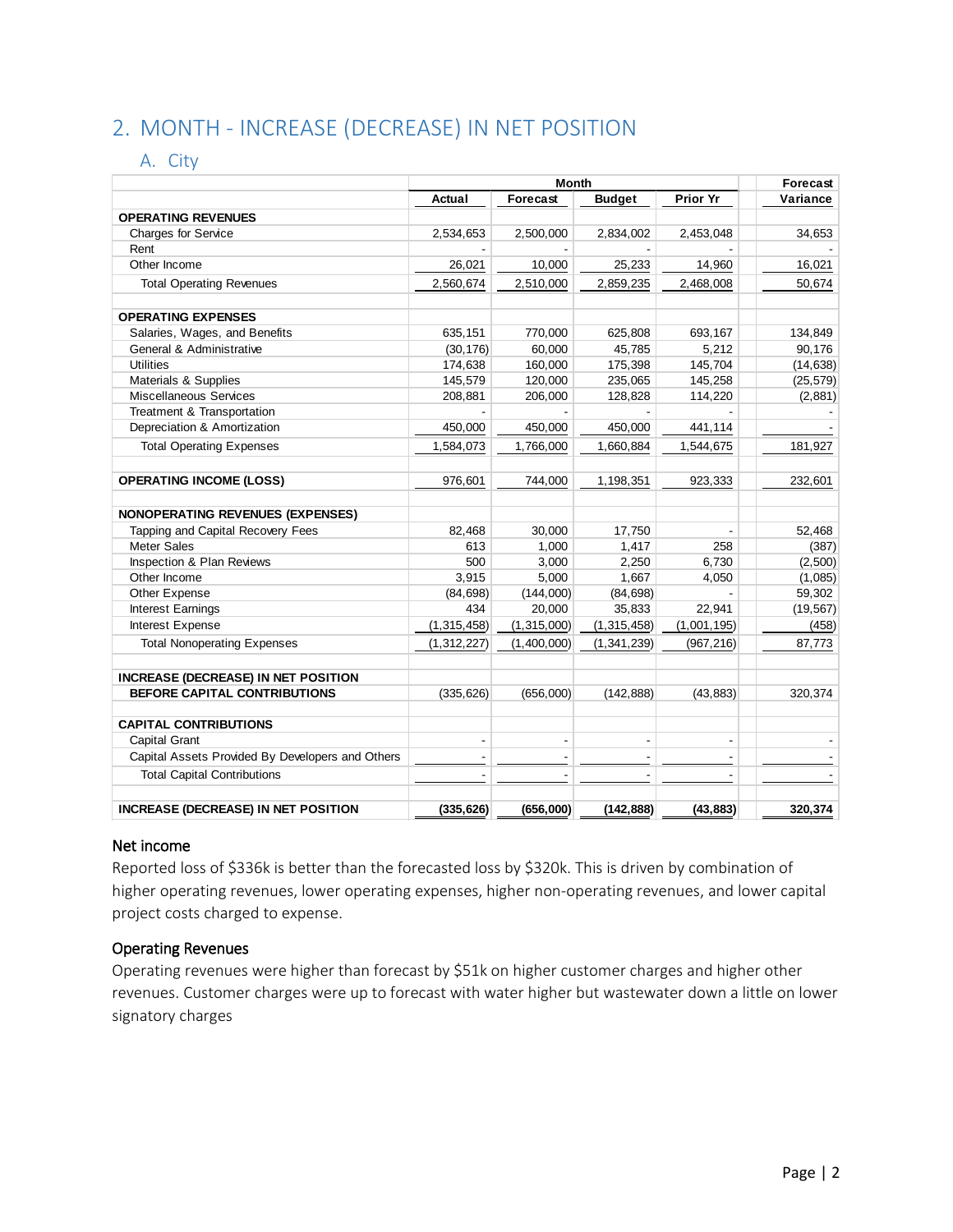#### Operating expenses

Operating expenses were lower than forecast by \$182k with significantly lower employee costs and lower G&A expenses to more than offset slightly higher spending utilities, materials, and supplies, and miscellaneous services.

#### Non-Operating Revenues (Expenses)

Non-operating revenues were higher than forecast by \$88k with higher tapping & capital recovery fees along with lower offset partly by lower interest earnings on lower invested balances .

#### B. Suburban

|                                                  |                | Forecast       |                |                 |            |
|--------------------------------------------------|----------------|----------------|----------------|-----------------|------------|
|                                                  | Actual         | Forecast       | <b>Budget</b>  | <b>Prior Yr</b> | Variance   |
| <b>OPERATING REVENUES</b>                        |                |                |                |                 |            |
| <b>Charges for Service</b>                       | 2,074,425      | 1,720,000      | 1,223,181      | 2,237,414       | 354,425    |
| Rent                                             | 8,025          | 15,000         | 14,917         | 9,891           | (6,975)    |
| Other Income                                     | 137,893        |                | 50,799         | 42,830          | 137,893    |
| <b>Total Operating Revenues</b>                  | 2,220,343      | 1,735,000      | 1,288,897      | 2,290,135       | 485,343    |
| <b>OPERATING EXPENSES</b>                        |                |                |                |                 |            |
| Salaries, Wages, and Benefits                    | 204,716        | 220,000        | 183,985        | 245,804         | 15,284     |
| General & Administrative                         | (9,033)        | 50,000         | 19,530         | 1,909           | 59,033     |
| <b>Utilities</b>                                 | 69,143         | 70,000         | 64,259         | 52,432          | 857        |
| Materials & Supplies                             | 157,444        | 91,000         | 103,156        | 73,425          | (66, 444)  |
| <b>Miscellaneous Services</b>                    | 556,538        | 855,000        | 666,383        | 612,525         | 298,462    |
| Treatment & Transportation                       | 597,428        | 550,000        | 450,321        | 470,917         | (47, 428)  |
| Depreciation & Amortization                      | 572,918        | 573,000        | 572,926        | 591,210         | 82         |
| <b>Total Operating Expenses</b>                  | 2,149,154      | 2,409,000      | 2,060,560      | 2,048,222       | 259,846    |
| <b>OPERATING INCOME (LOSS)</b>                   | 71,189         | (674,000)      | (771, 663)     | 241,914         | 745,189    |
| <b>NONOPERATING REVENUES (EXPENSES)</b>          |                |                |                |                 |            |
| Tapping and Capital Recovery Fees                | 284,503        | 60,000         | 112,415        | 98,569          | 224,503    |
| <b>Meter Sales</b>                               | 15,506         | 10,000         | 6,250          | 8,493           | 5,506      |
| Inspection & Plan Reviews                        | 500            | 5,000          | 8,000          | 560             | (4,500)    |
| Other Income                                     | 25,965         | 5,000          | 458            | 7,830           | 20,965     |
| Other Expense                                    | (219)          |                | (583)          | (220)           | (219)      |
| Interest Earnings                                | 6,062          | 6,000          | 3,152          | 5,052           | 62         |
| <b>Interest Expense</b>                          | (426, 688)     | (105,000)      | (139,076)      | (109, 885)      | (321, 688) |
| <b>Total Nonoperating Expenses</b>               | (94, 371)      | (19,000)       | (9, 384)       | 10,399          | (75, 371)  |
| <b>INCREASE (DECREASE) IN NET POSITION</b>       |                |                |                |                 |            |
| <b>BEFORE CAPITAL CONTRIBUTIONS</b>              | (23, 182)      | (693,000)      | (781, 047)     | 252,313         | 669,818    |
| <b>CAPITAL CONTRIBUTIONS</b>                     |                |                |                |                 |            |
| Capital Grant                                    | $\blacksquare$ | $\blacksquare$ | $\blacksquare$ | $\blacksquare$  |            |
| Capital Assets Provided By Developers and Others |                | Ĭ.             |                |                 |            |
| <b>Total Capital Contributions</b>               |                |                |                |                 |            |
| <b>INCREASE (DECREASE) IN NET POSITION</b>       | (23, 182)      | (693,000)      | (781, 047)     | 252,313         | 669,818    |

## Net income

Reported loss of \$23k was better than the forecasted loss by \$670k driven by higher operating revenues, lower operating expenses, and higher non-operating revenues to more than compensate for higher interest expense.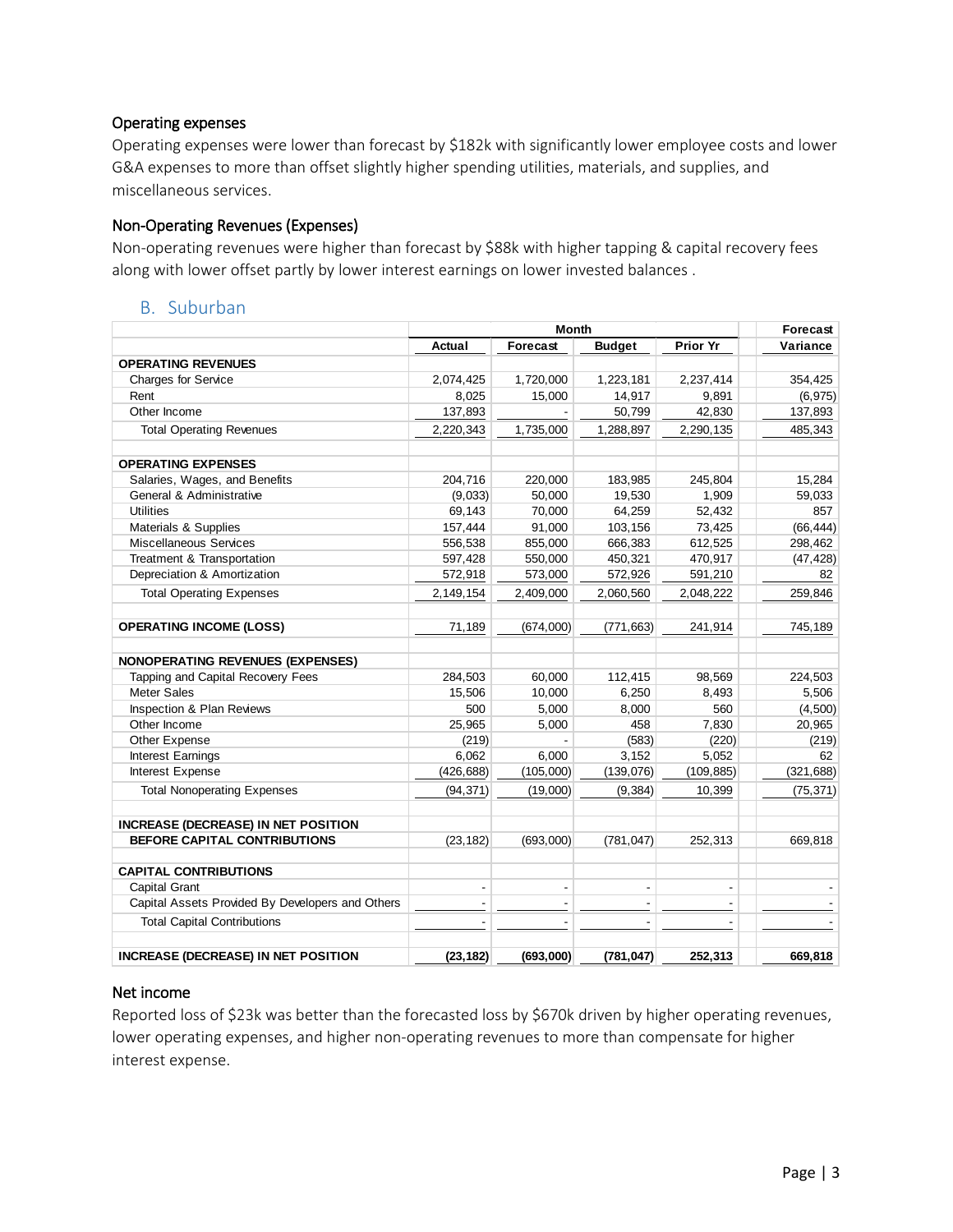#### Operating Revenues

Operating revenues were up to forecast by \$485k on higher customer charges and higher other revenues. Customer charges were up with water up and wastewater up on higher revenues from Western Lehigh Interceptor

#### Operating Expenses

Operating expenses were lower than forecast by \$260k with lower G&A expenses and lower spending on services more than offsetting higher spending on materials & supplies along with higher treatment & transportation costs.

#### Non-Operating Revenues (Expenses)

Non-operating revenues (expenses) were unfavorable to forecast by \$75k due to higher interest expense.

# 3. MONTH – NET CASH FLOWS

#### A. City

|                                       |               |           | Forecast      |                   |               |
|---------------------------------------|---------------|-----------|---------------|-------------------|---------------|
|                                       | Actual        | Forecast  | <b>Budget</b> | <b>Prior Year</b> | Variance      |
| Increase (Decrease) in Net position   | (335, 626)    | (656,000) | (142, 888)    | (43, 883)         | 320,374       |
| Depreciation (non-cash)               | 450,000       | 450,000   | 450,000       | 441,114           |               |
| Non-Cash Interest expenses            | 1,315,458     | 1,315,000 | 1,315,458     | 1,001,195         | 458           |
| <b>Expenses from Capital Projects</b> | 84,698        | 144,000   | 84,698        |                   | (59, 302)     |
| Cash generated by Operations          | 1,514,530     | 1,253,000 | 1,707,268     | 1,398,426         | 261,530       |
| Capex spending                        | (1, 557, 443) | (387,000) | (1, 391, 425) | (640, 631)        | (1, 170, 443) |
| <b>Principal Payments</b>             |               |           |               |                   |               |
| <b>Concession Lease Payment</b>       |               |           |               |                   |               |
| <b>NET CASH FLOWS</b>                 | (42, 913)     | 866,000   | 315,843       | 757,795           | (908, 913)    |

Cash flow was negative with capital spending exceeding cash from operations and was below forecast by \$909k due to higher capital spending.

#### B. Suburban

|                                     |             | Month       |               |                   |           |
|-------------------------------------|-------------|-------------|---------------|-------------------|-----------|
|                                     | Actual      | Forecast    | <b>Budget</b> | <b>Prior Year</b> | Variance  |
| Increase (Decrease) in Net position | (23, 182)   | (693,000)   | (781, 047)    | 252,313           | 669,818   |
| Depreciation (non-cash)             | 572,918     | 573,000     | 572,926       | 591,210           | (82)      |
| Non-Cash Interest Expenses          | 406,430     | (401,000)   | 118,818       | (390, 115)        | 807,430   |
| Cash generated by Operations        | 956.167     | (521,000)   | (89, 303)     | 453.408           | 1,477,167 |
| Capex spending                      | (1,057,230) | (1,023,000) | (998, 023)    | (291, 211)        | (34, 230) |
| <b>Principal Payments</b>           | (71, 051)   | (71, 051)   | (152, 405)    | (221, 884)        |           |
| <b>NET CASH FLOWS</b>               | (172,114)   | (1,615,051) | (1, 239, 730) | (59, 687)         | 1,442,937 |

Cash flow was negative as capital spending exceeded cash generated by operations but cash flow was better than forecast by \$1.4m as cash generated by operations was significantly higher than forecast.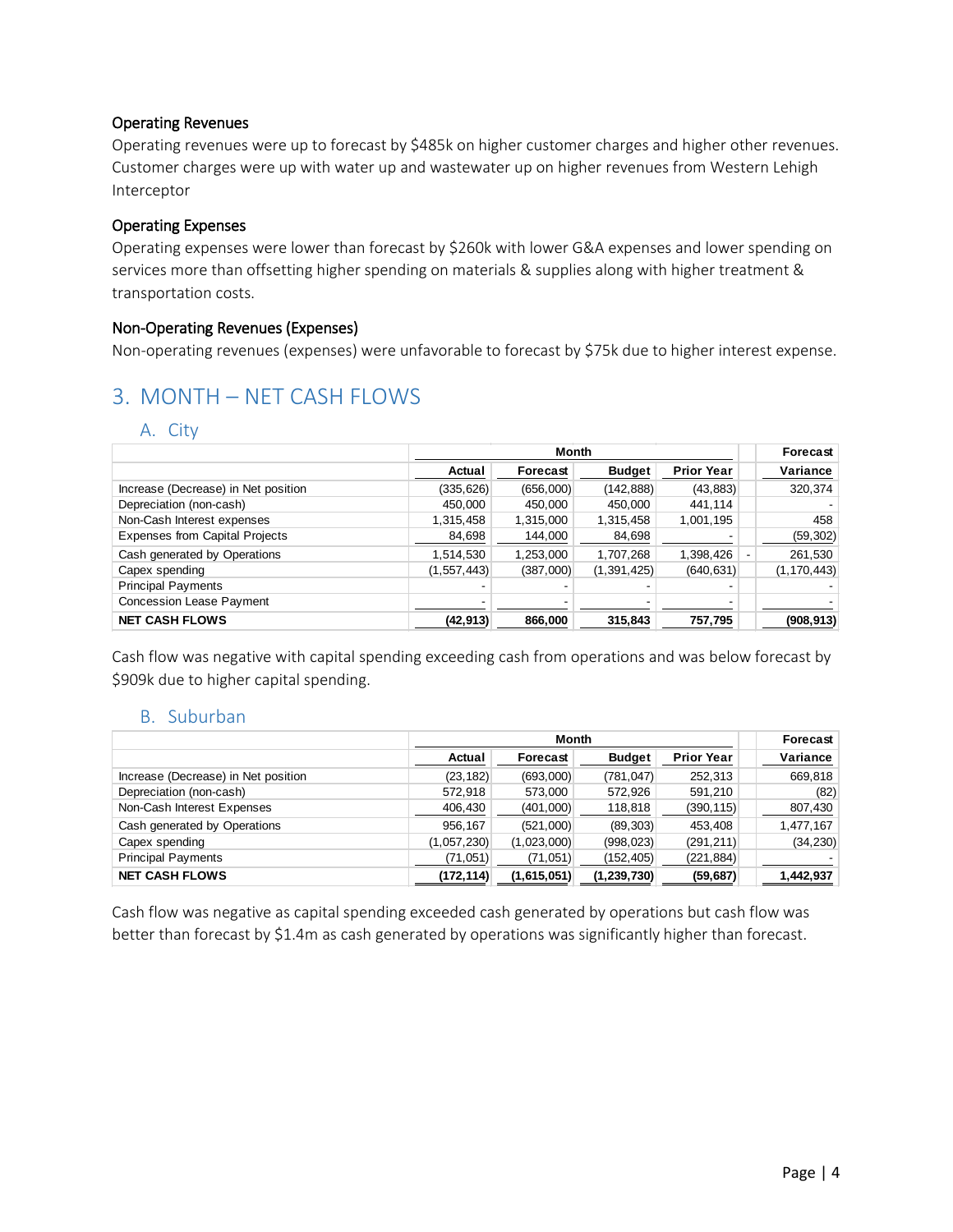# 4. YTD – INCREASE (DECREASE) IN NET POSITION

## A. City

|                                                  |                          | <b>YTD</b>               |                          |                                 | Forecast  |
|--------------------------------------------------|--------------------------|--------------------------|--------------------------|---------------------------------|-----------|
|                                                  | Actual                   | Forecast                 | <b>Budget</b>            | Prior Yr                        | Variance  |
| <b>OPERATING REVENUES</b>                        |                          |                          |                          |                                 |           |
| <b>Charges for Service</b>                       | 28,995,608               | 28,090,000               | 28,873,884               | 26,779,505                      | 905,608   |
| Rent                                             |                          |                          |                          |                                 |           |
| Other Income                                     | 338,640                  | 303,000                  | 277,563                  | 223,165                         | 35,640    |
| <b>Total Operating Revenues</b>                  | 29,334,248               | 28,393,000               | 29, 151, 447             | 27,002,670                      | 941,248   |
| <b>OPERATING EXPENSES</b>                        |                          |                          |                          |                                 |           |
| Salaries, Wages, and Benefits                    | 7,867,149                | 8,021,000                | 7,509,696                | 7,784,853                       | 153,851   |
| General & Administrative                         | 513,110                  | 612,000                  | 503,635                  | 466,778                         | 98,890    |
| <b>Utilities</b>                                 | 1,725,374                | 1,806,000                | 1,929,378                | 1,826,988                       | 80,626    |
| Materials & Supplies                             | 1,749,394                | 1,710,000                | 2,394,009                | 1,894,547                       | (39, 394) |
| Miscellaneous Services                           | 2,281,222                | 2,216,000                | 1,417,108                | 2,024,207                       | (65, 222) |
| Treatment & Transportation                       | 5,429                    | 5,000                    |                          | 5,301                           | (429)     |
| Depreciation & Amortization                      | 4,950,000                | 4,950,000                | 4,950,000                | 4,852,254                       |           |
| <b>Total Operating Expenses</b>                  | 19,091,678               | 19,320,000               | 18,703,826               | 18,854,928                      | 228,322   |
| <b>OPERATING INCOME (LOSS)</b>                   | 10,242,570               | 9,073,000                | 10,447,621               | 8,147,743                       | 1,169,570 |
| <b>NONOPERATING REVENUES (EXPENSES)</b>          |                          |                          |                          |                                 |           |
| Tapping and Capital Recovery Fees                | 456,489                  | 398,000                  | 195,250                  | 248,740                         | 58,489    |
| Meter Sales                                      | 13,280                   | 13,000                   | 15,587                   | 12,412                          | 280       |
| Inspection & Plan Reviews                        | 30,072                   | 33,000                   | 24,750                   | 27,610                          | (2,928)   |
| Other Income                                     | 49,239                   | 51,000                   | 18,337                   | 36,825                          | (1,761)   |
| Other Expense                                    | (3,332,939)              | (3,331,000)              | (3,324,099)              | 7,800                           | (1,939)   |
| <b>Interest Earnings</b>                         | 383,852                  | 244,000                  | 394,163                  | 572,877                         | 139,852   |
| Interest Expense                                 | (14, 470, 038)           | (14, 469, 000)           | (14, 470, 038)           | (11, 013, 145)                  | (1,038)   |
| <b>Total Nonoperating Expenses</b>               | (16, 870, 045)           | (17,061,000)             | (17, 146, 050)           | (10, 106, 881)                  | 190,955   |
| <b>INCREASE (DECREASE) IN NET POSITION</b>       |                          |                          |                          |                                 |           |
| BEFORE CAPITAL CONTRIBUTIONS                     | (6,627,475)              | (7,988,000)              | (6,698,429)              | (1,959,139)                     | 1,360,525 |
| <b>CAPITAL CONTRIBUTIONS</b>                     |                          |                          |                          |                                 |           |
| Capital Grant                                    | $\overline{\phantom{a}}$ | $\overline{\phantom{a}}$ | $\overline{\phantom{a}}$ | $\centering \label{eq:reduced}$ |           |
| Capital Assets Provided By Developers and Others |                          |                          |                          |                                 |           |
| <b>Total Capital Contributions</b>               |                          |                          |                          |                                 |           |
| <b>INCREASE (DECREASE) IN NET POSITION</b>       | (6,627,475)              | (7,988,000)              | (6,698,429)              | (1,959,139)                     | 1,360,525 |

#### Net income

Net income was higher than forecast by \$1.4m from higher operating revenues, lower operating expenses, and higher non-operating revenues.

#### Operating Revenues

Operating revenues were higher than forecast by \$941k due to higher customer charges. Customer charges are up to forecast with Water up on higher residential and industrial revenues and wastewater up on higher residential and signatory charges.

#### Operating Expenses

Operating expenses were lower than forecast by \$228k with lower employee costs, lower G&A expenses, and lower utilities costs offset some by higher supplies and services.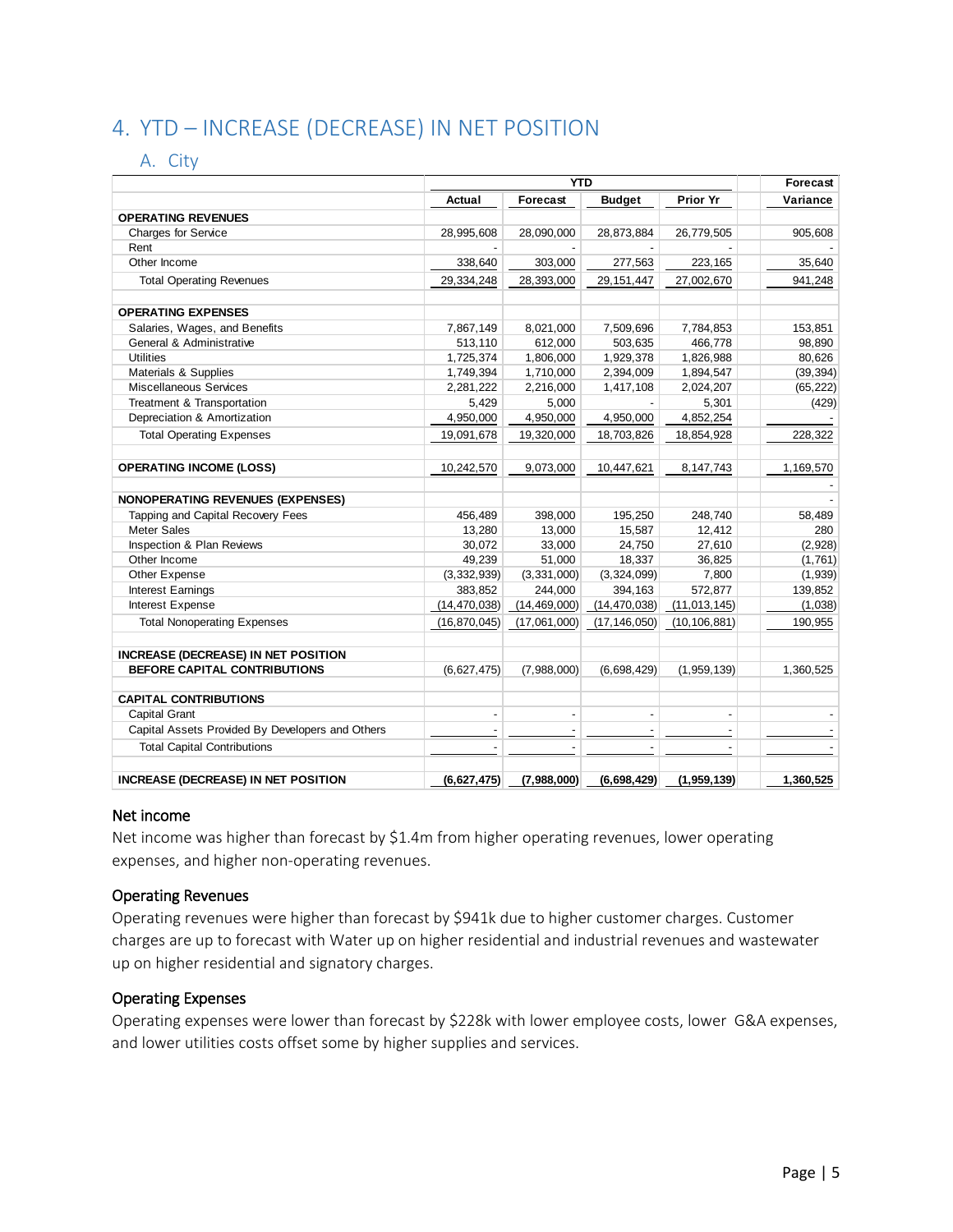#### Non-Operating Revenues (Expenses)

Non-Operating revenues (expenses) were better than forecast by \$191k driven by higher tapping fees and higher interest earnings from investment rollovers.

#### B. Suburban

|                                                  |             | <b>YTD</b>    |               |               | Forecast   |
|--------------------------------------------------|-------------|---------------|---------------|---------------|------------|
|                                                  | Actual      | Forecast      | <b>Budget</b> | Prior Yr      | Variance   |
| <b>OPERATING REVENUES</b>                        |             |               |               |               |            |
| <b>Charges for Service</b>                       | 24,525,953  | 23,170,000    | 21,633,759    | 23,902,999    | 1,355,953  |
| Rent                                             | 91,668      | 105,000       | 164,087       | 116,360       | (13, 332)  |
| Other Income                                     | 303,519     | 187,000       | 558,789       | 499,333       | 116,519    |
| <b>Total Operating Revenues</b>                  | 24,921,140  | 23,462,000    | 22,356,635    | 24,518,692    | 1,459,140  |
| <b>OPERATING EXPENSES</b>                        |             |               |               |               |            |
| Salaries, Wages, and Benefits                    | 2,514,622   | 2,532,000     | 2,207,817     | 2,291,999     | 17,378     |
| General & Administrative                         | 213,497     | 304,000       | 214,830       | 213,155       | 90,503     |
| <b>Utilities</b>                                 | 651,630     | 663,000       | 706,849       | 652,120       | 11,370     |
| Materials & Supplies                             | 1,026,162   | 961,000       | 1,748,980     | 1,552,456     | (65, 162)  |
| Miscellaneous Services                           | 7,883,369   | 8,377,000     | 7,330,213     | 6,606,738     | 493,631    |
| Treatment & Transportation                       | 5,884,585   | 5,855,000     | 4,922,909     | 4,910,154     | (29, 585)  |
| Depreciation & Amortization                      | 6,309,925   | 6,310,000     | 6,302,186     | 6,503,310     | 75         |
| <b>Total Operating Expenses</b>                  | 24,483,790  | 25,002,000    | 23,433,784    | 22,729,933    | 518,210    |
| <b>OPERATING INCOME (LOSS)</b>                   | 437,351     | (1,540,000)   | (1,077,149)   | 1,788,759     | 1,977,351  |
| <b>NONOPERATING REVENUES (EXPENSES)</b>          |             |               |               |               |            |
| Tapping and Capital Recovery Fees                | 1,863,217   | 1,530,000     | 1,236,565     | 1,913,267     | 333.217    |
| <b>Meter Sales</b>                               | 152,360     | 150,000       | 68,750        | 83,225        | 2,360      |
| Inspection & Plan Reviews                        | 71,891      | 80,000        | 88,000        | 164,222       | (8, 109)   |
| Other Income                                     | 117,442     | 97,000        | 5,038         | 38,881        | 20,442     |
| Other Expense                                    | (6, 488)    | (6,000)       | (6, 413)      | (84, 731)     | (488)      |
| <b>Interest Earnings</b>                         | 61,316      | 62,000        | 34,672        | 35,042        | (684)      |
| Interest Expense                                 | (1,633,218) | (1, 151, 000) | (1,529,836)   | (1, 250, 410) | (482, 218) |
| <b>Total Nonoperating Expenses</b>               | 626,519     | 762,000       | (103, 224)    | 899,496       | (135, 481) |
| INCREASE (DECREASE) IN NET POSITION              |             |               |               |               |            |
| BEFORE CAPITAL CONTRIBUTIONS                     | 1,063,870   | (778,000)     | (1, 180, 373) | 2,688,255     | 1,841,870  |
| <b>CAPITAL CONTRIBUTIONS</b>                     |             |               |               |               |            |
| Capital Grant                                    |             |               |               |               |            |
| Capital Assets Provided By Developers and Others |             |               |               |               |            |
| <b>Total Capital Contributions</b>               |             |               |               |               |            |
| <b>INCREASE (DECREASE) IN NET POSITION</b>       | 1,063,870   | (778,000)     | (1, 180, 373) | 2,688,255     | 1,841,870  |

#### Net income

Net income was higher by \$1.8m on higher operating revenues and lower operating expenses which more than offset higher interest expense.

#### Operating Revenues

Operating revenues were higher than forecast by \$1.5m driven by higher customer charges coming from higher water charges and higher Western Lehigh Interceptor charges.

#### Operating Expenses

Operating expenses were lower than forecast by \$518k with favorable variances pretty much across most of the categories except for supplies & services.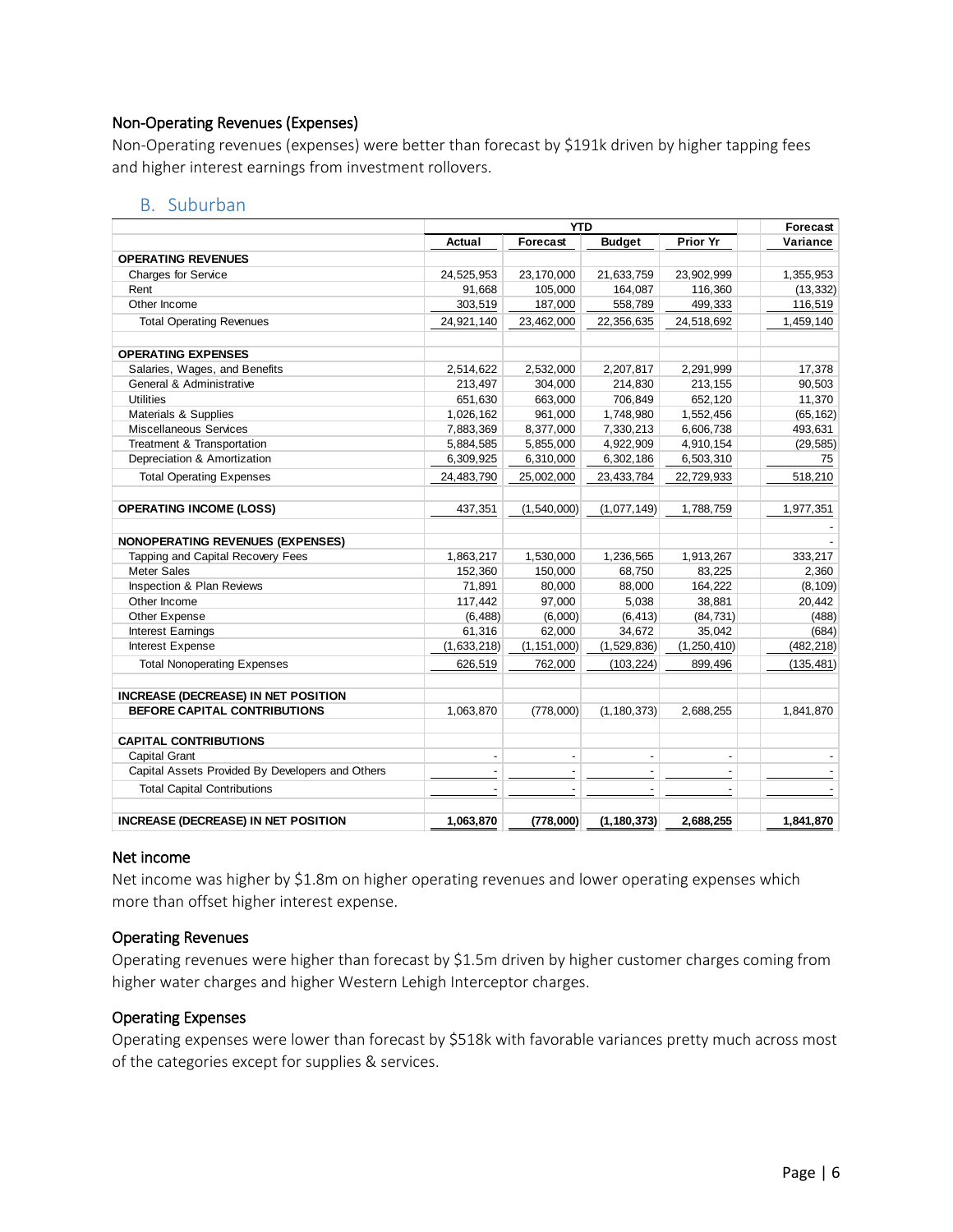#### Non-Operating Revenues (Expenses)

Non-operating revenues (expenses) were \$135k lower than forecast with higher capital recovery fees more than offset by higher interest expense.

# 5. YTD – NET CASH FLOWS

# A. City

|                                       | <b>YTD</b>   |              |               |                 | Forecast    |
|---------------------------------------|--------------|--------------|---------------|-----------------|-------------|
|                                       | Actual       | Forecast     | <b>Budget</b> | <b>Prior Yr</b> | Variance    |
| Increase (Decrease) in Net position   | (6,627,475)  | (7,988,000)  | (6,698,429)   | (1,959,139)     | 1,360,525   |
| Depreciation (non-cash)               | 4,950,000    | 4,950,000    | 4,950,000     | 4,852,254       |             |
| Non-Cash Interest expenses            | 7,946,177    | 7,945,000    | 7,946,177     | 4,489,284       | 1,177       |
| <b>Expenses from Capital Projects</b> | 3,324,099    | 3,179,000    | 3,324,099     |                 | 145,099     |
| Cash generated by Operations          | 9,592,801    | 8,086,000    | 9,521,847     | 7,382,399       | 1,506,801   |
| Capex spending                        | (12,859,284) | (10.916,000) | (15,305,675)  | (7,478,966)     | (1,943,284) |
| <b>Principal Payments</b>             |              |              |               |                 |             |
| Annual Payment                        | (500,000)    | (500,000)    | (500,000)     |                 |             |
| <b>NET CASH FLOWS</b>                 | (3,766,483)  | (3,330,000)  | (6, 283, 828) | (96, 567)       | (436, 483)  |

Cash flow is negative from capital spending exceeding cash from operations and is worse to forecast by \$436k from higher cash from higher capital spending

## B. Suburban

|                                     |               |               | Forecast       |                 |           |
|-------------------------------------|---------------|---------------|----------------|-----------------|-----------|
|                                     | Actual        | Forecast      | <b>Budget</b>  | <b>Prior Yr</b> | Variance  |
| Increase (Decrease) in Net position | 1,063,870     | (778,000)     | (1, 180, 373)  | 2,688,255       | 1,841,870 |
| Depreciation (non-cash)             | 6,309,925     | 6,310,000     | 6,302,186      | 6,503,310       | (75)      |
| Non-Cash Interest expenses          | 435,275       | (46, 943)     | 331,893        | 250,410         | 482,218   |
| Cash generated by Operations        | 7,809,071     | 5,485,057     | 5,453,706      | 9,441,975       | 2,324,014 |
| Capex spending                      | (4,773,350)   | (4,776,000)   | (10, 978, 253) | (2,749,656)     | 2,650     |
| <b>Principal Payments</b>           | (2, 189, 315) | (2, 189, 315) | (1,676,455)    | (2, 163, 077)   |           |
| Annual Payment                      |               |               |                |                 |           |
| <b>NET CASH FLOWS</b>               | 846,406       | (1,480,258)   | (7, 201, 002)  | 4,529,242       | 2,326,664 |

Cash flow was positive and is better than forecast by \$2.3m on higher cash from operations.

# 6. FULL YEAR FORECAST

We had another good month with respect to forecast.

YTD variances are still looking strong compared to forecast with one more month left. Maintaining those variances will put us closer to budget for the year.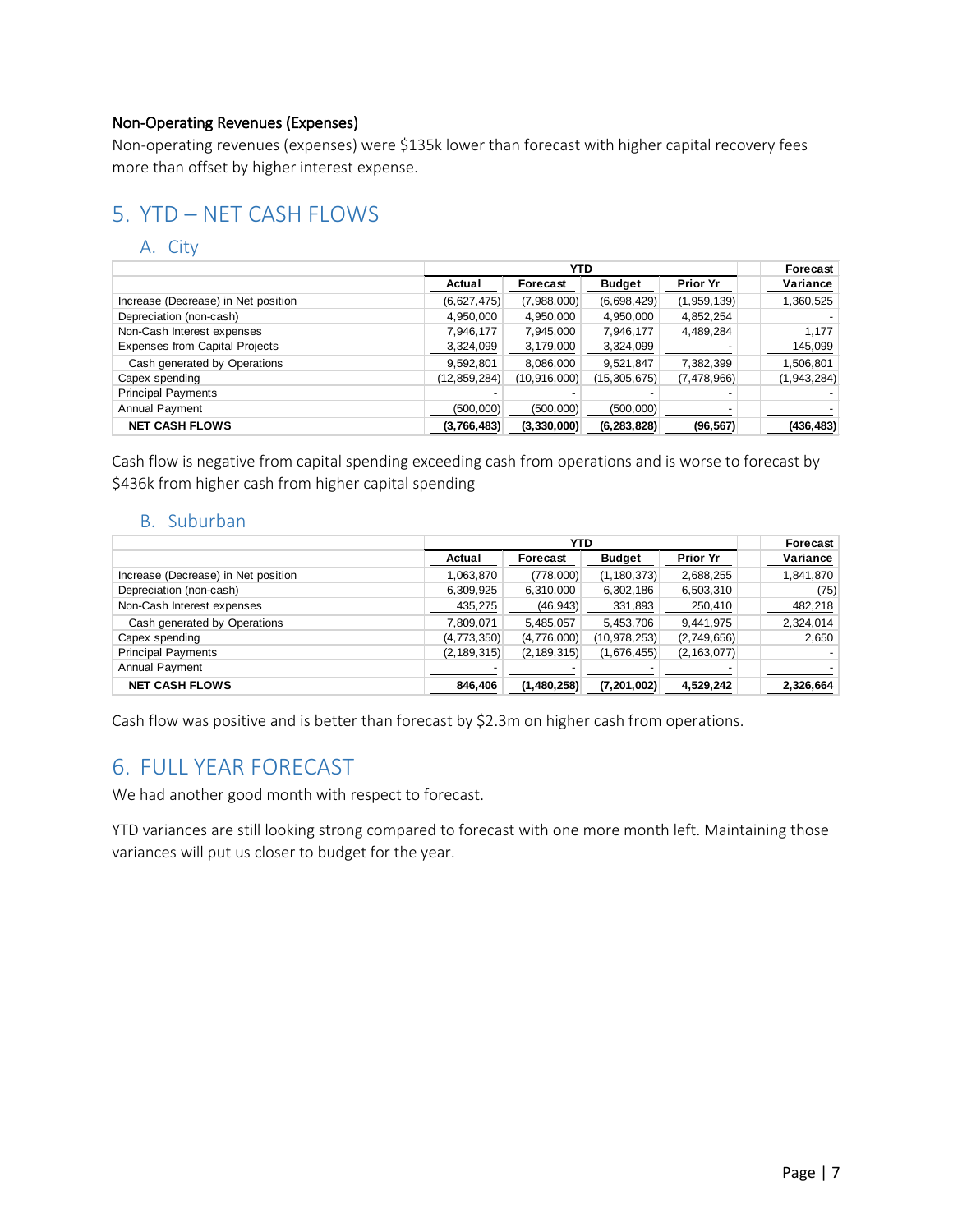The following is the Q4 FC Summary for reference:

|                          | 2016     | 2016      | 2016          |             | <b>VARIANCE TO</b> |
|--------------------------|----------|-----------|---------------|-------------|--------------------|
| <b>SUMMARY (\$000)</b>   | Q4 FC    | Q3 FC     | <b>BUDGET</b> | <b>FCST</b> | <b>BUDGET</b>      |
| <b>NET INCOME (LOSS)</b> |          |           |               |             |                    |
| Suburban Water           | 322      | (322)     | (62)          | 644         | 384                |
| Suburban Wastewater      | (1, 315) | (1,094)   | (309)         | (221)       | (1,006)            |
| <b>City Division</b>     | (8,509)  | (9,059)   | (7, 845)      | 550         | (664)              |
| <b>TOTAL</b>             | (9,502)  | (10, 475) | (8, 216)      | 973         | (1,286)            |
| <b>NET CASH FLOWS</b>    |          |           |               |             |                    |
| Suburban Water           | (1,096)  | (1,794)   | (4,619)       | 698         | 3,523              |
| Suburban Wastewater      | 2,689    | 2,878     | 951           | (189)       | 1,738              |
| <b>City Division</b>     | 3,656    | 4,418     | (940)         | (762)       | 4,596              |
| TOTAL                    | 5,249    | 5,502     | (4,608)       | (253)       | 9,857              |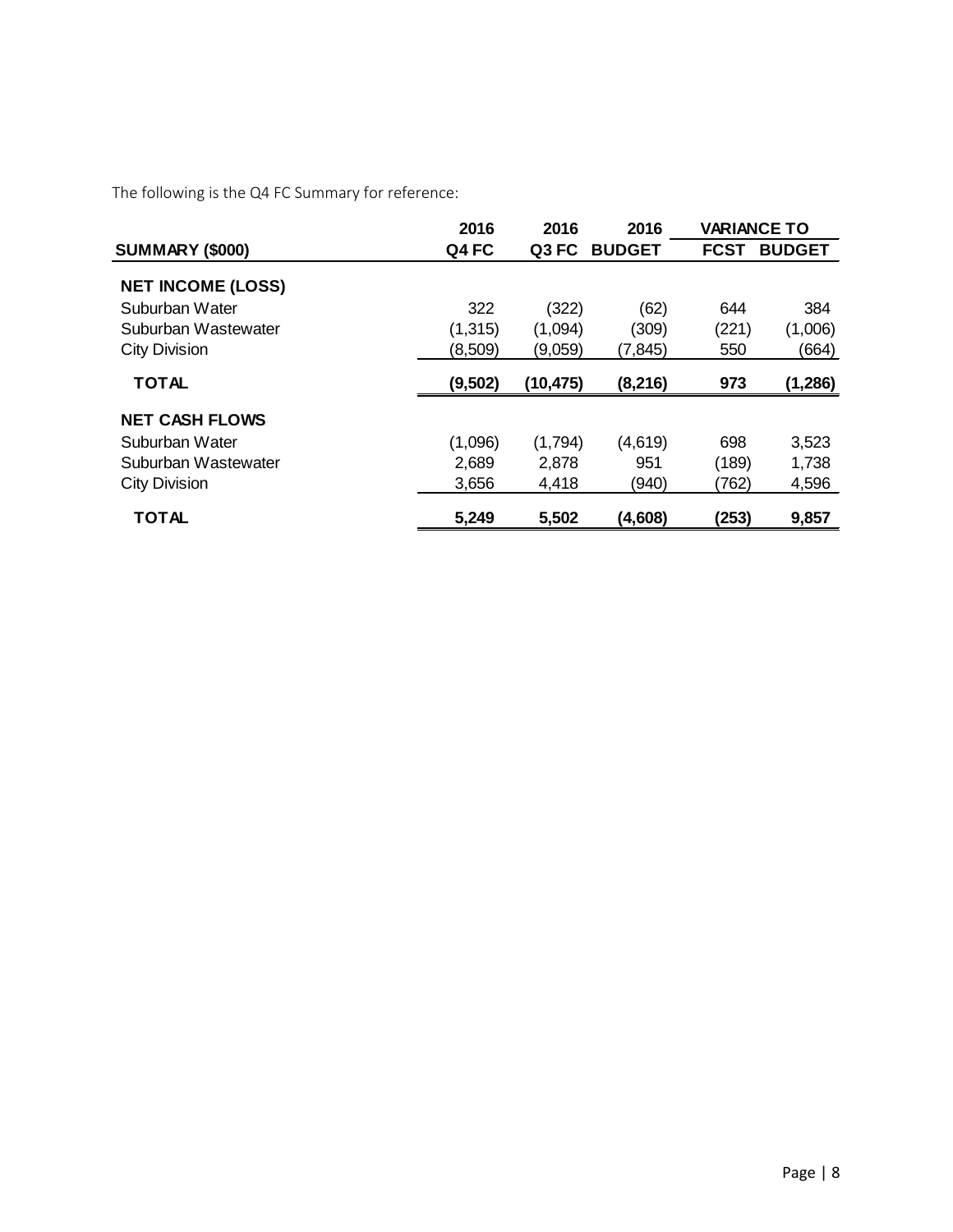# 7. FINANCIAL STATEMENTS

# A. City

| LEHIGH COUNTY AUTHORITY                                      |                         |             |             |                     |                |                |                |                |              |                       |                   |            |           |                 |             |
|--------------------------------------------------------------|-------------------------|-------------|-------------|---------------------|----------------|----------------|----------------|----------------|--------------|-----------------------|-------------------|------------|-----------|-----------------|-------------|
| STATEMENT OF REVENUES, EXPENSES, AND CHANGES IN NET POSITION |                         |             |             |                     |                |                |                |                |              |                       |                   |            |           |                 |             |
| CITY DIVISION                                                |                         |             |             |                     |                |                |                |                |              |                       |                   |            |           |                 |             |
|                                                              |                         |             |             |                     |                |                |                |                |              |                       |                   |            |           |                 |             |
|                                                              |                         | Nov-2016    |             |                     |                | 2016 YTD       |                |                | Annual       |                       | Month Variance    |            |           | YTD Variance to |             |
|                                                              | Actual                  | Forecast    | Budget      | Prior Yr            | Actual         | Forecast       | <b>Budget</b>  | Prior Yr       | Budget       | Forecast              | <b>Budget</b>     | Prior Yr   | Forecast  | Budget          | Prior Yr    |
| OPERATING REVENUES                                           |                         |             |             |                     |                |                |                |                |              |                       |                   |            |           |                 |             |
| Charges for Service                                          | යි<br>2,534             | 2,500,000   | 2,834,002   | 2,453,048           | 28,995,608     | 28,090,000     | 28,873,884     | 26,779,505     | 31,529,219   | 34,653                | (299, 349)        | 81,606     | 905,608   | 121,724         | 2,216,102   |
| Rent                                                         |                         |             |             |                     |                |                |                |                |              |                       |                   |            |           |                 |             |
| Other Income                                                 | S.<br>ಸ                 | 10,000      | 25,233      | 14,960              | 338,640        | $303,000$      | 277,563        | 223,165        | 302,800      | 16,021                | 788               | 11,060     | 35,640    | 61,077          | 115,475     |
| Total Operating Income                                       | 0,674<br>2,560          | 2,510,000   | 2,859,235   | 2,468,008           | 29,334,248     | 28,393,000     | 29,151,447     | 27,002,670     | 31,832,019   | 50,674                | (298, 561)        | 92,666     | 941,248   | 182,801         | 2,331,578   |
| OPERATING EXPENSES                                           |                         |             |             |                     |                |                |                |                |              |                       |                   |            |           |                 |             |
| Salaries, Wages, and Benefits                                | 151<br>සි               | 770,000     | 625,808     | 693,167             | 7,867,149      | 8,021,000      | 7,509,696      | 7,784,853      | 8,135,510    | 134,849               |                   | 58,016     | 53,851    | (357, 453)      | (82,296)    |
| General & Administrative                                     | 176)                    | 60,000      | 45,785      | 5,212               | 513,110        | 612,000        | 503,635        | 466,778        | 549,424      | 90,176                | (9,343)<br>75,961 | 35,388     | 98,890    | (9, 475)        | (46,332)    |
| Utilities                                                    | 용복                      | 160,000     | 175,398     | 145,704             | 1,725,374      | 1,806,000      | 1,929,378      | 1,826,988      | 2,104,778    | (14, 638)             | 760               | (28, 934)  | 80,626    | 204,004         | 101,614     |
| Materials & Supplies                                         | ខ្លី ន្ត្រី ន្ទ         | 120,000     | 235,065     | 145,258             | 1,749,394      | 1,710,000      | 2,394,009      | 1,894,547      | 2,652,252    | (25,579)              | 89,486            | $(321)$    | (39,394)  | 644,615         | 145,153     |
| Miscellaneous Services                                       |                         | 206,000     | 128,828     | 114,220             | 2,281,222      | 2,216,000      | 1,417,108      | 2,024,207      | 2,347,154    | (2, 881)              | 80,053)           | (94,661)   | (65,222)  | (864,114)       | (257,015)   |
| Treatment & Transportation                                   |                         |             |             |                     | 5,429          | 5.000          |                | 5.301          |              |                       |                   |            | (429)     | (5, 429)        | (128)       |
| Depreciation & Amortization                                  | $\approx$<br>5          | 450,000     | 450,000     | 441,114             | 4,950,000      | 4,950,000      | 4,950,000      | 4,852,254      | 5,400,000    |                       |                   | (8, 886)   |           |                 | (97,746)    |
| Total Operating Expenses                                     | $\mathbb{E}$<br>1,584   | 1,766,000   | 1,660,884   | 1,544,675           | 19,091,678     | 19,320,000     | 18,703,826     | 18,854,928     | 21,189,118   | 181,927               | 76,811            | (39,398)   | 228,322   | (387, 852)      | (236, 750)  |
|                                                              |                         |             |             |                     |                |                |                |                |              |                       |                   |            |           |                 |             |
| OPERATING INCOME (LOSS)                                      | <b>SO</b><br>S          | 744,000     | 1,198,351   | 923,333             | 10,242,570     | 9,073,000      | 10,447,621     | 8,147,743      | 10,642,901   | 232,601               | (221, 750)        | 53,268     | 1,169,570 | (205, 051)      | 2,094,828   |
| NONOPERATING REVENUES (EXPENSES)                             |                         |             |             |                     |                |                |                |                |              |                       |                   |            |           |                 |             |
| Tapping and Capital Recovery Fees                            | \$<br>జ                 | 30,000      | 17,750      |                     | 456,489        | 398,000        | 195,250        | 248,740        | 213,000      | 52,468                | 64,718            | 82,468     | 58,489    | 261,239         | 207,749     |
| Meter Sales                                                  | $613$                   | 1,000       | 1,417       |                     | 13,280         | 13,000         | 15,587         | 12,412         | 17,000       | (387)                 | $\bigotimes$      | 355        | 280       | (2,307)         | 88          |
| Inspection & Plan Reviews                                    | $\mathbb S$             | 3,000       | 2,250       | <b>258</b><br>6,730 | 30,072         | $33,\!000$     | 24,750         | 27,610         | 27,000       | $\left( 2,500\right)$ | (1,750)           | (6,230)    | (2,928)   | 5,322           | 2,462       |
| Other Income                                                 | \$15                    | 5,000       | 1,667       | 4,050               | 49,239         | 51,000         | 18,337         | 36,825         | 20,000       | (1,085)               | 2,248             | (135)      | (1,761)   | 30,902          | 12,414      |
| Other Expense                                                | 698<br>ॾ                | (144,000)   | (84, 698)   |                     | (3,332,939)    | (3, 331, 000)  | (3,324,099)    | 7,800          |              | 59,302                |                   | (84,698)   | (1, 939)  | (8, 840)        | (3,340,739) |
| Interest Earnings                                            | $\ddot{3}$              | 20,000      | 35,833      | 22,941              | 383,852        | 244,000        | 394,163        | 572,877        | 430,000      | (19,567)              | (35, 400)         | (22,507)   | 139,852   | (10,311)        | (189,025)   |
| Interest Expense                                             | (458)<br>(1,315,        | (1,315,000) | (1,315,458) | (1,001,195)         | (14,470,038)   | (14, 469, 000) | (14, 470, 038) | (11,013,145)   | (15,785,500) | (458)                 |                   | (314,263)  | (1,038)   |                 | (3,456,893) |
| Total Nonoperating Expenses                                  | 27)<br>(1,312)          | (1,400,000) | (1,341,239) | (967,216)           | (16, 870, 045) | (17,061,000)   | (17, 146, 050) | (10, 106, 881) | (15,078,500) | 87,773                | 29,012            | (345,010)  | 190,955   | 276,005         | (6,763,164) |
| INCREASE (DECREASE) IN NET POSITION BEFORE CAPITAL           |                         |             |             |                     |                |                |                |                |              |                       |                   |            |           |                 |             |
| <b>CONTRIBUTIONS</b>                                         | 626)<br>335             | (656,000)   | (142, 888)  | (43,883)            | (6,627,475)    | (7,988,000)    | (6,698,429)    | (1,959,139)    | (4,435,599)  | 320,374               | (192, 738)        | (291, 742) | 1,360,525 | 70,954          | (4,668,336) |
| CAPITAL CONTRIBUTIONS                                        |                         |             |             |                     |                |                |                |                |              |                       |                   |            |           |                 |             |
| Capital Grant                                                |                         |             |             |                     |                |                |                |                |              |                       |                   |            |           |                 |             |
| Capital Assets Provided By Developers and Others             |                         |             |             |                     |                |                |                |                |              |                       |                   |            |           |                 |             |
| <b>Total Capital Contributions</b>                           |                         |             |             |                     |                |                |                |                |              |                       |                   |            |           |                 |             |
|                                                              |                         |             |             |                     |                |                |                |                |              |                       |                   |            |           |                 |             |
| INCREASE (DECREASE) IN NET POSITION                          | 5,626)<br>$\frac{3}{2}$ | (656,000)   | (142, 888)  | (43, 883)           | (6,627,475)    | (7, 988, 000)  | (6,698,429)    | (1,959,139)    | (4,435,599)  | 320,374               | (192, 738)        | (291, 742) | 1,360,525 | 70,954          | (4,668,336) |